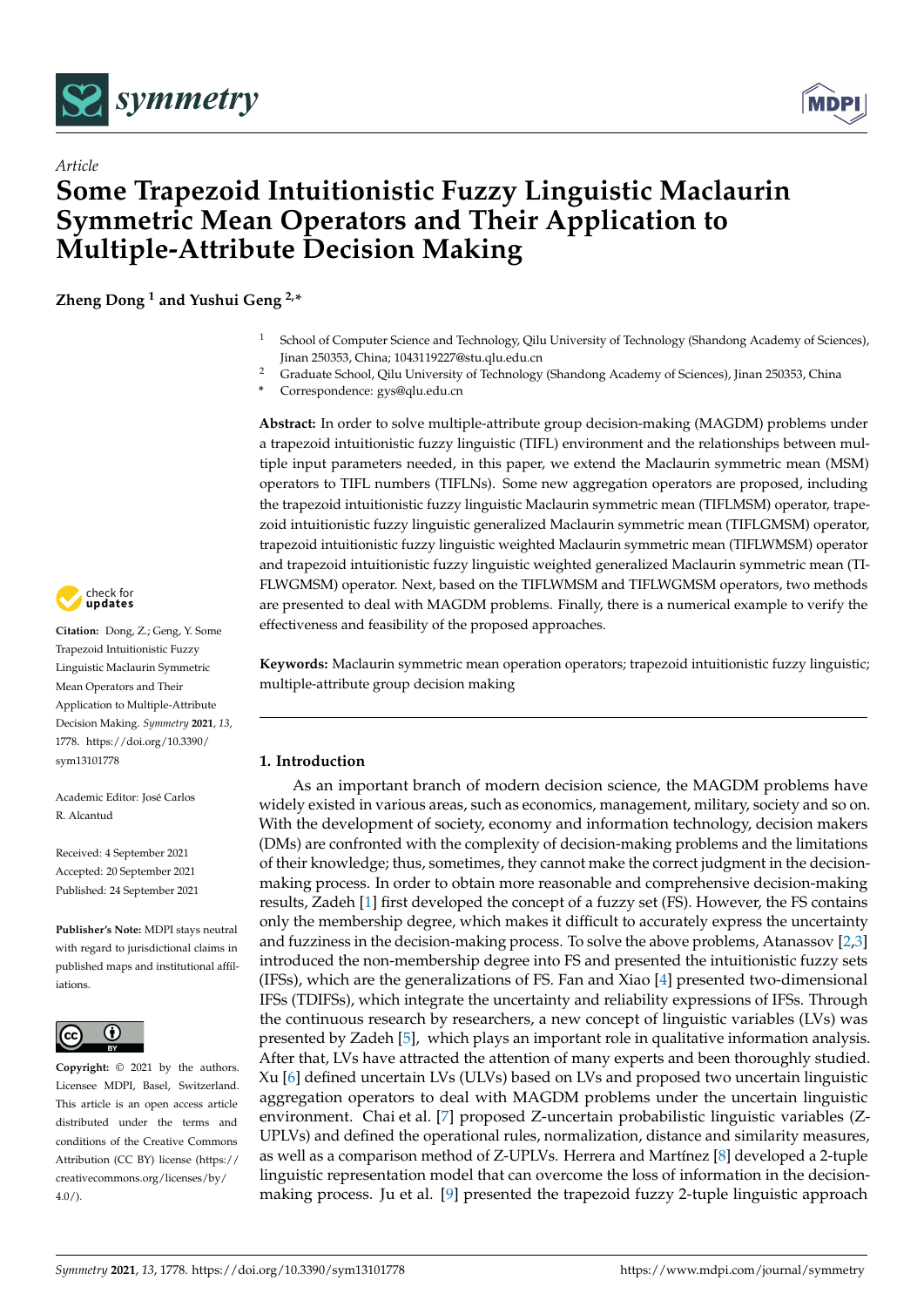and applied it to multi-attribute decision-making (MADM) problems with trapezoid fuzzy linguistic information. Subsequently, on the basis of LVs and ULVs, Xu [\[10\]](#page-21-9) defined the trapezoid fuzzy LVs (TFLVs), which has great advantages in dealing with vague data.

In the real decision-making process, DMs have difficultly expressing their ideas clearly by utilizing LVs or IFSs. Therefore, Wang and Li [\[11\]](#page-21-10) further extended LVs and IFSs to the intuitionistic fuzzy linguistic set (ILS). Furthermore, Liu and Jin [\[12\]](#page-21-11) presented intuitionistic ULVs (IULVs) based on ILS. In addition, Liu [\[13\]](#page-21-12) defined the interval-valued intuitionistic uncertain linguistic set (IVIULS) by combing ULVs and interval-valued intuitionistic fuzzy sets (IVIFSs) [\[14\]](#page-21-13). In order to make the decision-making process more precise and objective, Ju et al. [\[15\]](#page-21-14) further proposed TIFLVs, which are composed of a trapezoid fuzzy linguistic part and an intuitionistic fuzzy part.

The aggregation operators are an efficient and practical tool in coping with the MAGDM issues. These operators can not only combine the massive input individual data into aggregate data but also rank the alternatives on the basis of the comprehensive value. Therefore, the study of aggregation operators has aroused great interest among researchers; for example, the Bonferroni mean (BM) operator [\[16\]](#page-21-15), Heronian mean (HM) operator [\[17,](#page-22-0)[18\]](#page-22-1), Maclaurin symmetric mean (MSM) operator [\[19\]](#page-22-2) and so forth. The BM operator was initially developed by Bonferroni [\[16\]](#page-21-15), which can effectively capture the interrelationships between two input arguments. Chu et al. [\[20\]](#page-22-3) proposed some TIFLBM aggregation operators and utilized them for solving MAGDM problems. Moreover, Beliakov [\[21\]](#page-22-4) introduced the HM aggregation operator, which has the same characteristic of being able to consider the correlation between any two input parameters as the BM operator. Some new generalizations of HM operators have been presented [\[22](#page-22-5)[–24\]](#page-22-6). However, both the BM operator and the HM operator have the weakness, that is, they can only reflect the relevance between two arguments and ignore the interrelationships among multiple parameters. Therefore, in order to avoid the above defect, Maclaurin [\[19\]](#page-22-2) firstly presented the MSM operator, which has the characteristic of considering the correlations among multiple input parameters. Then, the extended MSM operator was developed further by Detemple and Robertson [\[25\]](#page-22-7). In addition, based on the above merit, researchers have conducted in-depth research on the MSM operator and achieved many accomplishments. Qin and Liu [\[26\]](#page-22-8) extended the MSM operator to the intuitionistic fuzzy environment and then applied it to deal with intuitionistic fuzzy MAGDM problems. Liu and Qin [\[27\]](#page-22-9) further investigated the uncertain linguistic dual MSM (ULDMSM) operator. Liu and zhang [\[28\]](#page-22-10) developed some single-valued trapezoidal neutrosophic MSM (SVTNMSM) operators. Geng et al. [\[29\]](#page-22-11) presented the MSM operator for interval neutrosophic linguistic numbers (INLNs). Ali and Mahmood [\[30\]](#page-22-12) initiated some complex q-rung orthopair fuzzy MSM (Cq-ROFMSM) operators.

With the increasing complexity of the current MAGDM issues, DMs can hardly process problems existing in decision making and obtain reasonable results. In order to cope with the ambiguity and uncertainty in complex problems more precisely and flexibly, we can take the following steps. Firstly, we aim at uncertain and vague information; the form of TIFL numbers (TIFLNs) can be used to represent attribute values. Moreover, a significant feature of the MSM operator is that it can capture the relationships among multiple parameters. So far, there is a lack of literature on the MSM operator dealing with MAGDM problems under TIFL environments. Therefore, in this paper, we extend the MSM operator to TIFLNs and further propose the TIFLMSM operator, TIFLGMSM operator, TIFLWMSM operator and TIFLWGMSM operator. Then, some properties and some peculiar cases of these operators mentioned above are analyzed. In addition, an MAGDM approach for TIFLNs is proposed, and we demonstrate its validity and superiority by comparing it with other methods.

The structure of this paper is shown below. Section [2](#page-2-0) briefly introduces the basic notions of TFLVs, IFLS, TIFLS and MSM operators. Section [3](#page-4-0) proposes TIFLMSM, TI-FLGMSM, TIFLWMSM and TIFLGWMSM operators; furthermore, some of their properties and special cases are analyzed. In Section [4](#page-13-0) of this paper, two MAGDM methods based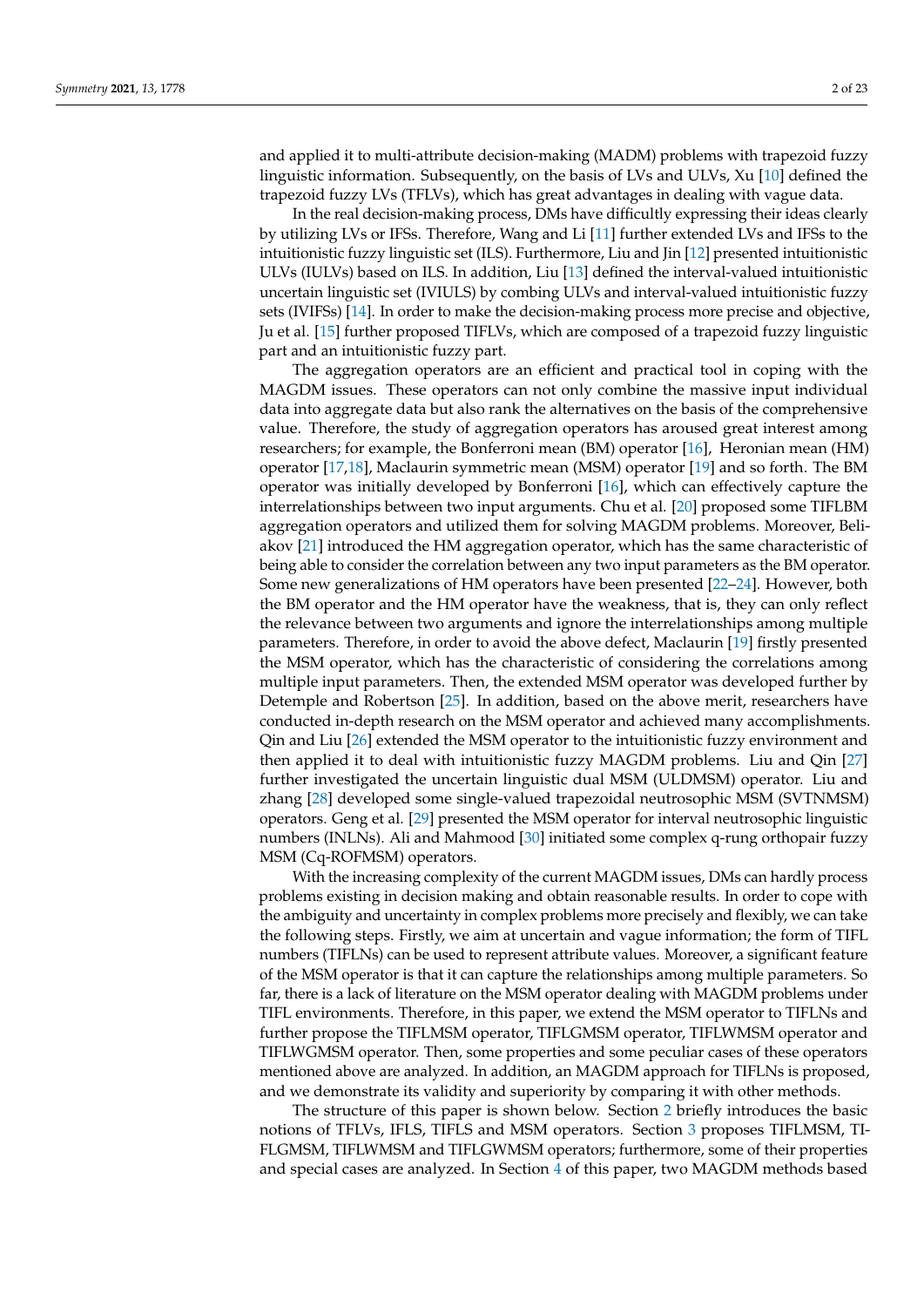on the TIFLWMSM operator and TIFLWGMSM operator are introduced. In Section [5,](#page-15-0) we utilize illustrative examples of the proposed approaches and show its validity and usability.

### <span id="page-2-0"></span>**2. Preliminaries**

*2.1. Trapezoid Fuzzy Linguistic Variables (TFLVs)*

Suppose that a linguistic term (LT) set (LTS)  $S = \big\{s_0, s_1, s_2, \ldots, s_{t-1}\big\}$  is totally ordered and contains limited discrete items, in which  $l$  is an odd number. For example, if  $t = 5$ , the LTS *S* could be shown as follows:

$$
S = \{s_0 = \text{very bad}, s_1 = \text{bad}, s_2 = \text{fair}, s_3 = \text{good}, s_4 = \text{very good}\}.
$$

For any linguistic variables (LVs) in LTS *S*, the following features should be satisfied [\[6,](#page-21-5)[31–](#page-22-13)[33\]](#page-22-14):

- (1) if and only if  $i > j$ , then  $s_i > s_j$ ;
- (2) There is the negation operator:  $neg(s_i) = s_{l-i-1}$ ;
- (3) Max operator: If  $i \geq j$ , then  $\max(s_i, s_j) = s_i$ ;
- (4) Min operator: If  $i \leq j$ , then  $\min(s_i, s_j) = s_i$ .

Moreover, in order to keep all the given information, the LTS  $S = \{s_0, s_1, s_2, \ldots, s_{t-1}\}$ needs to be converted into a continuous LTS  $\tilde{S} = \{S_\alpha \mid \alpha \in R\}$ . The following related operations are defined [\[34](#page-22-15)[,35\]](#page-22-16):

$$
\beta s_i = s_{\beta \times i},\tag{1}
$$

$$
s_i \oplus s_j = s_{i+j}, \tag{2}
$$

$$
s_i/s_j = s_{i/j} \tag{3}
$$

$$
(s_i)^n = s_{i^n}, \tag{4}
$$

**Definition 1** ([\[10\]](#page-21-9)). Let LTS  $\tilde{S} = \{s_{\theta} \mid s_0 \leq s_{\theta} \leq s_{t-1}, \theta \in [0, t-1]\}$ , which takes a continuous form.  $s_\alpha$ ,  $s_\beta$ ,  $s_\theta$  and  $s_\tau$  are the LTs in  $\tilde{S}$  and meet the following conditions:  $s_0 \le s_\alpha \le s_\beta \le s_\theta \le s$  $s_\tau \leq s_{t-1}$ , then TFLVs are definded as  $\bar{s}=[s_\alpha,s_\beta,s_\vartheta,s_\tau]$ , and  $\bar{S}$  represents a set of all TFLVs.

Let  $\bar{s}_1=[s_{\alpha 1},s_{\beta 1},s_{\theta 1},s_{\tau 1}]$  and  $\bar{s}_2=[s_{\alpha 2},s_{\beta 2},s_{\theta 2},s_{\tau 2}]$  be any two TFLVs in  $\bar{S}$ . The following *operational laws are defined [\[36,](#page-22-17)[37\]](#page-22-18):*

$$
\bar{s}_1 \oplus \bar{s}_2 = [s_{\alpha 1 + \alpha 2}, s_{\beta 1 + \beta 2}, s_{\theta 1 + \theta 2}, s_{\tau 1 + \tau 2}], \tag{5}
$$

$$
\bar{s}_1 \otimes \bar{s}_2 = [s_{\alpha 1 \times \alpha 2}, s_{\beta 1 \times \beta 2}, s_{\theta 1 \times \theta 2}, s_{\tau 1 \times \tau 2}], \qquad (6)
$$

$$
\bar{s}_1/\bar{s}_2 = [s_{\alpha 1/\alpha 2}, s_{\beta 1/\beta 2}, s_{\theta 1/\theta 2}, s_{\tau 1/\tau 2}], \qquad (7)
$$

$$
\lambda \bar{s}_1 = [s_{\lambda * \alpha 1}, s_{\lambda * \beta 1}, s_{\lambda * \theta 1}, s_{\lambda * \tau 1}] \tag{8}
$$

### *2.2. Intuitionistic Fuzzy Linguistic Set (IFLS)*

Based on the intuitionistic fuzzy set and LTS, IFLS was proposed by Wang and Li [\[9\]](#page-21-8), as shown below.

**Definition 2** ([\[11\]](#page-21-10))**.** *An IFLS A in X is expressed as*

$$
A = \{ \langle x, [h_{\theta(x)}, (\mu(x), \nu(x))] \mid x \in X \rangle \}.
$$
 (9)

where  $h_{\theta(x)} \in S$ ,  $\mu(x)$ ,  $\nu(x) \in [0,1]$ , and  $\mu(x) + \nu(x) \leq 1$ ,  $\forall_x \in X$ .  $h_{\theta(x)}$  is an LT.  $\mu(x)$  and  $\nu(x)$ denote the membership degree and the non-membership degree of the element  $x$  to the LTh $_{\theta(x)}$ , *respectively.*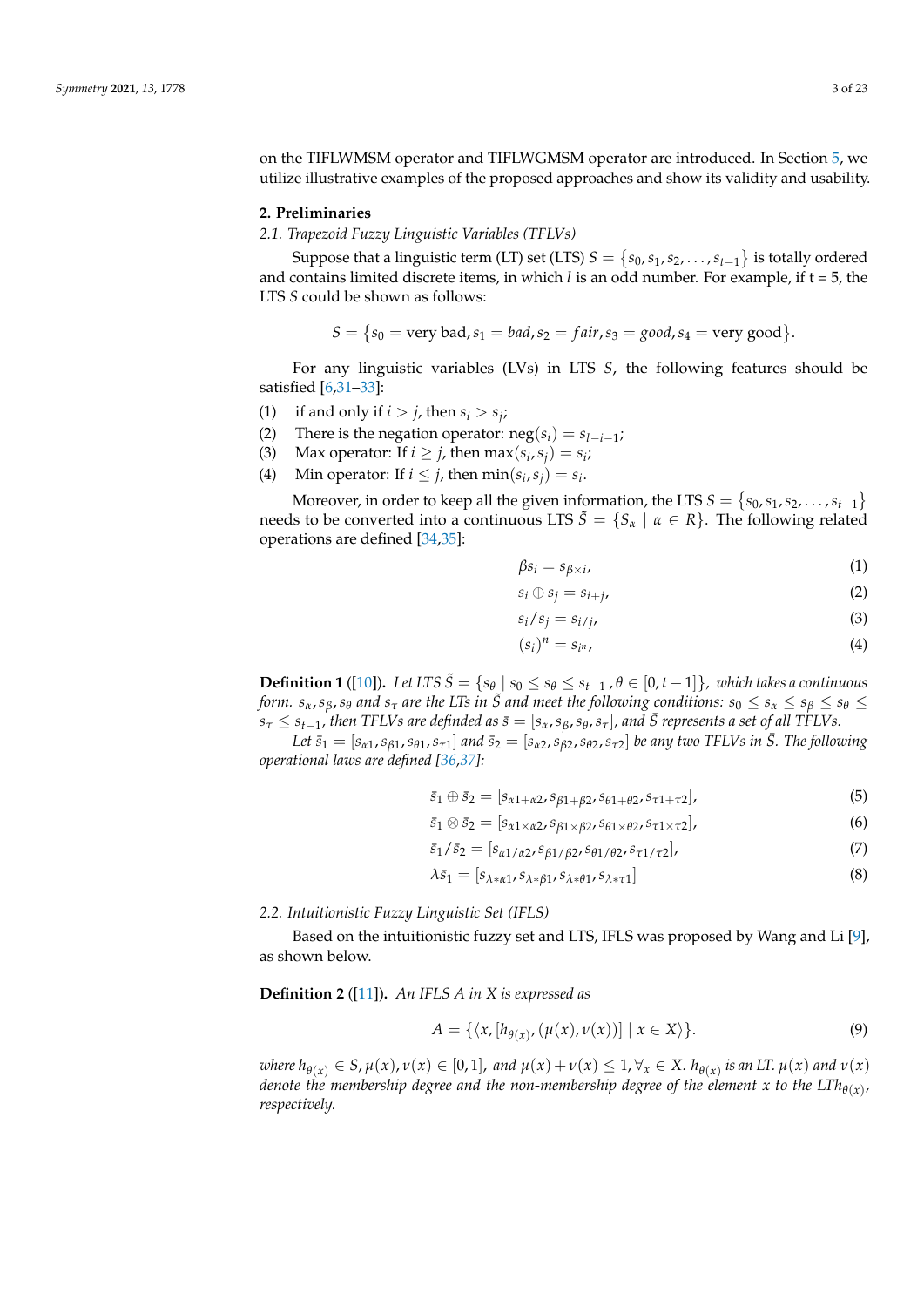### *2.3. Trapezoid Intuitionistic Fuzzy Linguistic Set (TIFLS)*

### **Definition 3** ([\[15\]](#page-21-14)). An TIFL set  $\overline{A}$  in X is expressed as

<span id="page-3-0"></span>
$$
\bar{A} = \{ \langle x, [[s_{\sigma(x)}, s_{\zeta(x)}, s_{\eta(x)}, s_{\varphi(x)}], (\mu(x), \nu(x))] \rangle \mid x \in X \}. \tag{10}
$$

where  $s_{\sigma(x)}, s_{\zeta(x)}, s_{\eta(x)}, s_{\varphi(x)} \in \bar{S}, \mu(x), \nu(x) \in [0,1]$ , and  $\mu(x) + \nu(x) \leq 1, \forall x \in X$ .  $[s_{\sigma(x)}, s_{\zeta(x)}, s_{\eta(x)}, s_{\varphi(x)}]$  is a TFLV.  $\mu(x)$  and  $\nu(x)$  denote the membership degree and the non*membership degree of the element x to the TFLV* $[s_{\sigma(x)}, s_{\zeta(x)}, s_{\eta(x)}, s_{\phi(x)}]$ *, respectively. Let*  $\rho(x) = 1 - \mu(x) - \nu(x), \rho(x) \in [0,1], \forall x \in X$ , then  $\rho(x)$  is called the hesitancy degree of *the element x to the TFLV*[ $s_{\sigma(x)}, s_{\zeta(x)}, s_{\eta(x)}, s_{\varphi(x)}$ ].

In Equation [\(10\)](#page-3-0),  $\langle [s_{\sigma(x)}, s_{\zeta(x)}, s_{\eta(x)}, s_{\varphi(x)}], (\mu(x), \nu(x)) \rangle$  is a TIFLN. Clearly,  $\bar{A}$  can be considered as a collection of TIFLNs. Therefore,  $\bar a=\langle [s_{\sigma(x)},s_{\zeta(x)},s_{\eta(x)},s_{\varphi(x)}],(\mu(x),\nu(x))\rangle$  can *denote a TIFLN.*

**Definition 4** ([\[15\]](#page-21-14)). Let  $\bar{a}_1 = \langle [s_{\sigma(\bar{a}_1)}, s_{\zeta(\bar{a}_1)}, s_{\eta(\bar{a}_1)}, s_{\phi(\bar{a}_1)}], (\mu(\bar{a}_1), \nu(\bar{a}_1)) \rangle$  and  $\bar{a}_2 = \langle [s_{\sigma(\bar{a}_2)}, s_{\zeta(\bar{a}_1)}, s_{\zeta(\bar{a}_1)}, s_{\zeta(\bar{a}_1)}, s_{\zeta(\bar{a}_1)}], (\mu(\bar{a}_1), \nu(\bar{a}_1)) \rangle$  $(s_{\zeta(\bar{a}_2)}, s_{\eta(\bar{a}_2)}, s_{\phi(\bar{a}_2)}]$ ,  $(\mu(\bar{a}_2), \nu(\bar{a}_2))$  *be any two TIFLNs, and let*  $\lambda \geq 0$ *. Then, the operational rules of TIFLNs can be defined as follows:*

$$
\bar{a}_1 \oplus \bar{a}_2 = \langle [s_{\sigma(\bar{a}_1) + \sigma(\bar{a}_2)}, s_{\zeta(\bar{a}_1) + \zeta(\bar{a}_2)}, s_{\eta(\bar{a}_1) + \eta(\bar{a}_2)}, s_{\varphi(\bar{a}_1) + \varphi(\bar{a}_2)}], \n(\mu(\bar{a}_1) + \mu(\bar{a}_2) - \mu(\bar{a}_1) \times \mu(\bar{a}_2), \nu(\bar{a}_1) \times \nu(\bar{a}_2))\rangle
$$
\n(11)

$$
\bar{a}_1 \otimes \bar{a}_2 = \langle [s_{\sigma(\bar{a}_1)} \times \sigma(\bar{a}_2) \cdot s_{\zeta(\bar{a}_1)} \times \sigma(\bar{a}_2) \cdot s_{\eta(\bar{a}_1)} \times \eta(\bar{a}_2) \cdot s_{\phi(\bar{a}_1)} \times \phi(\bar{a}_2)] \rangle
$$
  
\n
$$
(\mu(\bar{a}_1) \times \mu(\bar{a}_2), \nu(\bar{a}_1) + \nu(\bar{a}_2) - \nu(\bar{a}_1) \times \nu(\bar{a}_2)) \rangle
$$
\n(12)

$$
\lambda \bar{a}_1 = \langle [s_{\lambda \times \sigma(\bar{a}_1)}, s_{\lambda \times \zeta(\bar{a}_1)}, s_{\lambda \times \eta(\bar{a}_1)}, s_{\lambda \times \phi(\bar{a}_1)}], (1 - (1 - \mu(\bar{a}_1))^{\lambda}, (\nu(\bar{a}_1))^{\lambda}) \rangle \tag{13}
$$

$$
\bar{a}_1^{\lambda} = \langle [s_{(\sigma(\bar{a}_1))^{\lambda}} s_{(\zeta(\bar{a}_1))^{\lambda}} s_{(\eta(\bar{a}_1))^{\lambda}} s_{(\phi(\bar{a}_1))^{\lambda}}], ((\mu(\bar{a}_1))^{\lambda}, 1 - (1 - \nu(\bar{a}_1))^{\lambda}) \rangle \tag{14}
$$

**Theorem 1.** Let  $\bar{a}_1 = \langle [s_{\sigma(\bar{a}_1)}, s_{\zeta(\bar{a}_1)}, s_{\eta(\bar{a}_1)}, s_{\phi(\bar{a}_1)}], (\mu(\bar{a}_1), \nu(\bar{a}_1)) \rangle$  and  $\bar{a}_2 = \langle [s_{\sigma(\bar{a}_2)}, s_{\zeta(\bar{a}_2)}, s_{\zeta(\bar{a}_2)}],$  $(s_{\eta(\bar a_2)},s_{\varphi(\bar a_2)}]$ ,  $(\mu(\bar a_2),\nu(\bar a_2))$  *be any two TIFLNs, then the following rules can be obtained.* 

$$
\bar{a}_1 \oplus \bar{a}_2 = \bar{a}_2 \oplus \bar{a}_1, \tag{15}
$$

$$
\bar{a}_1 \otimes \bar{a}_2 = \bar{a}_2 \otimes \bar{a}_1, \tag{16}
$$

$$
\gamma(\bar{a}_1 \oplus \bar{a}_2) = \gamma \bar{a}_1 \oplus \gamma \bar{a}_2, \gamma \ge 0,
$$
\n(17)

$$
\gamma_1 \bar{a}_1 \oplus \gamma_2 \bar{a}_1 = (\gamma_1 + \gamma_2) \bar{a}_1, \gamma_1, \gamma_2 \ge 0,
$$
\n(18)

$$
\bar{a}_1^{\gamma_1} \otimes \bar{a}_1^{\gamma_2} = (\bar{a}_1)^{\gamma_1 + \gamma_2}, \gamma_1, \gamma_2 \ge 0,
$$
\n(19)

<span id="page-3-1"></span>
$$
\bar{a}_1^{\gamma} \otimes \bar{a}_2^{\gamma} = (\bar{a}_1 \otimes \bar{a}_2)^{\gamma}, \gamma \ge 0.
$$
 (20)

**Definition 5** ([\[15\]](#page-21-14)). Let  $\bar{a} = \langle [s_{\sigma(x)}, s_{\zeta(x)}, s_{\eta(x)}, s_{\varphi(x)}], (\mu(x), \nu(x)) \rangle$  be a TIFLN, then the score *function*  $S(\tilde{\alpha})$  *and the accuracy function*  $H(\tilde{\alpha})$  *of TILFN*  $\tilde{\alpha}$  *are defined as follows, respectively:* 

$$
S(\tilde{\alpha}) = \frac{1 + \mu(\tilde{\alpha}) - \nu(\tilde{\alpha})}{2} \times s_{\frac{\sigma(\tilde{\alpha}) + \zeta(\tilde{\alpha}) + \eta(\tilde{\alpha}) + \varphi(\tilde{\alpha})}{4}} = s_{\frac{(\sigma(\tilde{\alpha}) + \zeta(\tilde{\alpha}) + \eta(\tilde{\alpha}) + \varphi(\tilde{\alpha})) \times (1 + \mu(\tilde{\alpha}) - \nu(\tilde{\alpha}))}{8}} \tag{21}
$$

$$
H(\tilde{\alpha}) = (\mu(\tilde{\alpha}) + \nu(\tilde{\alpha})) \times s_{\frac{\sigma(\tilde{\alpha}) + \zeta(\tilde{\alpha}) + \eta(\tilde{\alpha}) + \varphi(\tilde{\alpha})}{4}} = s_{\frac{(\sigma(\tilde{\alpha}) + \zeta(\tilde{\alpha}) + \eta(\tilde{\alpha}) + \eta(\tilde{\alpha})) \times (\mu(\tilde{\alpha}) + \nu(\tilde{\alpha}))}{4}} \tag{22}
$$

**Definition 6** ([\[15\]](#page-21-14)). Let  $\bar{a}_1 = \langle [s_{\sigma(\bar{a}_1)}, s_{\zeta(\bar{a}_1)}, s_{\eta(\bar{a}_1)}, s_{\phi(\bar{a}_1)}], (\mu(\bar{a}_1), \nu(\bar{a}_1)) \rangle$  and  $\bar{a}_2 = \langle [s_{\sigma(\bar{a}_2)}, s_{\zeta(\bar{a}_1)}, s_{\zeta(\bar{a}_1)}, s_{\zeta(\bar{a}_1)}, s_{\zeta(\bar{a}_1)}], (\mu(\bar{a}_1), \nu(\bar{a}_1)) \rangle$  $(s_{\zeta(\bar{a}_2)},s_{\eta(\bar{a}_2)},s_{\phi(\bar{a}_2)}]$ ,  $(\mu(\bar{a}_2),\nu(\bar{a}_2))$  *be any two TIFLNs, then the comparison means of*  $\bar{a}_1$  *and*  $\bar{a}_2$ *are shown as follows:*

- $(a)$  *if*  $S(\bar{a}_1) > S(\bar{a}_2)$ *, then*  $\bar{a}_1 \succ \bar{a}_2$ *;*
- $(b)$  *if*  $S(\bar{a}_1) = S(\bar{a}_2)$  and  $H(\bar{a}_1) > H(\bar{a}_2)$ , then  $\bar{a}_1 > \bar{a}_2$ ;
- $(c)$  *if*  $S(\bar{a}_1) = S(\bar{a}_2)$  and  $H(\bar{a}_1) = H(\bar{a}_2)$ , then  $\bar{a}_1 = \bar{a}_2$ ;
- $(d)$  *if*  $S(\bar{a}_1) = S(\bar{a}_2)$  and  $H(\bar{a}_1) < H(\bar{a}_2)$ , then  $\bar{a}_1 \prec \bar{a}_2$ .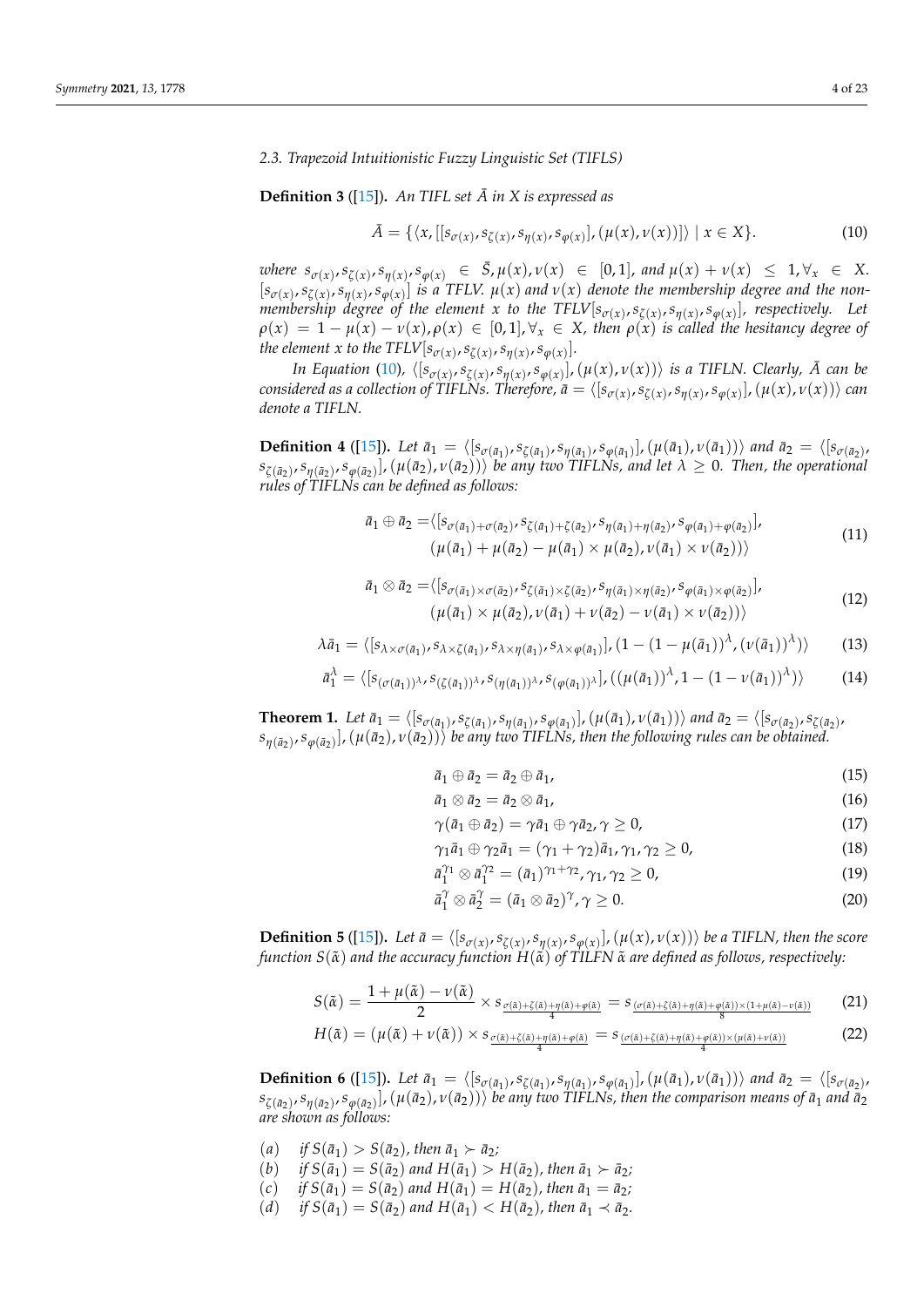*2.4. Maclaurin Symmetric Mean Operator (MSM Operator)*

**Definition 7** ([\[19,](#page-22-2)[38\]](#page-22-19)). Let  $a_i(i = 1, 2, ..., n)$  be a set of nonnegative real numbers, and  $k=1,2,\ldots,n$  , then the  $MSM^{(k)}$  operator is given as

$$
MSM^{(k)}(a_1, a_2, \dots, a_n) = \left(\frac{\sum_{1 \le i_1 < \dots \atop 1 \le i_k \le n} \prod_{j=1}^k a_{i_j}}{C_n^k}\right)^{\frac{1}{k}} \tag{23}
$$

 $i$  *where*  $(i_1, i_2, \ldots, i_k)$  traversal all the k-tuple combination of  $(1, 2, \ldots, n)$  and  $C_n^k$  is the binomial *coefficient.*

*The important attributes of MSM*(*k*) *are shown as follows:*

- *(1) Idempotency. If*  $a_i = a$  *for each i,*  $MSM^{(k)}(a, a, ..., a) = a;$
- (2) Monotonicity. If  $a_i \leq b_i$  for each i,  $MSM^{(k)}(a_1, a_2, \ldots, a_n) \leq MSM^{(k)}(b_1, b_2, \ldots, b_n)$
- *(3) Boundedness.*  $min(a_1, a_2, ..., a_n) \leq MSM^{(k)}(a_1, a_2, ..., a_n) \leq max(a_1, a_2, ..., a_n)$ .

**Definition 8** ([\[38\]](#page-22-19)). Let  $a_i$  ( $i = 1, 2, ..., n$ ) be a set of non-negative real numbers, and  $p_1, p_2, ...,$  $p_k \geq 0$ , then the GMSM $^{(k,p_1,p_2,...,p_k)}$  operator is given as

$$
GMSM^{(k,p_1,p_2,\ldots,p_k)}(a_1,a_2,\ldots,a_n) = \left(\frac{\sum_{1 \leq i_1 < \ldots \atop 1 \leq i_k \leq n} \prod_{j=1}^k a_{i_j}^{p_j}}{C_n^k}\right)^{\frac{1}{(p_1+p_2+\cdots+p_k)}}\tag{24}
$$

*where*  $(i_1, i_2, \ldots, i_k)$  the traversal pf all the k-tuple combinations of  $(1, 2, \ldots, n)$ , and  $C_n^k$  is the *binomial coefficient.*

The properties of GMSM $^{(k,p_1,p_2,...,p_k)}$  are shown as follows:

(1) Idempotency. If

$$
a_i = a
$$
 for each i,  $GMSM^{(k, p_1, p_2, ..., p_k)}(a, a, ..., a) = a$ ;

(2) Monotonicity. If

$$
a_i \leq b_i
$$
 for each i,  $GMSM^{(k,p_1,p_2,...,p_k)}(a_1,a_2,...,a_n) \leq GMSM^{(k,p_1,p_2,...,p_k)}(b_1,b_2,...,b_n)$ ;

(3) Boundedness.

$$
min(a_1, a_2,..., a_n) \leq GMSM^{(k, p_1, p_2,..., p_k)}(a_1, a_2,..., a_n) \leq max(a_1, a_2,..., a_n).
$$

### <span id="page-4-0"></span>**3. Some MSM Operators Based on TIFLNs**

In this section, based on TIFLNs and MSM operators, we developed the TILFMSM operator, TIFLGMSM operator, TIFLWMSM operator and TIFLWGMSM operator.

# *3.1. The TILFMSM and TIFLGMSM Operators*

**Definition 9.** Let  $\bar{a}_i = \langle [s_{\sigma(x_i)}, s_{\zeta(x_i)}, s_{\eta(x_i)}, s_{\varphi(x_i)}], (\mu(x_i), \nu(x_i)) \rangle (i = 1, 2, ..., n)$  be a set of *the TIFLNs, then the TILFMSM operator:*  $\tilde{\Omega}^n \to \tilde{\Omega}$  *is given as follows.* 

$$
TILFMSM^{(k)}(\bar{a}_1, \bar{a}_2, \dots, \bar{a}_n) = \left(\frac{\sum_{1 \le i_1 < \dots} \prod_{j=1}^k \bar{a}_{i_j}}{C_n^k}\right)^{\frac{1}{k}},\tag{25}
$$

*where*  $\Omega$  *is a collection of TIFLNs and*  $k = 1, 2, ..., n$ .

*According to the calculation laws of TIFLNs, we can obtain the following result of the TIFLMSM operator as follows.*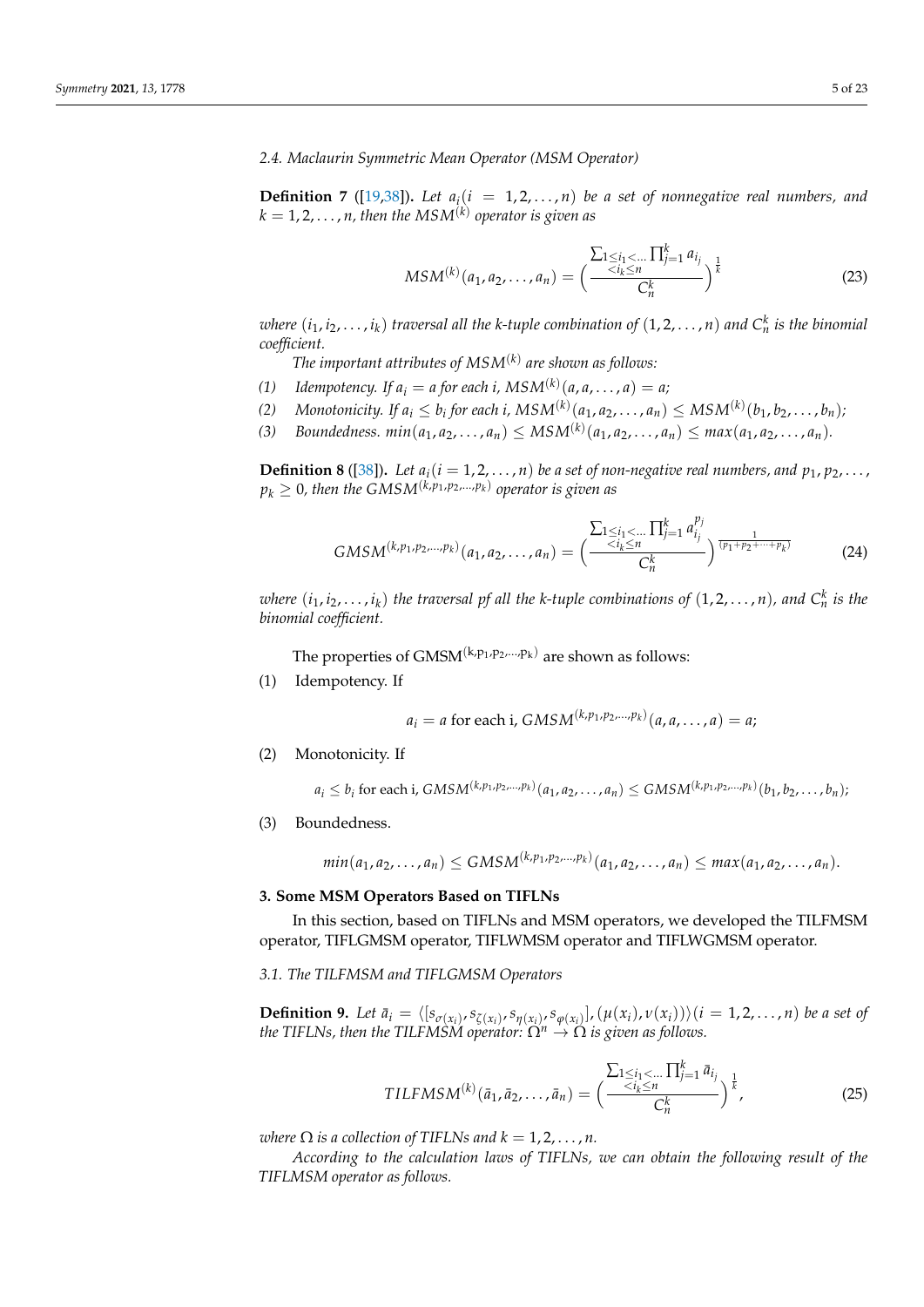<span id="page-5-0"></span>**Theorem 2.** Let  $\bar{a}_i = \langle [s_{\sigma(a_i)}, s_{\zeta(a_i)}, s_{\eta(a_i)}, s_{\varphi(a_i)}], (\mu(a_i), \nu(a_i)) \rangle (i = 1, 2, ..., n)$  be a set of the *TIFLNs, then the aggregated result from Definition 9 is still a TIFLN.*

$$
TIFLMSM^{(k)}(\bar{a}_{1}, \bar{a}_{2},..., \bar{a}_{n}) = \left(\frac{\sum_{i}1 \leq i_{1} < ... \prod_{j=1}^{k} \bar{a}_{i_{j}}}{C_{n}^{k}}\right)^{\frac{1}{k}}
$$
\n
$$
= \left\langle \left[s \frac{\sum_{1}1 \leq i_{1} < ... \prod_{j=1}^{k} \sigma(a_{i_{j}})}{\sum_{i_{j}}^{k}}\right]_{k}^{*} \left(\frac{\sum_{i}1 \leq i_{1} < ... \prod_{j=1}^{k} \zeta(a_{i_{j}})}{\sum_{i_{j}}^{k}}\right)^{\frac{1}{k}}^{*}
$$
\n
$$
\left(\frac{\sum_{i}1 \leq i_{1} < ... \prod_{j=1}^{k} \eta(a_{i_{j}})}{\sum_{i_{j}}^{k}}\right)^{\frac{1}{k}} \left(\frac{\sum_{i}1 \leq i_{1} < ... \prod_{j=1}^{k} \varphi(a_{i_{j}})}{\sum_{i_{j}}^{k}}\right)^{\frac{1}{k}},
$$
\n
$$
\left(\left(1 - \left(\prod_{1 \leq i_{1} < ... < i_{k} \leq n} \left(1 - \prod_{j=1}^{k} \mu(\bar{a}_{i_{j}})\right)\right)^{\frac{1}{C_{n}}}\right)^{\frac{1}{k}},
$$
\n
$$
1 - \left(1 - \left(\prod_{1 \leq i_{1} < ... < i_{k} \leq n} \left(1 - \prod_{j=1}^{k} \mu(\bar{a}_{i_{j}})\right)\right)^{\frac{1}{C_{n}}}\right)^{\frac{1}{k}}\right)\right\rangle
$$
\n
$$
(26)
$$

**Proof.** By the operational laws of TIFLNs, we can obtain

$$
\prod_{j=1}^{k} \bar{a}_{i_j} = \Big\langle \Big[ s_{\left(\prod_{j=1}^{k} \sigma(\bar{a}_{i_j})\right)}, s_{\left(\prod_{j=1}^{k} \zeta(\bar{a}_{i_j})\right)}, s_{\left(\prod_{j=1}^{k} \eta(\bar{a}_{i_j})\right)},
$$
\n
$$
s_{\left(\prod_{j=1}^{k} \varphi(\bar{a}_{i_j})\right)} \Big], \Big( \prod_{j=1}^{k} \left(\mu(\bar{a}_{i_j})\right), 1 - \prod_{j=1}^{k} \left(1 - \nu(\bar{a}_{i_j})\right) \Big\rangle
$$

and

$$
\sum_{1 \leq i_1 < \dots < i_k \leq n} \left( \prod_{j=1}^k \bar{a}_{i_j} \right) = \left\langle \left[ s_{\sum_{1 \leq i_1 < \dots < i_k \leq n}} \left( \prod_{j=1}^k \sigma(\bar{a}_{i_j}) \right) \right] \right\rangle^s \sum_{1 \leq i_1 < \dots < i_k \leq n} \left( \prod_{j=1}^k \zeta(\bar{a}_{i_j}) \right) \right\rangle^s
$$
\n
$$
\sum_{1 \leq i_1 < \dots < i_k \leq n} \left( \prod_{j=1}^k \eta(\bar{a}_{i_j}) \right) \left\langle \sum_{1 \leq i_1 < \dots < i_k \leq n} \left( \prod_{j=1}^k \left( \mu(\bar{a}_{i_j}) \right) \right) \right\rangle^s
$$
\n
$$
\left( 1 - \prod_{1 \leq i_1 < \dots < i_k \leq n} \left( 1 - \prod_{j=1}^k \left( \mu(\bar{a}_{i_j}) \right) \right) \right\rangle
$$
\n
$$
\prod_{1 \leq i_1 < \dots < i_k \leq n} \left( 1 - \prod_{j=1}^k \left( 1 - \nu(\bar{a}_{i_j}) \right) \right) \right\rangle
$$

then,

$$
\frac{\sum_{1 \le i_1 < \dots < i_k \le n} (\prod_{j=1}^k \bar{a}_{i_j})}{C_n^k} = \left\langle \left[ s_{\frac{\sum_{1 \le i_1 < \dots < i_k \le n} \left( \prod_{j=1}^k \sigma(a_{i_j}) \right)}{C_n^k}} , s_{\frac{\sum_{1 \le i_1 < \dots < i_k \le n} \left( \prod_{j=1}^k \sigma(a_{i_j}) \right)}{C_n^k}} \right] \right\rangle
$$
\n
$$
s_{\frac{\sum_{1 \le i_1 < \dots < i_k \le n} \left( \prod_{j=1}^k \eta(a_{i_j}) \right)}{C_n^k}} s_{\frac{\sum_{1 \le i_1 < \dots < i_k \le n} \left( \prod_{j=1}^k \phi(a_{i_j}) \right)}{C_n^k}} \right],
$$
\n
$$
\left( 1 - \left( \prod_{1 \le i_1 < \dots < i_k \le n} \left( 1 - \prod_{j=1}^k \left( \mu(\bar{a}_{i_j}) \right) \right) \right) \right) \frac{1}{C_n^k},
$$
\n
$$
\left( \prod_{1 \le i_1 < \dots < i_k \le n} \left( 1 - \prod_{j=1}^k \left( 1 - \nu(\bar{a}_{i_j}) \right) \right) \right) \frac{1}{C_n^k} \right\rangle
$$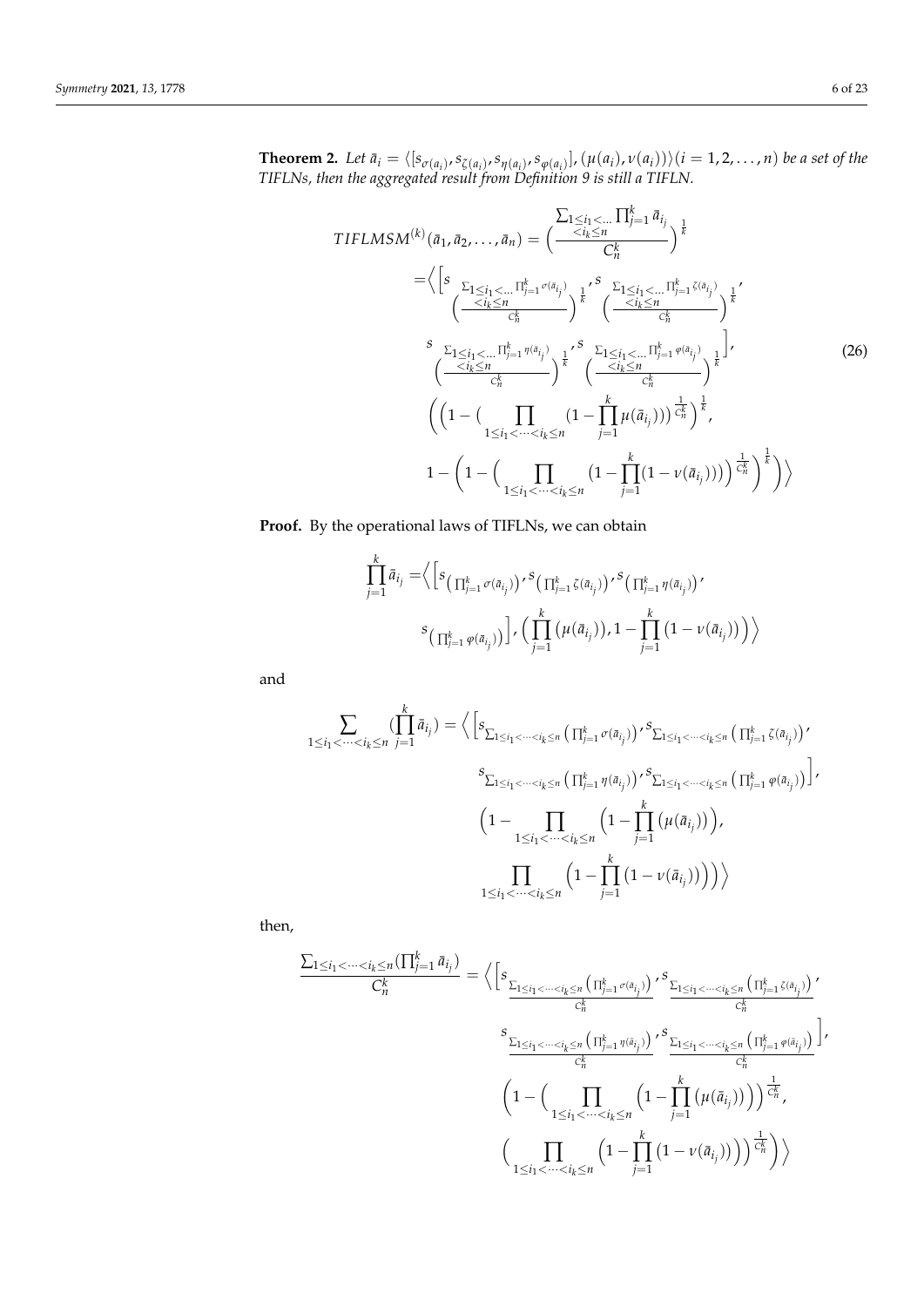Therefore,

$$
\begin{split}\n\text{TIFLMSM}^{(k)}(\bar{a}_{1}, \bar{a}_{2}, \dots, \bar{a}_{n}) &= \left( \frac{\sum_{1 \leq i_{1} < \dots} \prod_{j=1}^{k} \bar{a}_{i_{j}}}{C_{n}^{k}} \right)^{\frac{1}{k}} \\
&= \left\langle \left[ s \frac{\sum_{1 \leq i_{1} < \dots} \prod_{j=1}^{k} \sigma(a_{i_{j}})}{\sum_{j_{1}^{k}} s} \right]_{k}^{s} \left( \frac{\sum_{1 \leq i_{1} < \dots} \prod_{j=1}^{k} \zeta(a_{i_{j}})}{\sum_{j_{1}^{k}} s} \right)^{\frac{1}{k}} \\
& \left( \frac{\sum_{1 \leq i_{1} < \dots} \prod_{j=1}^{k} \eta(a_{i_{j}})}{\sum_{j_{1}^{k}} s} \right)^{\frac{1}{k}} \left( \frac{\sum_{1 \leq i_{1} < \dots} \prod_{j=1}^{k} \phi(a_{i_{j}})}{\sum_{j_{1}^{k}} s} \right)^{\frac{1}{k}} \\
& \left( \left( 1 - \left( \prod_{1 \leq i_{1} < \dots < i_{k} \leq n} \left( 1 - \prod_{j=1}^{k} \mu(\bar{a}_{i_{j}}) \right) \right)^{\frac{1}{C_{n}^{k}} s} \right)^{\frac{1}{k}} \\
& 1 - \left( 1 - \left( \prod_{1 \leq i_{1} < \dots < i_{k} \leq n} \left( 1 - \prod_{j=1}^{k} \mu(\bar{a}_{i_{j}}) \right) \right)^{\frac{1}{C_{n}^{k}} s} \right)^{\frac{1}{k}} \right\rangle\n\end{split}
$$

 $\Box$ 

<span id="page-6-0"></span>**Property 1.** Let  $\bar{a}_i = \langle [s_{\sigma(\bar{a}_i)}, s_{\zeta(\bar{a}_i)}, s_{\eta(\bar{a}_i)}, s_{\phi(\bar{a}_i)}], (\mu(\bar{a}_i), \nu(\bar{a}_i)) \rangle (i = 1, 2, ..., n)$  and  $\bar{b}_i =$  $\langle [s_{\sigma(\bar{b}_i)}, s_{\zeta(\bar{b}_i)}, s_{\eta(\bar{b}_i)}, s_{\phi(\bar{b}_i)}], (\mu(\bar{b}_2), \nu(\bar{b}_i))\rangle (i = 1, 2, ..., n)$  be collections of TIFLNs, then the *following properties of* TIFLMSM(K) *are shown.*

- (1) Idempotency. If  $\bar{a}_i = \bar{a} = \langle [s_{\sigma(\bar{a})}, s_{\zeta(\bar{a})}, s_{\eta(\bar{a})}, s_{\varphi(\bar{a})}], (\mu(\bar{a}), \nu(\bar{a})) \rangle$  for each i, then TIFL  $MSM^{(K)}(\bar a,\bar a,\dots,\bar a)=a=\langle[s_{\sigma(\bar a)},s_{\zeta(\bar a)},s_{\eta(\bar a)},s_{\varphi(\bar a)}],(\mu(\bar a),\nu(\bar a))\rangle.$
- *(2) Commutativity. If*  $\bar{a}_i$  *is a permutation of*  $\bar{b}_i$  *for each i, then*  $TIFLMSM^{(K)}(\bar{a}_1, \bar{a}_2, \ldots,$  $\bar{a}_n$ ) = *TIFLMSM*<sup>(K)</sup>( $\bar{b}_1$ ,  $\bar{b}_2$ , . . . ,  $\bar{b}_n$ ).
- (3) Monotonicity. If  $\sigma(\bar{a}_i) \leq \sigma(\bar{b}_i)$ ,  $\zeta(\bar{a}_i) \leq \zeta(\bar{b}_i)$ ,  $\eta(\bar{a}_i) \leq \eta(\bar{b}_i)$ ,  $\varphi(\bar{a}_i) \leq \varphi(\bar{b}_i)$ ,  $\mu(\bar{a}_i) \leq \zeta(\bar{b}_i)$  $\mu(\bar b_i)$  and  $\nu(\bar a_i)\ \geq\ \nu(\bar b_i)$  for all  $i\ (i\ =\ 1,2,\ldots,n)$ , then  $\bar a_i\ \leq\ \bar b_i$  and TIFLMSM $^{(K)}(\bar a_1,$  $\bar{a}_2, \ldots, \bar{a}_n) \leq TIFLMSM^{(K)}(\bar{b}_1, \bar{b}_2, \ldots, \bar{b}_n).$
- (4) Boundedness.  $min(\bar{a}_1, \bar{a}_2, \ldots, \bar{a}_n) \leq TIFLMSM^{(K)}(\bar{a}_1, \bar{a}_2, \ldots, \bar{a}_n) \leq max(\bar{a}_1, \bar{a}_2, \ldots, \bar{a}_n).$

# **Proof.**

1. Since each  $\bar{a}_i = \bar{a} = \langle [s_{\sigma(\bar{a})}, s_{\zeta(\bar{a})}, s_{\eta(\bar{a})}, s_{\varphi(\bar{a})}] \rangle, (\mu(\bar{a}), \nu(\bar{a})) \rangle$ , so

$$
TIFLMSM^{(k)}(\bar{a}, \bar{a}, \dots, \bar{a}) = \Big\langle \Big[ s \frac{c_{\bar{a}, (\sigma(a))^{k}}^{\kappa}}{c_{\bar{a}}^{k}} \Big)^{\frac{1}{k}} \Big\langle \frac{c_{\bar{a}, (\bar{c}(a))^{k}}^{\kappa}}{c_{\bar{a}}^{k}} \Big\rangle^{\frac{1}{k}} \Big\langle \frac{c_{\bar{a}, (\bar{c}(a))^{k}}^{\kappa}}{c_{\bar{a}}^{k}} \Big\rangle^{\frac{1}{k}} \Big\langle \frac{c_{\bar{a}, (\sigma(a))^{k}}^{\kappa}}{c_{\bar{a}}^{k}} \Big\rangle^{\frac{1}{k}} \Big\rangle^{\frac{1}{k}} \Big\langle \frac{c_{\bar{a}, (\sigma(a))^{k}}^{\kappa}}{c_{\bar{a}}^{k}} \Big\rangle^{\frac{1}{k}} \Big\rangle^{\frac{1}{k}} \Big\rangle^{\frac{1}{k}}
$$
\n
$$
1 - \Big( 1 - \Big( (1 - (1 - \nu(\bar{a}))^{k})^{C_{n}^{k}} \Big)^{\frac{1}{C_{n}^{k}}} \Big)^{\frac{1}{k}} \Big) \Big\rangle
$$
\n
$$
= \langle [s_{\sigma(\bar{a})}, s_{\zeta(\bar{a})}, s_{\eta(\bar{a})}, s_{\varphi(\bar{a})}], (\mu(\bar{a}), \nu(\bar{a})) \rangle = \bar{a}
$$

- 2. The Commutativity of TIFLMSM<sup> $(K)$ </sup> is easy to prove; therefore, the proof is omitted.
- 3. If  $\sigma(\bar{a}_i) \leq \sigma(\bar{b}_i)$ ,  $\zeta(\bar{a}_i) \leq \zeta(\bar{b}_i)$ ,  $\eta(\bar{a}_i) \leq \eta(\bar{b}_i)$ ,  $\varphi(\bar{a}_i) \leq \varphi(\bar{b}_i)$ ,  $\mu(\bar{a}_i) \leq \mu(\bar{b}_i)$  and  $\nu(\bar{a}_i) \geq$  $\nu(\bar{b}_i)$ ,  $\bar{a}_i = \bar{a} = \langle [s_{\sigma(\bar{a})}, s_{\zeta(\bar{a})}, s_{\eta(\bar{a})}, s_{\phi(\bar{a})}]$ ,  $(\mu(\bar{a}), \nu(\bar{a})) \rangle$  and  $\bar{b}_i = \bar{b} = \langle [s_{\sigma(\bar{b})}, s_{\zeta(\bar{b})}, s_{\eta(\bar{b})}] \rangle$  $(s_{\varphi(\bar{b})}]$ ,  $(\mu(\bar{b}), \nu(\bar{b}))$  for all i  $(i = 1, 2, \ldots, n)$ . According to Idempotency, *TIFLMSM<sup>(K)</sup>*  $(\bar{a}, \bar{a}, \ldots, \bar{a}) = \langle [s_{\sigma(\bar{a})}, s_{\zeta(\bar{a})}, s_{\eta(\bar{a})}, s_{\phi(\bar{a})}], (\mu(\bar{a}), \nu(\bar{a})) \rangle$  and TIFLMSM<sup>(K)</sup>( $\bar{b}, \bar{b}, \ldots, \bar{b}$ ) =  $\langle [s_{\sigma(\bar{b})}, s_{\zeta(\bar{b})}, s_{\eta(\bar{b})}, s_{\phi(\bar{b})}] \rangle$ ,  $(\mu(\bar{b}), \nu(\bar{b}))$ ). Therefore, we can derive the following result:

$$
TIFLMSM(K)(\bar{a}_1, \bar{a}_2, \ldots, \bar{a}_n) \leq TIFLMSM(K)(\bar{b}_1, \bar{b}_2, \ldots, \bar{b}_n)
$$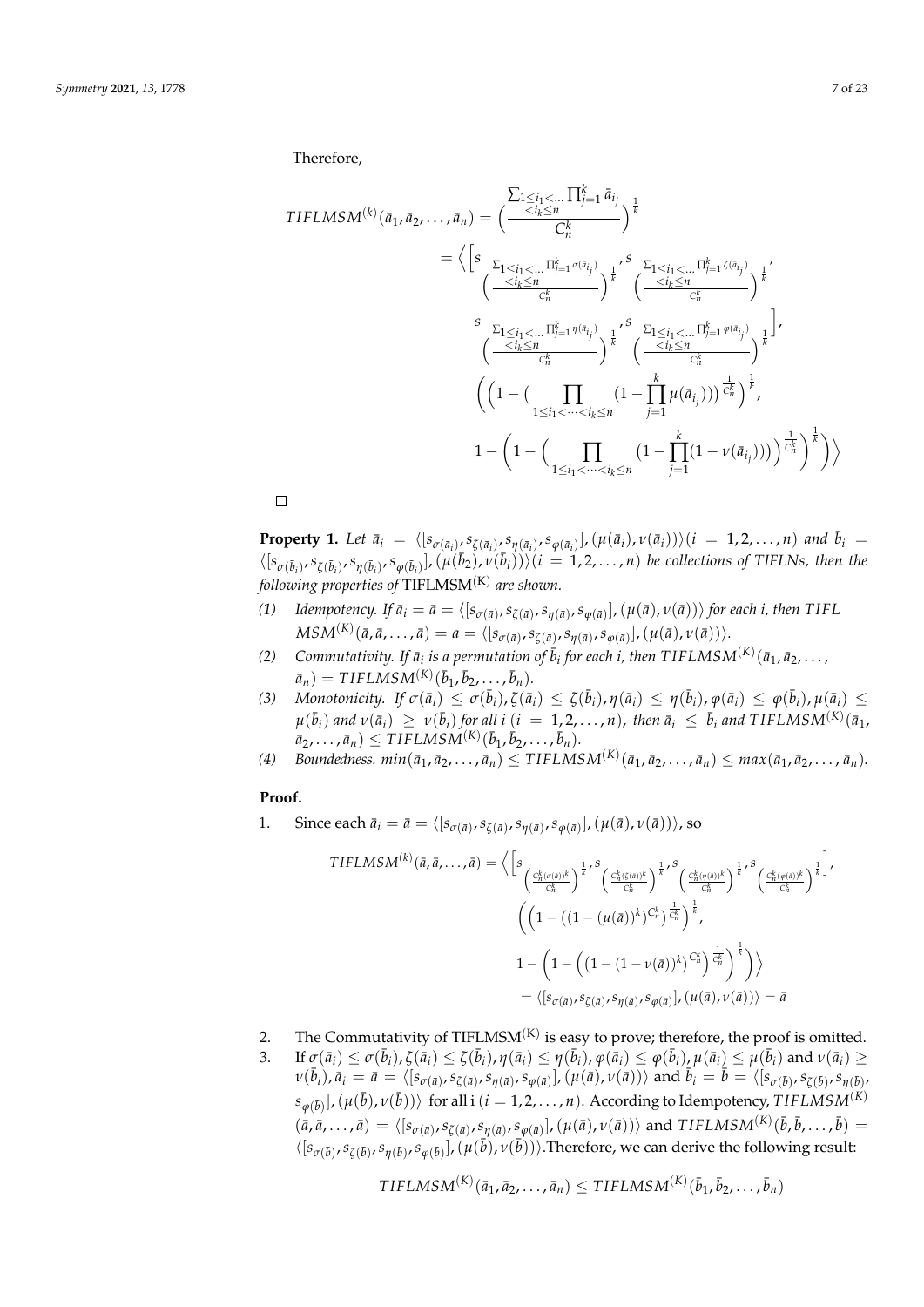4. According to the idempotency, suppose that  $min(\bar{a}_1, \bar{a}_2, ..., \bar{a}_n) = \bar{a}_{min} = TIFLMSM^{(K)}$  $(\bar{a}_{min}, \bar{a}_{min}, \ldots, \bar{a}_{min})$ , and  $max(\bar{a}_1, \bar{a}_2, \ldots, \bar{a}_n) = \bar{a}_{max} = TIFLMSM^{(K)}(\bar{a}_{max}, \bar{a}_{max}, \ldots, \bar{a}_{max})$  $\bar{a}_{max}$ ). According to the Monotonicity, if  $\bar{a}_{min} \leq \bar{a}_i$  and  $\bar{a}_{max} \geq \bar{a}_i (i = 1, 2, ..., n)$ , then  $\mathbf{w}$ e can obtain  $\bar{a}_{min} = TIFLMSM^{(K)}(\bar{a}_{min}, \bar{a}_{min}, \ldots, \bar{a}_{min}) \leq TIFLMSM^{(K)}(\bar{a}_1, \bar{a}_2, \ldots, \bar{a}_n)$ and  $TIFLMSM^{(K)}(\bar{a}_1, \bar{a}_2, \ldots, \bar{a}_n) \leq \bar{a}_{max} = TIFLMSM^{(K)}(\bar{a}_{max}, \bar{a}_{max})$  $\bar{a}_{max}, \ldots, \bar{a}_{max}$ ). Therefore, we can obtain the conclusion as follows.

$$
min(\bar{a}_1, \bar{a}_2, \ldots, \bar{a}_n) \leq TIFLMSM^{(K)}(\bar{a}_1, \bar{a}_2, \ldots, \bar{a}_n) \leq max(\bar{a}_1, \bar{a}_2, \ldots, \bar{a}_n)
$$

 $\Box$ 

Next, some particular cases of 
$$
TIFLMSM^{(K)}
$$
 operator with regard to parameter  $k$  are discussed.

(1) When  $k = 1$ , we can obtain the formula as follows.

$$
TIFLMSM^{(1)}(\bar{a}_{1}, \bar{a}_{2},..., \bar{a}_{n}) = \frac{\bigoplus_{i=1}^{n} \bar{a}_{i}}{C_{n}^{1}} = \Big\langle \Big[ s_{\frac{\sum_{i=1}^{n} \sigma(\bar{a}_{i})}{C_{n}^{1}}}, s_{\frac{\sum_{i=1}^{n} \zeta(\bar{a}_{i})}{C_{n}^{1}}}, s_{\frac{\sum_{i=1}^{n} \eta(\bar{a}_{i})}{C_{n}^{1}}}, s_{\frac{\sum_{i=1}^{n} \varphi(\bar{a}_{i})}{C_{n}^{1}}} \Big],
$$
\n
$$
\Big( \Big( 1 - \big( \prod_{1 \leq i \leq n} (1 - \mu(\bar{a}_{i})) \big)^{\frac{1}{n}} \Big), \Big( \prod_{1 \leq i \leq n} (\nu(\bar{a}_{i})) \Big)^{\frac{1}{n}} \Big) \Big\rangle
$$
\n
$$
(27)
$$

When *k* = 1, the TIFLMSM operator degenerates to the trapezoid intuitionistic fuzzy linguistic average (TIFLA) operator.

(2) When  $k = 2$ , we can obtain formula as follows.

$$
TIFLMSM^{(2)}(\bar{a}_{1}, \bar{a}_{2},..., \bar{a}_{n}) = \left(\frac{1}{n(n-1)} \sum_{\substack{i,j=1 \ i \neq j}}^{n} \bar{a}_{i} \bar{a}_{j}\right)^{\frac{1}{2}}
$$
  
\n
$$
= \left\langle \left[s \frac{1}{\left(\frac{1}{n(n-1)} \sum_{\substack{i,j=1 \ i \neq j}}^{n} \sigma(\bar{a}_{i}) \sigma(\bar{a}_{j})\right)^{\frac{1}{2}}, s} \left(\frac{1}{\frac{1}{n(n-1)} \sum_{\substack{i,j=1 \ i \neq j}}^{n} \zeta(\bar{a}_{i}) \zeta(\bar{a}_{j})}\right)^{\frac{1}{2}}, s \right\rangle
$$
  
\n
$$
\left(\frac{1}{n(n-1)} \sum_{\substack{i,j=1 \ i \neq j}}^{n} \eta(\bar{a}_{i}) \eta(\bar{a}_{j})\right)^{\frac{1}{2}}, s} \left(\frac{1}{\frac{1}{n(n-1)} \sum_{\substack{i,j=1 \ i \neq j}}^{n} \varphi(\bar{a}_{i}) \varphi(\bar{a}_{j})}\right)^{\frac{1}{2}}\right],
$$
  
\n
$$
\left(\left(1 - \left(\prod_{\substack{i,j=1 \ i \neq j}}^{n} \left(1 - \mu(\bar{a}_{i}) \mu(\bar{a}_{j})\right)\right)^{\frac{1}{n(n-1)}}\right)^{\frac{1}{2}}, s \right)
$$
  
\n
$$
1 - \left(1 - \left(\prod_{\substack{i,j=1 \ i \neq j}}^{n} \left(1 - \left(1 - \nu(\bar{a}_{i})\right)\left(1 - \nu(\bar{a}_{j})\right)\right)\right)^{\frac{1}{n(n-1)}}\right)^{\frac{1}{2}}\right)\right\rangle
$$
  
\n(28)

When *k* = 2, the TIFLMSM operator degenerates to the trapezoid intuitionistic fuzzy linguistic Bonferroni mean (TIFLBM) operator (*p* = 1, *q* = 1).

(3) When  $k = n$ , we can obtain the formula as follows.

$$
TIFLMSM^{(n)}(\bar{a}_{1}, \bar{a}_{2},..., \bar{a}_{n}) = \left(\prod_{i=1}^{n} \bar{a}_{i}\right)^{\frac{1}{n}} = \left\langle \left[s_{\left(\prod_{i=1}^{n} \sigma(\bar{a}_{i})\right)^{\frac{1}{n}}}, s_{\left(\prod_{i=1}^{n} \zeta(\bar{a}_{i})\right)^{\frac{1}{n}}}\right] \right\rangle^{1/5}
$$
\n
$$
s_{\left(\prod_{i=1}^{n} \eta(\bar{a}_{i})\right)^{\frac{1}{n}}}, s_{\left(\prod_{i=1}^{n} \varphi(\bar{a}_{i})\right)^{\frac{1}{n}}}, 1 - \left(\prod_{i=1}^{n} \left(1 - \nu(\bar{a}_{i})\right)\right)^{\frac{1}{n}}\right)\right\rangle^{1/5}
$$
\n
$$
(29)
$$

When  $k = n$ , the TIFLMSM operator degenerates to the trapezoid intuitionistic fuzzy linguistic geometric (TIFLG) operator.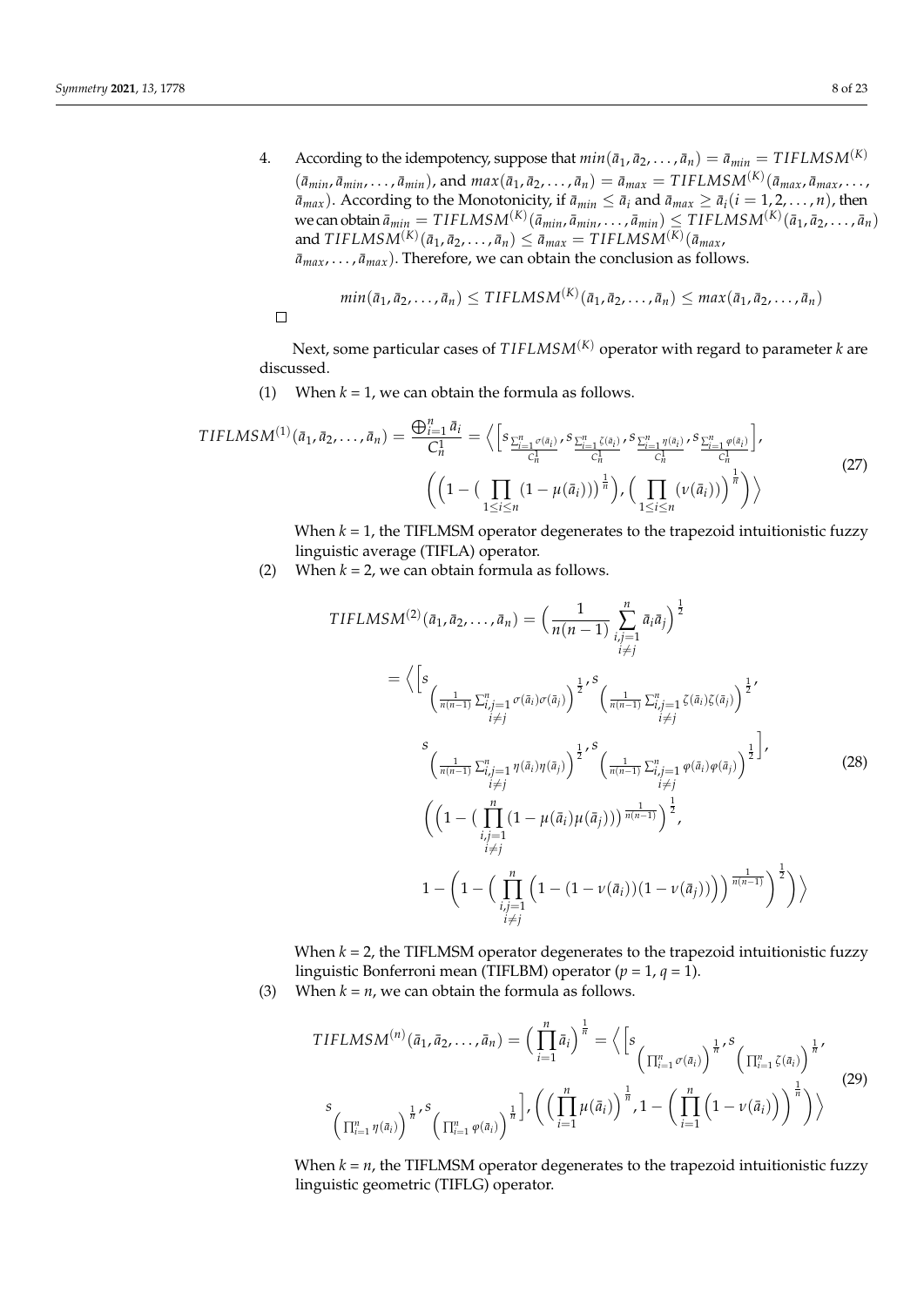**Definition 10.** Let  $\bar{a}_i = \langle [s_{\sigma(x_i)}, s_{\zeta(x_i)}, s_{\eta(x_i)}, s_{\varphi(x_i)}], (\mu(x_i), \nu(x_i)) \rangle (i = 1, 2, ..., n)$  be a set of *the TIFLNs, then the TILFMSM operator:*  $\hat{\Omega^n} \rightarrow \hat{\Omega}$  *is given as follows.* 

$$
TILFGMSM^{(k,p_1,p_2,...,p_k)}(\bar{a}_1,\bar{a}_2,...,\bar{a}_n) = \left(\frac{\sum_{1 \leq i_1 < ...} \prod_{j=1}^k \bar{a}_{i_j}^{p_j}}{C_n^k}\right)^{\frac{1}{p_1+p_2+\cdots+p_k}},\tag{30}
$$

*where*  $\Omega$  *is a collection of TIFLNs and*  $k = 1, 2, ..., n$ .

According to the operational laws of TIFLNs, we can obtain the following result of the TIFLGMSM operator below.

**Theorem 3.** Let  $\bar{a}_i = \langle [s_{\sigma(a_i)}, s_{\zeta(a_i)}, s_{\eta(a_i)}, s_{\varphi(a_i)}], (\mu(a_i), \nu(a_i)) \rangle (i = 1, 2, ..., n)$  be a set of the *TIFLNs, then the aggregated result from Definition [11](#page-9-0) is still a TIFLN.*

$$
TIFLGMSM^{(k,p_1,p_2,...,p_k)}(\bar{a}_1, \bar{a}_2, ..., \bar{a}_n) = \left(\frac{\sum_{1 \le i_1 < ...} \prod_{j=1}^k \bar{a}_{i_j}^{p_j}}{C_n^k}\right)^{\frac{1}{p_1 + p_2 + ... + p_k}}
$$
\n
$$
= \left\langle \left[s \frac{\sum_{1 \le i_1 < ...} \prod_{j=1}^k (\sigma(a_{i_j}))^{p_j}}{C_n^k}\right)^{\frac{1}{p_1 + p_2 + ... + p_k}}, \frac{\sum_{1 \le i_1 < ...} \prod_{j=1}^k (\zeta(a_{i_j}))^{p_j}}{C_n^k}\right)^{\frac{1}{p_1 + p_2 + ... + p_k}}
$$
\n
$$
\left(\frac{\sum_{i_k \le n} \prod_{j=1}^k (\sigma(a_{i_j}))^{p_j}}{C_n^k}\right)^{\frac{1}{p_1 + p_2 + ... + p_k}}
$$
\n
$$
\left(\frac{\sum_{i_k \le n} \prod_{j=1}^k (\sigma(a_{i_j}))^{p_j}}{C_n^k}\right)^{\frac{1}{p_1 + p_2 + ... + p_k}}
$$
\n
$$
\left(\frac{\sum_{i_k \le n} \prod_{j=1}^k (\sigma(a_{i_j}))^{p_j}}{C_n^k}\right)^{\frac{1}{p_1 + p_2 + ... + p_k}}
$$
\n
$$
\left(\left(1 - \left(\prod_{1 \le i_1 < ... < i_k \le n} \left(1 - \prod_{j=1}^k (\mu(\bar{a}_{i_j}))^{p_j}\right)^{\frac{1}{C_n}}\right)^{\frac{1}{p_1 + p_2 + ... + p_k}}
$$
\n
$$
1 - \left(1 - \left(\prod_{1 \le i_1 < ... < i_k \le n} \left(1 - \prod_{j=1}^k (1 - \nu(\bar{a}_{i_j}))^{p_j}\right)^{\frac{1}{C_n}}\right)^{\frac{1}{p_1 + p_2 + ... + p_k}}\right)\right\rangle
$$
\n(31)

The proof with respect to the TIFLGMSM operator is similar with Theorem [2,](#page-5-0) so it is omitted here.

<span id="page-8-0"></span>**Property 2.** Let  $\bar{a}_i = \langle [s_{\sigma(\bar{a}_i)}, s_{\zeta(\bar{a}_i)}, s_{\eta(\bar{a}_i)}, s_{\phi(\bar{a}_i)}], (\mu(\bar{a}_i), \nu(\bar{a}_i)) \rangle (i = 1, 2, ..., n)$  and  $\bar{b}_i =$  $\langle [s_{\sigma(\bar{b}_i)}, s_{\zeta(\bar{b}_i)}, s_{\eta(\bar{b}_i)}, s_{\phi(\bar{b}_i)}], (\mu(\bar{b}_2), \nu(\bar{b}_i))\rangle (i=1,2,\ldots,n)$  be collections of TIFLNs, then the *following properties of T IFLGMSM*(*k*,*p*<sup>1</sup> ,*p*2,...,*p<sup>k</sup>* ) *are shown.*

- (1) Idempotency. If  $\bar{a}_i = \bar{a} = \langle [s_{\sigma(\bar{a})}, s_{\zeta(\bar{a})}, s_{\eta(\bar{a})}, s_{\varphi(\bar{a})}], (\mu(\bar{a}), \nu(\bar{a})) \rangle$  for each i, then TIFL  $GMSM^{(k,p_1,p_2,...,p_k)}(\bar{a},\bar{a},\ldots,\bar{a})=a=\langle [s_{\sigma(\bar{a})},s_{\zeta(\bar{a})},s_{\eta(\bar{a})},s_{\varphi(\bar{a})}],(\mu(\bar{a}),\nu(\bar{a}))\rangle.$
- *(2) Commutativity. If*  $\bar{a}_i$  *is a permutation of*  $\bar{b}_i$  *for each i, then TIFLGMSM*<sup>(*k,p*<sub>1</sub>*,p*<sub>2</sub>,...,*p*<sub>*k*</sub>)</sup>( $\bar{a}_1$ *,*  $\bar{a}_2, \ldots, \bar{a}_n$ ) =  $TIFLGMSM^{(k,p_1,p_2,\ldots,p_k)}(\bar{b}_1, \bar{b}_2, \ldots, \bar{b}_n)$ .
- (3) Monotonicity. If  $\sigma(\bar{a}_i) \leq \sigma(\bar{b}_i)$ ,  $\zeta(\bar{a}_i) \leq \zeta(\bar{b}_i)$ ,  $\eta(\bar{a}_i) \leq \eta(\bar{b}_i)$ ,  $\varphi(\bar{a}_i) \leq \varphi(\bar{b}_i)$ ,  $\mu(\bar{a}_i) \leq \mu(\bar{b}_i)$ and  $v(\bar{a}_i)\geq v(\bar{b}_i)$  for all  $i$   $(i=1,2,\ldots,n)$ , then  $\bar{a}_i\leq \bar{b}_i$  and TIFLGMSM $^{(k,p_1,p_2,...,p_k)}$  $(\bar{a}_1, \bar{a}_2, \ldots, \bar{a}_n) \leq \text{TIFLGMSM}^{(k, p_1, p_2, \ldots, p_k)}(\bar{b}_1, \bar{b}_2, \ldots, \bar{b}_n).$
- (4) Boundedness.  $min(\bar{a}_1, \bar{a}_2, \ldots, \bar{a}_n) \leq TIFLGMSM^{(k, p_1, p_2, \ldots, p_k)}(\bar{a}_1, \bar{a}_2, \ldots, \bar{a}_n) \leq max(\bar{a}_1,$  $\bar{a}_2, \ldots, \bar{a}_n$ ).

The proof of the Property [2](#page-8-0) with respect to the TIFLGMSM operator is similar to Property [1,](#page-6-0) so it is omitted here.

Next, some particular cases of the *TIFLGMSM*<sup>(k,p<sub>1</sub>,p<sub>2</sub>,...,p<sub>k</sub>)</sup> operator with regard to parameter *k* are discussed.

(1) When  $k = 1$ , we can obtain formula as follows.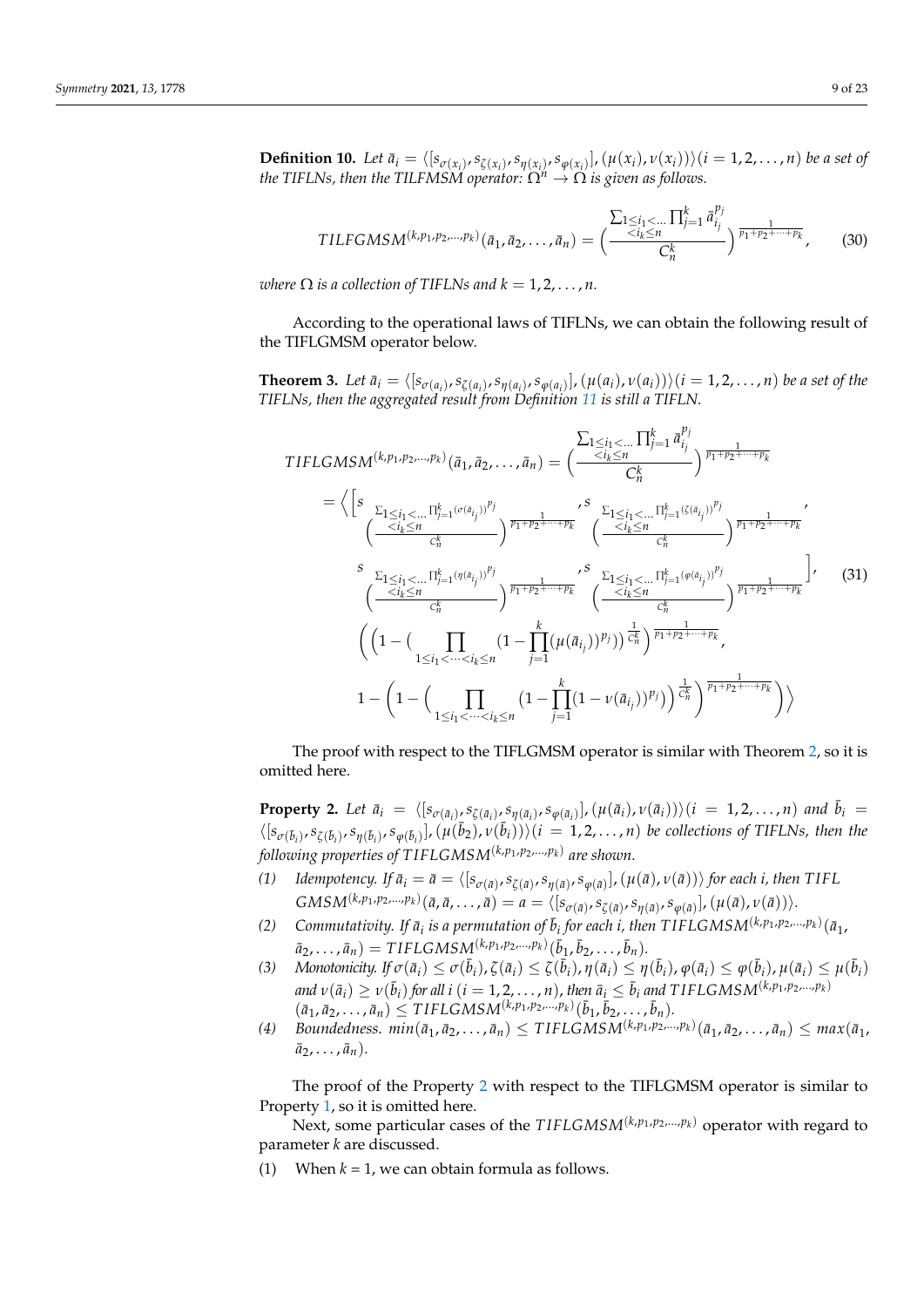$$
\begin{split}\n\text{TIFLGMSM}^{(1,p_{1})}(\bar{a}_{1}, \bar{a}_{2}, \dots, \bar{a}_{n}) &= \left(\frac{\bigoplus_{i=1}^{n} \bar{a}_{i}}{C_{n}^{1}}\right)^{\frac{1}{p_{1}}} \\
&= \left\langle \left[s_{\frac{\sum_{i=1}^{n} \sigma(\bar{a}_{i})}{C_{n}^{1}}}\right)^{\frac{1}{p_{1}}}, s_{\left(\frac{\sum_{i=1}^{n} \zeta(\bar{a}_{i})}{C_{n}^{1}}\right)^{\frac{1}{p_{1}}}}, s_{\left(\frac{\sum_{i=1}^{n} \eta(\bar{a}_{i})}{C_{n}^{1}}\right)^{\frac{1}{p_{1}}}}, s_{\left(\frac{\sum_{i=1}^{n} \varphi(\bar{a}_{i})}{C_{n}^{1}}\right)^{\frac{1}{p_{1}}}}\right], \\
&\left(\left(1 - \left(\prod_{1 \leq i \leq n} \left(1 - \left(\mu(\bar{a}_{i})\right)^{p_{1}}\right)\right)^{\frac{1}{n}}\right)^{\frac{1}{p_{1}}}, 1 - \left(1 - \left(\prod_{1 \leq i \leq n} \left(1 - \left(1 - \nu(\bar{a}_{i})\right)^{p_{1}}\right)\right)^{\frac{1}{n}}\right)^{\frac{1}{p_{1}}}\right)\right\rangle\n\end{split} \tag{32}
$$

(2) When  $k = 2$ , we can obtain formula as follows.

$$
\text{TIFLGMSM}^{(2,p_1,p_2)}(\bar{a}_1, \bar{a}_2, \dots, \bar{a}_n) = \left(\frac{1}{n(n-1)} \sum_{\substack{i,j=1 \ i \neq j}}^n \bar{a}_i^{p_1} \bar{a}_j^{p_2}\right)^{\frac{1}{p_1+p_2}}
$$
\n
$$
= \left\langle \left[s \frac{1}{\left(\frac{1}{n(n-1)} \sum_{\substack{i,j=1 \ i \neq j}}^n (\sigma(\bar{a}_i))^{p_1} (\sigma(\bar{a}_j))^{p_2}\right)^{\frac{1}{p_1+p_2}}, s} \frac{1}{\left(\frac{1}{n(n-1)} \sum_{\substack{i,j=1 \ i \neq j}}^n (\zeta(\bar{a}_i))^{p_1} (\zeta(\bar{a}_j))^{p_2}\right)^{\frac{1}{p_1+p_2}}, i \neq j} \right\rangle
$$
\n
$$
\left(\frac{1}{n(n-1)} \sum_{\substack{i,j=1 \ i \neq j}}^n (\eta(\bar{a}_i))^{p_1} (\eta(\bar{a}_j))^{p_2}\right)^{\frac{1}{p_1+p_2}}, s} \left(\frac{1}{\frac{1}{n(n-1)} \sum_{\substack{i,j=1 \ i \neq j}}^n (\varphi(\bar{a}_i))^{p_1} (\varphi(\bar{a}_j))^{p_2}\right)^{\frac{1}{p_1+p_2}}}\right),
$$
\n
$$
\left(\left(1 - \left(\prod_{\substack{i,j=1 \ i \neq j}}^n (1 - (\mu(\bar{a}_i))^{p_1} (\mu(\bar{a}_j))^{p_2})\right)^{\frac{1}{n(n-1)}}\right)^{\frac{1}{p_1+p_2}}, s \right\}
$$
\n
$$
1 - \left(1 - \left(\prod_{\substack{i,j=1 \ i \neq j}}^n (1 - (1 - \nu(\bar{a}_i))^{p_1} (1 - \nu(\bar{a}_j))^{p_2}\right)\right)^{\frac{1}{n(n-1)}}\right)^{\frac{1}{p_1+p_2}}\right)\right\rangle
$$
\n(33)

When  $k = 2$ , the TIFLGMSM operator degenerates to the trapezoid intuitionistic fuzzy linguistic Bonferroni mean (TIFLBM) operator with arguments *p*1, *p*2.

(3) When  $k = n$ , we can obtain formula as follows.

$$
\text{TIFLCMSM}^{(n,p_1,p_2,\ldots,p_n)}(\bar{a}_1,\bar{a}_2,\ldots,\bar{a}_n) = \left(\prod_{i=1}^n (\bar{a}_i)^{p_i}\right)^{\frac{1}{p_1+p_2+\cdots+p_n}}
$$
\n
$$
= \left\langle \left[s_{\left(\prod_{i=1}^n (\sigma(\bar{a}_i))^{p_i}\right)^{\frac{1}{p_1+p_2+\cdots+p_n}}},s_{\left(\prod_{i=1}^n (\zeta(\bar{a}_i))^{p_i}\right)^{\frac{1}{p_1+p_2+\cdots+p_n}}}\right\rangle
$$
\n
$$
\left(\prod_{i=1}^n (\eta(\bar{a}_i))^{p_i}\right)^{\frac{1}{p_1+p_2+\cdots+p_n}},s_{\left(\prod_{i=1}^n (\varphi(\bar{a}_i))^{p_i}\right)^{\frac{1}{p_1+p_2+\cdots+p_n}}}\right\rangle,
$$
\n
$$
\left(\left(\prod_{i=1}^n (\mu(\bar{a}_i))^{p_i}\right)^{\frac{1}{p_1+p_2+\cdots+p_n}},1-\left(\prod_{i=1}^n \left(1-\nu(\bar{a}_i)\right)^{p_i}\right)^{\frac{1}{p_1+p_2+\cdots+p_n}}\right)\right\rangle
$$
\n
$$
\left(\left(\prod_{i=1}^n (\mu(\bar{a}_i))^{p_i}\right)^{\frac{1}{p_1+p_2+\cdots+p_n}},1-\left(\prod_{i=1}^n \left(1-\nu(\bar{a}_i)\right)^{p_i}\right)^{\frac{1}{p_1+p_2+\cdots+p_n}}\right)\right\rangle
$$
\n(34)

*3.2. The TIFLWMSM and TIFLWGMSM Operators*

<span id="page-9-0"></span>**Definition 11.** Let  $\bar{a}_i = \langle [s_{\sigma(x_i)}, s_{\zeta(x_i)}, s_{\eta(x_i)}, s_{\varphi(x_i)}], (\mu(x_i), \nu(x_i)) \rangle (i = 1, 2, ..., n)$  be a set of *the TIFLNs, then the TIFLWMSM operator:*  $\Omega^n\rightarrow\Omega$  *is given as follows.* 

$$
TIFLWMSM^{(k)}(\bar{a}_1, \bar{a}_2, \dots, \bar{a}_n) = \left(\frac{\sum_{1 \le i_1 < \dots} \prod_{j=1}^k (nw_{i_j} \bar{a}_{i_j})}{C_n^k}\right)^{\frac{1}{k}},\tag{35}
$$

*where*  $\Omega$  *is a collection of TIFLNs and*  $k = 1, 2, ..., n$ .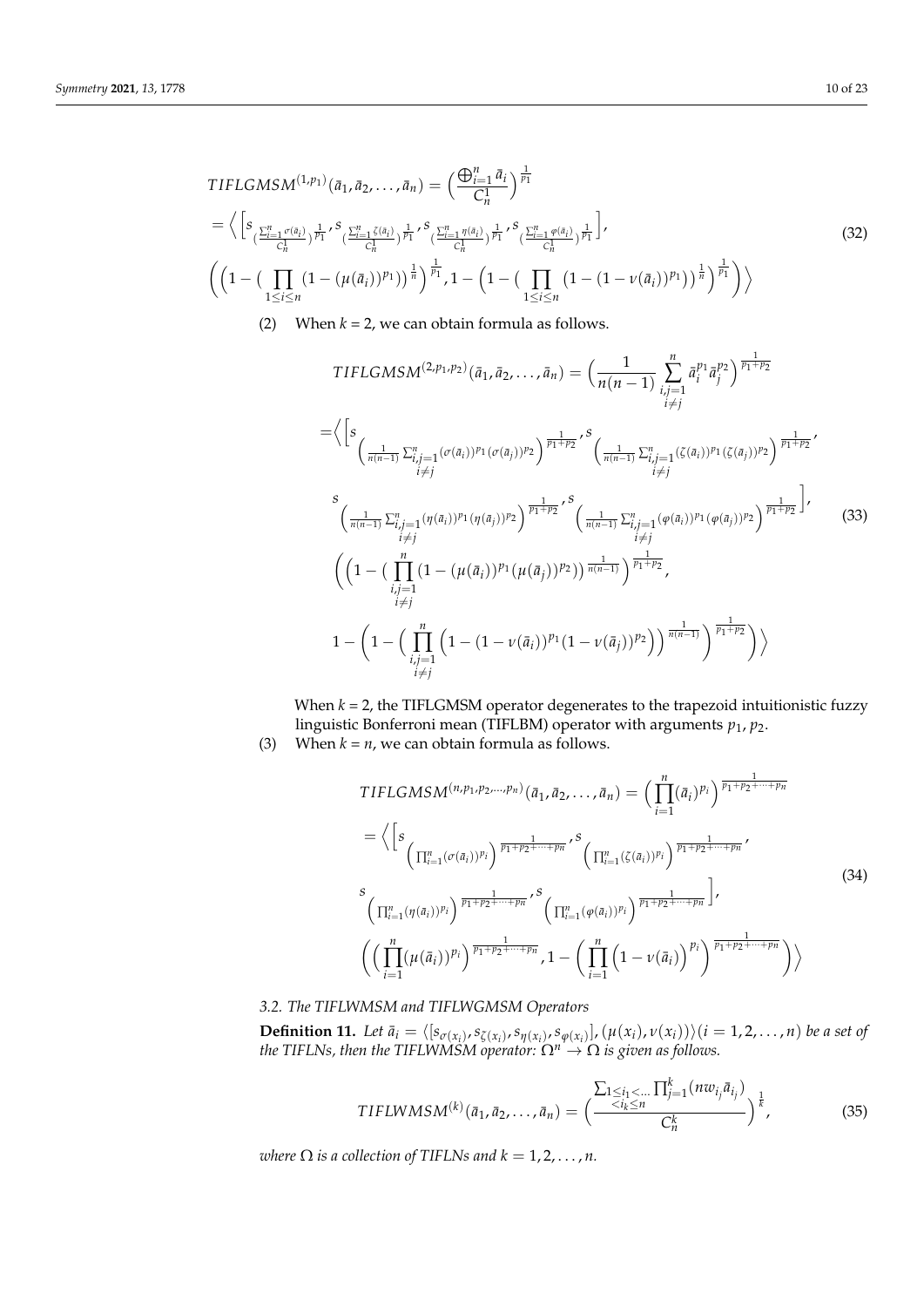According to the calculation laws of TIFLNs, we can obtain the following result of the TIFLWMSM operator as follows.

**Theorem 4.** Let  $\bar{a}_i = \langle [s_{\sigma(a_i)}, s_{\zeta(a_i)}, s_{\eta(a_i)}, s_{\varphi(a_i)}], (\mu(a_i), \nu(a_i)) \rangle (i = 1, 2, ..., n)$  be a set of the *TIFLNs, then the aggregated result from Definition [12](#page-11-0) is still a TIFLN.*

TIFLWMSM<sup>(k)</sup> (
$$
\bar{a}_1, \bar{a}_2, ..., \bar{a}_n
$$
) =  $\left(\frac{\sum_{1 \le i_1 < ...} \prod_{j=1}^k (nw_{i_j} \bar{a}_{i_j})}{C_n^k}\right)^{\frac{1}{k}}$   
\n=  $\left\langle \left[s \sum_{\substack{\sum_{1 \le i_1 < ... \sum_{j=1}^k (nw_{i_j} \sigma(a_{i_j})) \\ C_n^k}} \sum_{1 \le i_1 < ... \sum_{j=1}^k (nw_{i_j} \sigma(a_{i_j}))}} \right]^{\frac{1}{k}} \left(\frac{\sum_{i_1 \le i_1 < ...} \prod_{j=1}^k (nw_{i_j} \bar{c}_{i_{i_j}})}{C_n^k}\right)^{\frac{1}{k}}}{C_n^k}\right)^{\frac{1}{k}}$   
\n $\left(\frac{\sum_{1 \le i_1 < ...} \prod_{j=1}^k (nw_{i_j} \eta(a_{i_j}))}{C_n^k}\right)^{\frac{1}{k}} \left(\frac{\sum_{1 \le i_1 < ...} \prod_{j=1}^k (nw_{i_j} \phi(a_{i_j}))}{C_n^k}\right)^{\frac{1}{k}}}$  (36)  
\n $\left(\left(1 - \left(\prod_{1 \le i_1 < ... < i_k \le n} \left(1 - \prod_{j=1}^k \left(1 - \left(1 - \mu(\bar{a}_{i_j})\right)^{nw_{i_j}}\right)\right)\right)^{\frac{1}{C_n}}\right)^{\frac{1}{k}}$   
\n $1 - \left(1 - \left(\prod_{1 \le i_1 < ... < i_k \le n} \left(1 - \prod_{j=1}^k \left(1 - (\nu(\bar{a}_{i_j}))^{nw_{i_j}}\right)\right)\right)^{\frac{1}{C_n}}\right)^{\frac{1}{k}}\right)\right\rangle$ 

The proof with respect to the TIFLWMSM operator is similar to Theorem [2,](#page-5-0) so it is omitted here.

<span id="page-10-0"></span>**Property 3.** Let  $\bar{a}_i = \langle [s_{\sigma(\bar{a}_i)}, s_{\zeta(\bar{a}_i)}, s_{\eta(\bar{a}_i)}, s_{\phi(\bar{a}_i)}], (\mu(\bar{a}_i), \nu(\bar{a}_i)) \rangle (i = 1, 2, ..., n)$  and  $\bar{b}_i =$  $\langle [s_{\sigma(\bar{b}_i)}, s_{\zeta(\bar{b}_i)}, s_{\eta(\bar{b}_i)}, s_{\phi(\bar{b}_i)}], (\mu(\bar{b}_2), \nu(\bar{b}_i))\rangle (i = 1, 2, ..., n)$  be collections of TIFLNs, then the *following properties of* TIFLWMSM(k) *are shown.*

- (1) *Reducibility. When*  $w = (\frac{1}{n}, \frac{1}{n}, \ldots, \frac{1}{n})$ , then TIFLWMSM<sup>(k)</sup>( $\bar{a}_1, \bar{a}_2, \ldots, \bar{a}_n$ ) = TIFL  $MSM^{(k)}(\bar{a}_1, \bar{a}_2, \ldots, \bar{a}_n)$
- (2) Monotonicity. If  $\sigma(\bar{a}_i) \leq \sigma(\bar{b}_i)$ ,  $\zeta(\bar{a}_i) \leq \zeta(\bar{b}_i)$ ,  $\eta(\bar{a}_i) \leq \eta(\bar{b}_i)$ ,  $\varphi(\bar{a}_i) \leq \varphi(\bar{b}_i)$ ,  $\mu(\bar{a}_i) \leq \zeta(\bar{b}_i)$  $\mu(\bar b_i)$  and  $\nu(\bar a_i)\geq\nu(\bar b_i)$  for all  $i$   $(i=1,2,\ldots,n)$ , then  $\bar a_i\leq\bar b_i$  and TIFLWMSM $^{(k)}(\bar a_1,\bar a_2,\bar b_1)$  $\overline{a}$ ,  $\overline{a}$ ,  $\leq$  *TIFLWMSM*<sup>(k)</sup>( $\overline{b}$ <sub>1</sub>,  $\overline{b}$ <sub>2</sub>, . . . ,  $\overline{b}$ <sub>n</sub>).
- (3) Boundedness.  $min(\bar{a}_1, \bar{a}_2, ..., \bar{a}_n) \leq TIFLWMSM^{(k)}(\bar{a}_1, \bar{a}_2, ..., \bar{a}_n) \leq max(\bar{a}_1, \bar{a}_2, ..., \bar{a}_n).$

**Proof.** Let  $w = (\frac{1}{n}, \frac{1}{n}, \ldots, \frac{1}{n})$ , then

TIFLWMSM<sup>(k)</sup> (
$$
\bar{a}_1, \bar{a}_2, ..., \bar{a}_n
$$
) =  $\left(\frac{\sum_{1 \le i_1 < ...} \prod_{j=1}^k (\bar{a}_{i_j})}{C_n^k}\right)^{\frac{1}{k}}$   
\n=  $\left\langle \left[s \frac{\sum_{1 \le i_1 < ...} \prod_{j=1}^k (\sigma(a_{i_j}))}{C_n^k}\right)^{\frac{1}{k}}, \frac{\sum_{1 \le i_1 < ...} \prod_{j=1}^k (\zeta(a_{i_j}))}{C_n^k}\right)^{\frac{1}{k}}$   
\n $\frac{s \sum_{1 \le i_1 < ...} \prod_{j=1}^k (\eta(a_{i_j}))}{C_n^k}\right)^{\frac{1}{k}}$   
\n $\left(\frac{\sum_{i_k \le n} \prod_{j=1}^k (\eta(a_{i_j}))}{C_n^k}\right)^{\frac{1}{k}}$   
\n $\left(\left(1 - \left(\prod_{1 \le i_1 < ... < i_k \le n} \left(1 - \prod_{j=1}^k (\mu(\bar{a}_{i_j}))\right)\right)^{\frac{1}{C_n^k}}\right)^{\frac{1}{k}}$   
\n $1 - \left(1 - \left(\prod_{1 \le i_1 < ... < i_k \le n} \left(1 - \prod_{j=1}^k (1 - \nu(\bar{a}_{i_j}))\right)\right)^{\frac{1}{C_n^k}}\right)^{\frac{1}{k}}$   
\n=  $TIFLMSM^{(k)}(\bar{a}_1, \bar{a}_2, ..., \bar{a}_n)$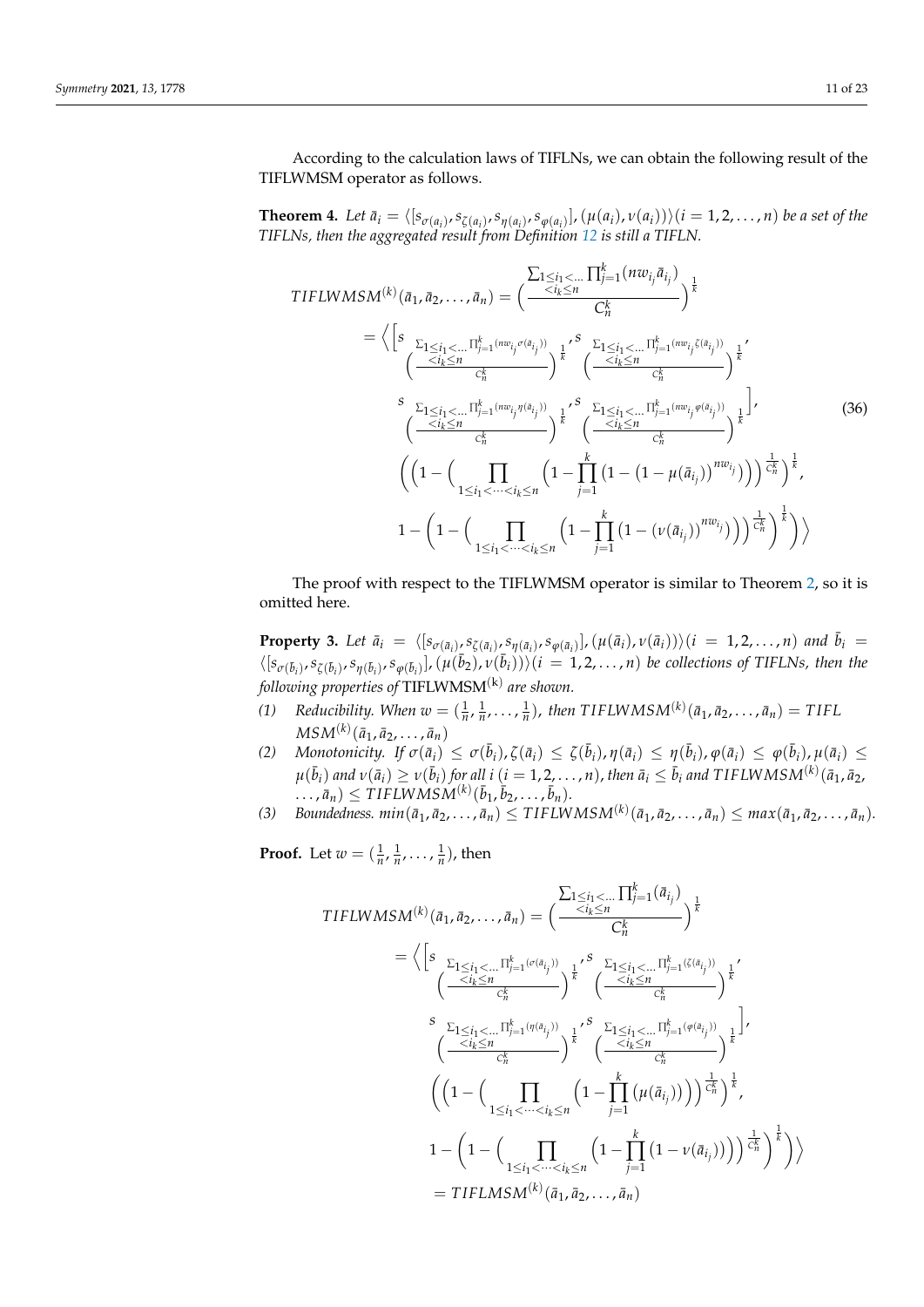# $\Box$

The proof of Monotonicity and Boundedness for the TIFLWMSM operator is similar to Property [1,](#page-6-0) so the proof is omitted here.

Next, some particular cases of the *T IFLWMSM*(*k*) operator with regard to parameter *k* are discussed.

(1) When  $k = 1$ , we can obtain formula as follows.

$$
TIFLWMSM^{(1)}(\bar{a}_1, \bar{a}_2, ..., \bar{a}_n) = \left(\bigoplus_{i=1}^n w_i \bar{a}_i\right)
$$
  
=  $\left\langle \left[s_{\left(\sum_{i=1}^n w_i \sigma(\bar{a}_i)\right)}, s_{\left(\sum_{i=1}^n w_i \zeta(\bar{a}_i)\right)}, s_{\left(\sum_{i=1}^n w_i \eta(\bar{a}_i)\right)}, s_{\left(\sum_{i=1}^n w_i \phi(\bar{a}_i)\right)}\right],$  (37)  
 $\left(\left(1 - \prod_{1 \le i \le n} \left(1 - \mu(\bar{a}_i)\right)^{w_i}\right), \prod_{1 \le i \le n} \left(\nu(\bar{a}_i)\right)^{w_i}\right)\right\rangle$ 

(2) When  $k = 2$ , we can obtain formula as follows.

$$
TIFLWMSM^{(2)}(\bar{a}_{1}, \bar{a}_{2},..., \bar{a}_{n}) = \left(\frac{1}{n(n-1)} \sum_{\substack{i,j=1 \ i \neq j}}^{n} (nv_{i}\bar{a}_{i}) \otimes (nv_{j}\bar{a}_{j})\right)^{\frac{1}{2}}
$$
  
\n
$$
= \left\langle \left[s_{\left(\frac{1}{n(n-1)}\sum_{\substack{i,j=1 \ i \neq j}}^{n} (nv_{i}\sigma(\bar{a}_{i})) \otimes (nv_{j}\sigma(\bar{a}_{j}))\right)^{\frac{1}{2}}, s_{\left(\frac{1}{n(n-1)}\sum_{\substack{i,j=1 \ i \neq j}}^{n} (nv_{i}\zeta(\bar{a}_{i})) \otimes (nv_{j}\zeta(\bar{a}_{j}))\right)^{\frac{1}{2}}},
$$
  
\n
$$
\left(\frac{1}{n(n-1)}\sum_{\substack{i,j=1 \ i \neq j}}^{n} (nv_{i}\eta(\bar{a}_{i})) \otimes (nv_{j}\eta(\bar{a}_{j}))\right)^{\frac{1}{2}}, s_{\left(\frac{1}{n(n-1)}\sum_{\substack{i,j=1 \ i \neq j}}^{n} (nv_{i}\phi(\bar{a}_{i})) \otimes (nw_{j}\phi(\bar{a}_{j}))\right)^{\frac{1}{2}}},
$$
  
\n
$$
\left(\left(1 - \left(\prod_{\substack{i,j=1 \ i \neq j}}^{n} 1 - \left(1 - \left(1 - \mu(\bar{a}_{i})\right)^{w_{i}}\right) \otimes \left(1 - \left(1 - \mu(\bar{a}_{j})\right)^{w_{j}}\right)\right)^{\frac{1}{n(n-1)}}\right)^{\frac{1}{2}},
$$
  
\n
$$
1 - \left(1 - \left(\prod_{\substack{i,j=1 \ i \neq j}}^{n} \left(1 - \left(1 - (\nu(\bar{a}_{i}))^{w_{i}}\right) \otimes \left(1 - (\nu(\bar{a}_{j}))^{w_{j}}\right)\right)\right)^{\frac{1}{n(n-1)}}\right)^{\frac{1}{2}}\right)\right\rangle
$$
  
\n(38)

When *k* = 2, the TIFLWMSM operator degenerates to the trapezoid intuitionistic fuzzy linguistic weighted Bonferroni mean (TIFLWBM) operator (*p* = 1, *q* = 1).

(3) When  $k = n$ , we can obtain formula as follows.

$$
TIFLWMSM^{(n)}(\bar{a}_1, \bar{a}_2, ..., \bar{a}_n) = \left(\prod_{i=1}^n (nw_i \bar{a}_i)\right)^{\frac{1}{n}}
$$
  
=  $\left\langle \left[s\left(\prod_{i=1}^n (nw_i \sigma(\bar{a}_i))\right)^{\frac{1}{n}}, s\left(\prod_{i=1}^n (nw_i \zeta(\bar{a}_i))\right)^{\frac{1}{n}}, s\left(\prod_{i=1}^n (nw_i \eta(\bar{a}_i))\right)^{\frac{1}{n}}, s\left(\prod_{i=1}^n (nw_i \phi(\bar{a}_i))\right)^{\frac{1}{n}}\right\} \right\rangle$  (39)  
 $\left(\left(\prod_{i=1}^n (1 - (1 - \mu(\bar{a}_i))^{nw_i})\right)^{\frac{1}{n}}, 1 - \left(\prod_{i=1}^n (1 - (\nu(\bar{a}_i))^{nw_i})\right)^{\frac{1}{n}}\right)\right\rangle$ 

<span id="page-11-0"></span>**Definition 12.** Let  $\bar{a}_i = \langle [s_{\sigma(x_i)}, s_{\zeta(x_i)}, s_{\eta(x_i)}, s_{\varphi(x_i)}], (\mu(x_i), \nu(x_i)) \rangle (i = 1, 2, ..., n)$  be a set of *the TIFLNs, then the TIFLGWMSM operator:*  $\Omega^n \rightarrow \Omega$  *is given as follows.* 

$$
TIFLGWMSM^{(k,p_1,p_2,...,p_k)}(\bar{a}_1,\bar{a}_2,...,\bar{a}_n)=\left(\frac{\sum_{1\leq i_1<...}\prod_{j=1}^k(nw_{i_j}\bar{a}_{i_j})^{p_j}}{C_n^k}\right)^{\frac{1}{p_1+p_2+\cdots+p_k}},\quad(40)
$$

*where*  $\Omega$  *is a collection of TIFLNs and*  $k = 1, 2, ..., n$ .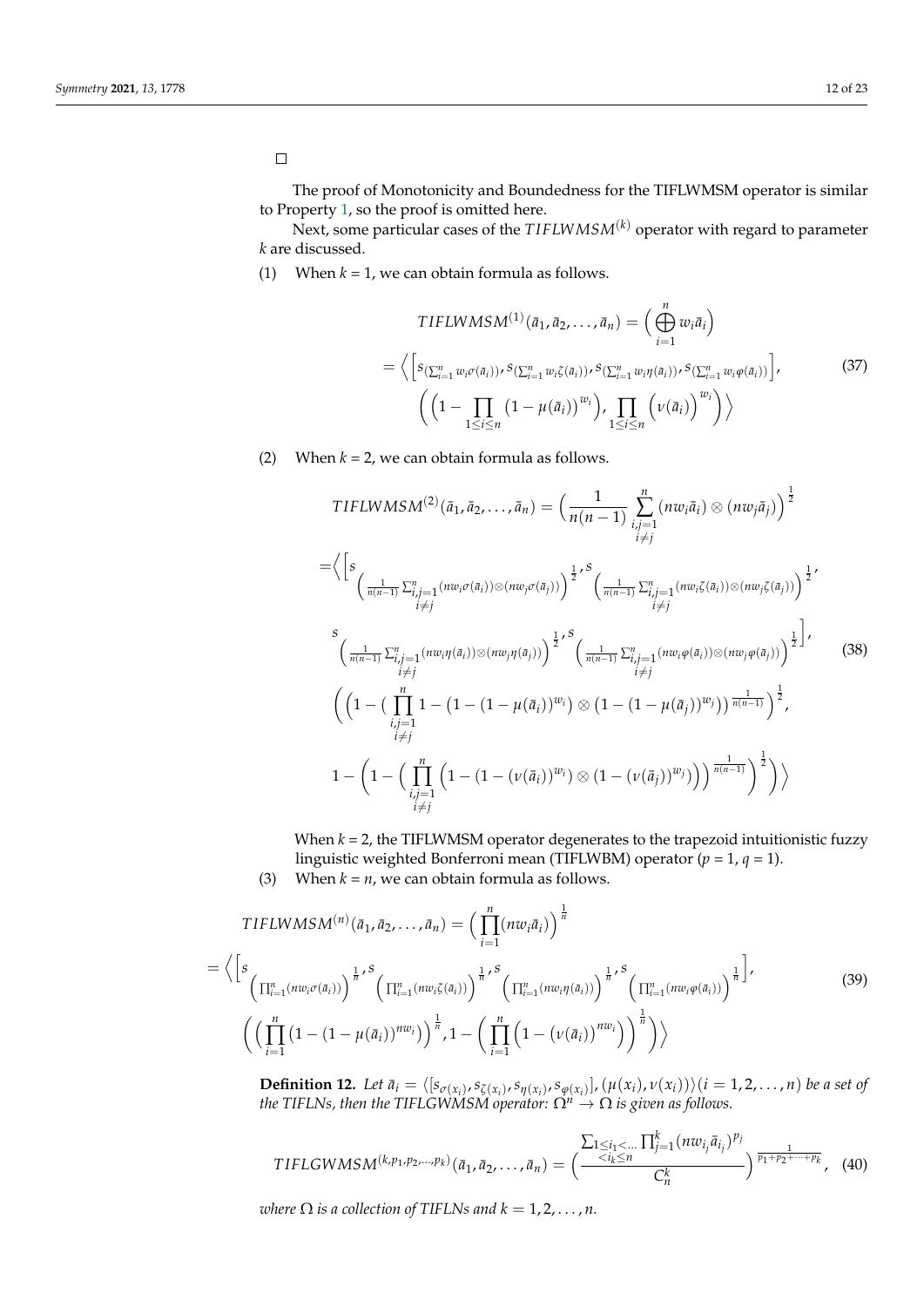According to the calculation laws of TIFLNs, we can obtain the following result of TIFLGWMSM operator as follows.

**Theorem 5.** Let  $\bar{a}_i = \langle [s_{\sigma(a_i)}, s_{\zeta(a_i)}, s_{\eta(a_i)}, s_{\varphi(a_i)}], (\mu(a_i), \nu(a_i)) \rangle (i = 1, 2, ..., n)$  be a set of the *TIFLNs, then the aggregated result from Definition 12 is still a TIFLN.*

$$
\begin{split}\n\text{TIFLGWMSM}(k, p_1, p_2, \ldots, p_k) \left( \bar{a}_1, \bar{a}_2, \ldots, \bar{a}_n \right) &= \left( \frac{\sum_{1 \le i_1 < \ldots \atop 1 \le i_k \le n} \prod_{j=1}^k (n w_{i_j} \bar{a}_{i_j})^{p_j}}{C_n^k} \right)^{\frac{1}{p_1 + p_2 + \ldots + p_k}} \\
&= \left\langle \left[ s \frac{\sum_{1 \le i_1 < \ldots \atop 1 \le i_1 < \ldots \atop j \le i_k \le n} \prod_{j=1}^k (n w_{i_j} \sigma(\bar{a}_{i_j}))^{p_j}}{C_n^k} \right)^{\frac{1}{p_1 + p_2 + \ldots + p_k}} \left( \frac{\sum_{1 \le i_1 < \ldots \atop 1 \le i_1 < \ldots \atop 1 \le i_k \le n} \prod_{j=1}^k (n w_{i_j} \sigma(\bar{a}_{i_j}))^{p_j}}{C_n^k} \right)^{\frac{1}{p_1 + p_2 + \ldots + p_k}} \\
& \left( \frac{\sum_{1 \le i_1 < \ldots \atop 1 \le i_1 < \ldots \atop 1 \le i_1 \le \ldots \atop 1 \le i_1 \le \ldots \atop 1 \le i_k \le n} \prod_{j=1}^k (1 - (1 - \mu(\bar{a}_{i_j}))^{n w_{i_j}})^{p_j}}{C_n^k} \right)^{\frac{1}{p_1 + p_2 + \ldots + p_k}} \\
& \left( \left( 1 - \left( \prod_{1 \le i_1 < \ldots < i_k \le n} \left( 1 - \prod_{j=1}^k (1 - (1 - \mu(\bar{a}_{i_j}))^{n w_{i_j}})^{p_j} \right) \right)^{\frac{1}{C_n}} \right)^{\frac{1}{p_1 + p_2 + \ldots + p_k}}, \\
& 1 - \left( 1 - \left( \prod_{1 \le i_1 < \ldots < i_k \le n} \left( 1 - \prod_{j=1}^k (1 - (\nu(\bar{a}_{i_j}))^{n w_{i_j}})^{p_j} \right) \right)^{\frac{1}{C_n}} \right)^{\frac{1}{p_1 + p_2 + \ldots +
$$

The proof with respect to the TIFLGWMSM operator is similar to Theorem [2,](#page-5-0) so it is omitted here.

**Property 4.** Let  $\bar{a}_i = \langle [s_{\sigma(\bar{a}_i)}, s_{\zeta(\bar{a}_i)}, s_{\eta(\bar{a}_i)}, s_{\varphi(\bar{a}_i)}], (\mu(\bar{a}_i), \nu(\bar{a}_i)) \rangle (i = 1, 2, ..., n)$  and  $\bar{b}_i =$  $\langle [s_{\sigma(\bar{b}_i)}, s_{\zeta(\bar{b}_i)}, s_{\eta(\bar{b}_i)}, s_{\phi(\bar{b}_i)}], (\mu(\bar{b}_2), \nu(\bar{b}_i)) \rangle (i = 1, 2, ..., n)$  be collections of TIFLNs, the following *properties of T IFLGWMSM*(*k*,*p*<sup>1</sup> ,*p*2,...,*p<sup>k</sup>* ) *are shown.*

- *(1) Reducibility. When*  $w = (\frac{1}{n}, \frac{1}{n}, \ldots, \frac{1}{n})$ , then TIFLGWMSM<sup>(*k,p*1,*p*2, ...,*pk*)( $\bar{a}_1, \bar{a}_2, \ldots, \bar{a}_n$ )</sup>  $= TIFLGMSM^{(k,p_1,p_2,...,p_k)}(\bar{a}_1, \bar{a}_2,..., \bar{a}_n)$
- (2) Monotonicity. If  $\sigma(\bar{a}_i) \leq \sigma(\bar{b}_i)$ ,  $\zeta(\bar{a}_i) \leq \zeta(\bar{b}_i)$ ,  $\eta(\bar{a}_i) \leq \eta(\bar{b}_i)$ ,  $\varphi(\bar{a}_i) \leq \varphi(\bar{b}_i)$ ,  $\mu(\bar{a}_i) \leq \zeta(\bar{b}_i)$  $\mu(\bar{b}_i)$  and  $\nu(\bar{a}_i) \ge \nu(\bar{b}_i)$  for all  $i$   $(i=1,2,\ldots,n)$ , then  $\bar{a}_i \le \bar{b}_i$  and TIFLGWMS  $M^{(k,p_1,p_2,\ldots,p_k)}(\bar{a}_1,\bar{a}_2,\ldots,\bar{a}_n)\leq TIFLGWMSM^{(k,p_1,p_2,\ldots,p_k)}(\bar{b}_1,\bar{b}_2,\ldots,\bar{b}_n).$
- (3) Boundedness.  $min(\bar{a}_1, \bar{a}_2, \ldots, \bar{a}_n) \leq TIFLGWMSM^{(k, p_1, p_2, \ldots, p_k)}(\bar{a}_1, \bar{a}_2, \ldots, \bar{a}_n) \leq max(\bar{a}_1,$  $\bar{a}_2, \ldots, \bar{a}_n$ ).

The proof of property for the TIFLGWMSM operator is similar to Property [3;](#page-10-0) therefore, it is ommitted here.

Next, some particular cases of the *T IFLGWMSM*(*k*,*p*<sup>1</sup> ,*p*2,...,*p<sup>k</sup>* ) operator with regard to parameter *k* are discussed.

(1) When  $k = 1$ , we can obtain formula as follows.

$$
TIFLGWMSM^{(1,p_{1})}(\bar{a}_{1}, \bar{a}_{2},..., \bar{a}_{n}) = \left(\frac{\bigoplus_{i=1}^{n} (nv_{i}\bar{a}_{i})^{p_{1}}}{C_{n}^{1}}\right)^{\frac{1}{p_{1}}} \n= \left\langle \left[s_{\left(\frac{\sum_{i=1}^{n} (nv_{i}\sigma(\bar{a}_{i}))^{p_{1}}}{C_{n}^{1}}\right)^{\frac{1}{p_{1}}}}, s_{\left(\frac{\sum_{i=1}^{n} (nv_{i}\bar{c}(\bar{a}_{i}))^{p_{1}}}{C_{n}^{1}}\right)^{\frac{1}{p_{1}}}}, s_{\left(\frac{\sum_{i=1}^{n} (nv_{i}\eta(\bar{a}_{i}))^{p_{1}}}{C_{n}^{1}}\right)^{\frac{1}{p_{1}}}}, s_{\left(\frac{\sum_{i=1}^{n} (nv_{i}\eta(\bar{a}_{i}))^{p_{1}}}{C_{n}^{1}}\right)^{\frac{1}{p_{1}}}}, s_{\left(\frac{\sum_{i=1}^{n} (nv_{i}\sigma(\bar{a}_{i}))^{p_{1}}}{C_{n}^{1}}\right)^{\frac{1}{p_{1}}}}, s_{\left(\frac{\sum_{i=1}^{n} (nv_{i}\sigma(\bar{a}_{i}))^{p_{1}}}{C_{n}^{1}}\right)^{\frac{1}{p_{1}}}}\right\rangle
$$
\n
$$
1 - \left(1 - \left(\prod_{1 \leq i \leq n} \left(1 - \left(1 - \left(\nu(\bar{a}_{i})\right)^{nv_{i}}\right)^{p_{1}}\right)\right)^{\frac{1}{n}}\right)^{\frac{1}{p_{1}}}\right\rangle \right\rangle
$$
\n
$$
(42)
$$

(2) When  $k = 2$ , we can obtain formula as follows.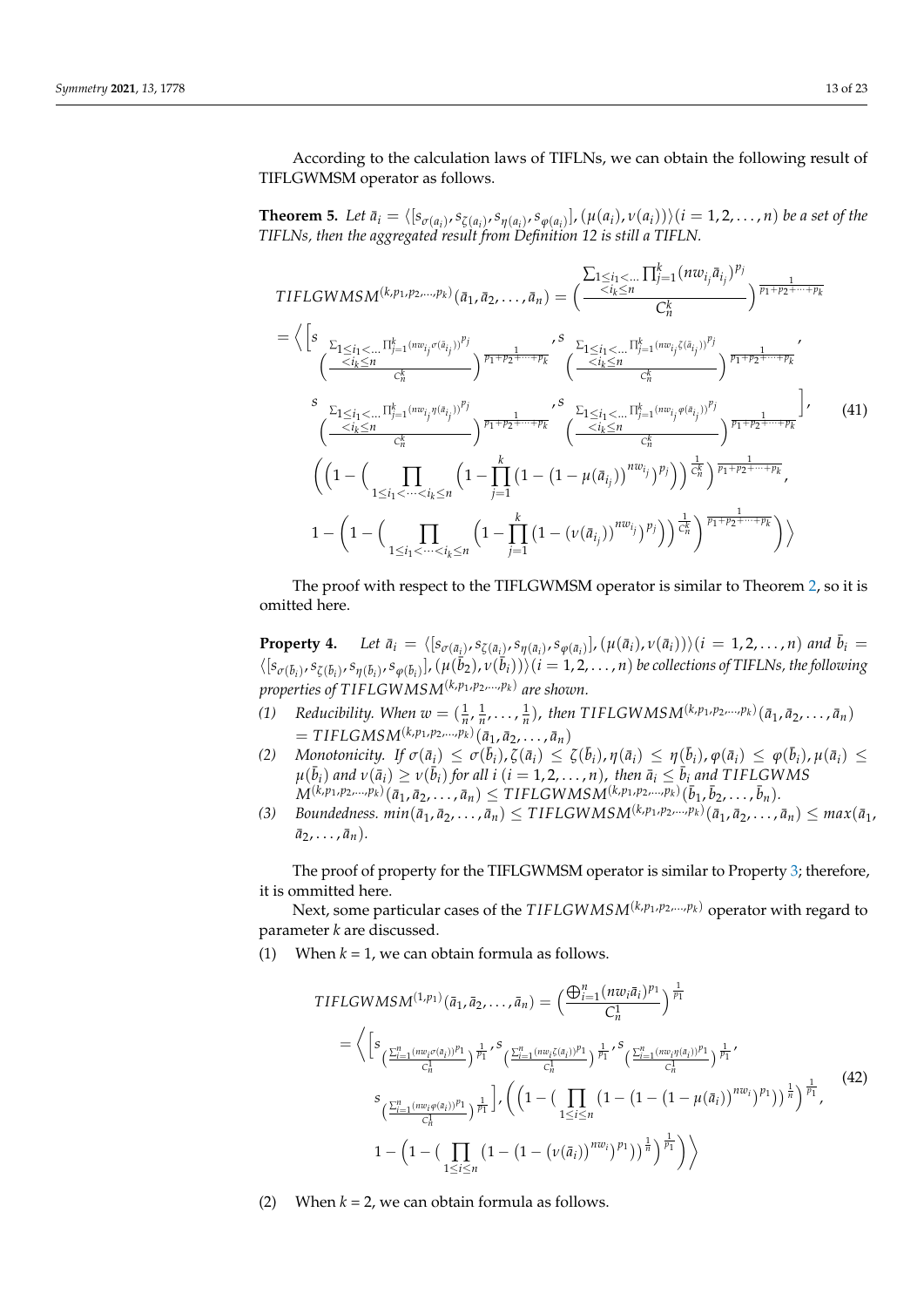$$
TIFLCWMSM^{(2,p_1,p_2)}(\bar{a}_1, \bar{a}_2, ..., \bar{a}_n) = \left(\frac{1}{n(n-1)} \sum_{\substack{i,j=1 \ i \neq j}}^n (nw_i \bar{a}_i)^{p_i} \otimes (nw_j \bar{a}_j)^{p_j}\right)^{\frac{1}{p_1+p_2}}
$$
  
\n
$$
= \left\langle \left[s \frac{1}{\left(\frac{1}{n(n-1)} \sum_{\substack{i,j=1 \ i \neq j}}^n (nw_i \sigma(\bar{a}_i))^{p_i} \otimes (nw_j \sigma(\bar{a}_j))^{p_j}\right)^{\frac{1}{p_1+p_2}}}, \left(s \frac{1}{\frac{1}{n(n-1)} \sum_{\substack{i,j=1 \ i \neq j}}^n (nw_i \zeta(\bar{a}_i))^{p_i} \otimes (nw_j \zeta(\bar{a}_j))^{p_j}\right)^{\frac{1}{p_1+p_2}}}, \left(s \frac{1}{\frac{1}{n(n-1)} \sum_{\substack{i,j=1 \ i \neq j}}^n (nw_i \sigma(\bar{a}_i))^{p_i} \otimes (nw_j \sigma(\bar{a}_j))^{p_j}\right)^{\frac{1}{p_1+p_2}}}\right\rangle,
$$
  
\n
$$
\left(\left(1 - \left(\prod_{\substack{i,j=1 \ i \neq j}}^n 1 - \left(1 - (1 - \mu(\bar{a}_i))^{n w_i}\right)^{p_i} \otimes \left(1 - (1 - \mu(\bar{a}_j))^{n w_j}\right)^{p_j}\right)^{\frac{1}{n(n-1)}}\right)^{\frac{1}{p_1+p_2}}, \left(43\right)^{\frac{1}{p_1+p_2}}\right)^{\frac{1}{p_1+p_2}},
$$
  
\n
$$
1 - \left(1 - \left(\prod_{\substack{i,j=1 \ i \neq j}}^n \left(1 - (1 - (\nu(\bar{a}_i))^{n w_i})^{p_i} \otimes (1 - (\nu(\bar{a}_j))^{n w_j})^{p_j}\right)\right)^{\frac{1}{n(n-1)}}\right)^{\frac{1}{p_1+p_2}}\right)\right\rangle
$$
  
\n(43)

(3) When  $k = n$ , we can obtain formula as follows.

$$
TIFLCWMSM^{(n,p_1,p_2,...,p_n)}(\bar{a}_1, \bar{a}_2, ..., \bar{a}_n) = \left(\prod_{i=1}^n (nv_i \bar{a}_i)^{p_i}\right)^{\frac{1}{p_1+p_2+\cdots+p_n}}
$$
  
\n
$$
= \left\langle \left[s \left(\prod_{i=1}^n (nv_i \sigma(\bar{a}_i))^{p_i}\right)^{\frac{1}{p_1+p_2+\cdots+p_n}}, s \left(\prod_{i=1}^n (nv_i \zeta(\bar{a}_i))^{p_i}\right)^{\frac{1}{p_1+p_2+\cdots+p_n}}, \left(\prod_{i=1}^n (nv_i \sigma(\bar{a}_i))^{p_i}\right)^{\frac{1}{p_1+p_2+\cdots+p_n}}\right\rangle \right\}
$$
  
\n
$$
\left(\prod_{i=1}^n (1 - (1 - \mu(\bar{a}_i))^{nv_i})^{p_i}\right)^{\frac{1}{p_1+p_2+\cdots+p_n}},
$$
  
\n
$$
1 - \left(\prod_{i=1}^n \left(1 - (\nu(\bar{a}_i))^{nv_i}\right)^{p_i}\right)^{\frac{1}{p_1+p_2+\cdots+p_n}},
$$
\n
$$
\left(1 - (\mu(\bar{a}_i))^{nv_i}\right)^{\frac{1}{p_1+p_2+\cdots+p_n}}\right)\right\rangle
$$
\n
$$
(44)
$$

## <span id="page-13-0"></span>**4. MAGDM Method Based on the TIFLWMSM Operator and TIFLWGMSM Operator**

For a MAGDM issue under trapezoid intuitionistic fuzzy linguistic environment: Suppose  $A = \{A_1, A_2, \ldots, A_m\}$  is a collection of alternatives;  $C = \{C_1, C_2, \ldots, C_n\}$  is the set of attributes; and  $W = \{w_1, w_2, \dots, w_n\}$  is the weight vector of the attributes  $C_j$ (*j* = 1, 2, . . . , *n*), where  $w_j \ge 0$ (*j* = 1, 2, . . . , *n*),  $\sum_{j=1}^n w_j = 1$ . Let  $D = \{D_1, D_2, \ldots, D_d\}$ be the set of decision makers, and  $\lambda=(\lambda_1,\lambda_2,\ldots,\lambda_d)^T$  be the weight vector of decision makers  $D_e(e=1,2,\ldots,d)$ , where  $\lambda_e\geq 0$ ,  $\sum_{e=1}^d\lambda_e=1$ . Suppose  $A^e=[\bar{a}^e_{ij}]_{m\times n}$  are the decision matrices, where  $\bar{a}_{ij}^e = \langle [s_{\sigma(\bar{a}_i)}, s_{\zeta(\bar{a}_i)}, s_{\eta(\bar{a}_i)}, s_{\varphi(\bar{a}_i)}], (\mu(\bar{a}_i), \nu(\bar{a}_i)) \rangle$  takes the form of the TIFLVs given by the decision maker *D<sup>e</sup>* for an alternative *A<sup>i</sup>* with respect to attribute *Cj* . Finally, we will obtain the ranking of alternatives.

The steps are given below:

Step 1. Utilize the following TIFLWMSM operator or the TIFLWGMSM operator to aggregate all decision matrices  $A^e(e = 1, 2, 3, 4)$  into one decision matrix M.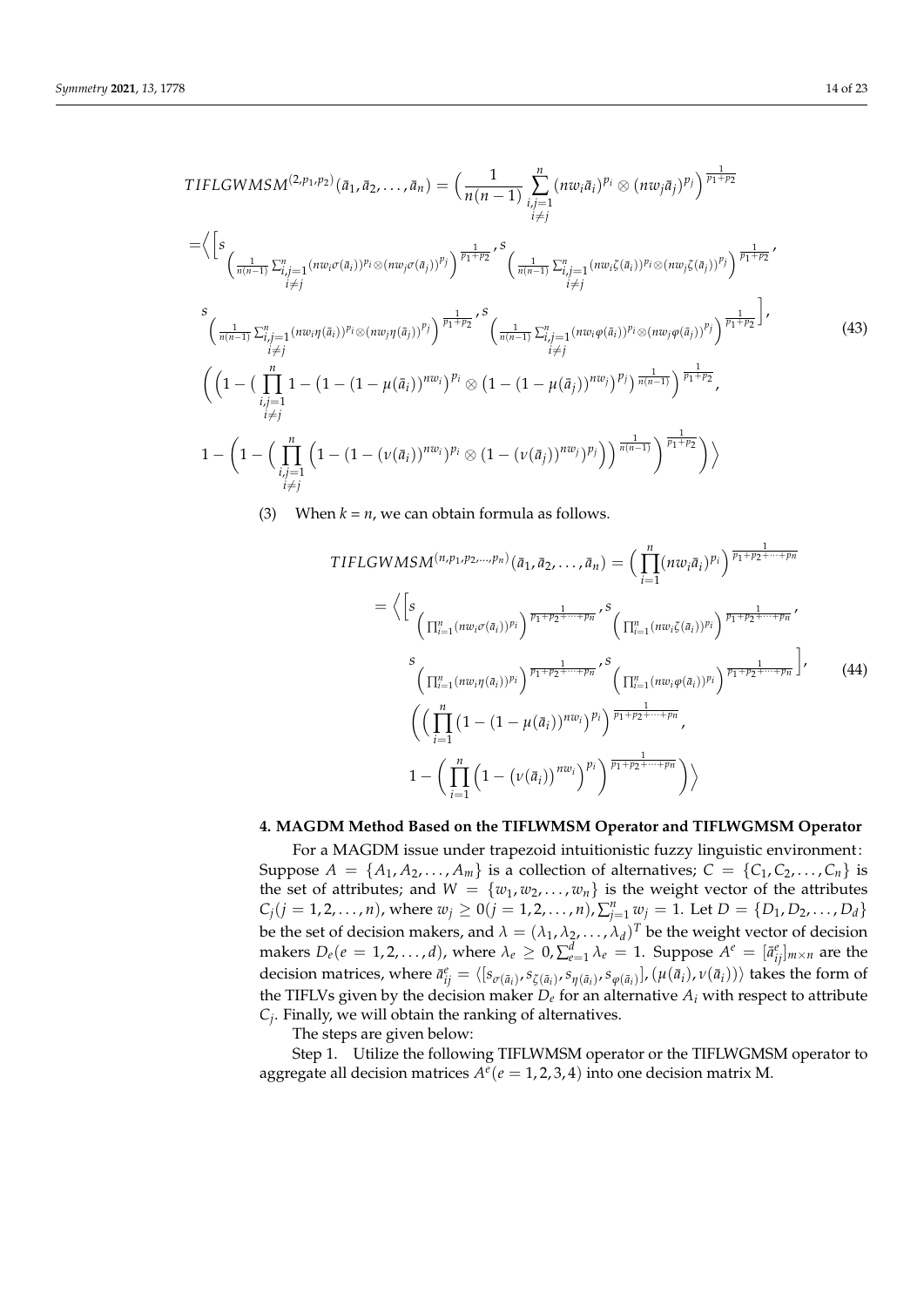$$
\bar{a}_{ij} = TIFLWMSM(\bar{a}_{ij}^{1}, \bar{a}_{ij}^{2}, \dots, \bar{a}_{ij}^{d}) = \left(\frac{\sum_{1 \le i_1 < \dots < i_k \le d} \prod_{j=1}^{k} (d\lambda_{i_j} \bar{a}_{i_j})}{C_d^k}\right)^{\frac{1}{k}}
$$
\n
$$
= \left\langle \left[s \frac{\sum_{1 \le i_1 < \dots < i_k \le d} \prod_{j=1}^{k} (d\lambda_{i_j} \sigma(\bar{a}_{i_j}))}{C_d^k}\right)^{\frac{1}{k}} \right\rangle^{\frac{1}{k}} \left(\frac{\sum_{1 \le i_1 < \dots < i_k \le d} \prod_{j=1}^{k} (d\lambda_{i_j} \bar{a}_{i_j}))}{C_d^k}\right)^{\frac{1}{k}} \left(\frac{\sum_{1 \le i_1 < \dots < i_k \le d} \prod_{j=1}^{k} (d\lambda_{i_j} \varphi(\bar{a}_{i_j}))}{C_d^k}\right)^{\frac{1}{k}}\right\rangle^{\frac{1}{k}}
$$
\n
$$
\left(\left(1 - \left(\prod_{1 \le i_1 < \dots < i_k \le d} \left(1 - \prod_{j=1}^{k} \left(1 - (1 - \mu(\bar{a}_{i_j}))^{d\lambda_{i_j}}\right)\right)^{\frac{1}{k}}\right)^{\frac{1}{k}}\right),
$$
\n
$$
1 - \left(1 - \left(\prod_{1 \le i_1 < \dots < i_k \le d} \left(1 - \prod_{j=1}^{k} \left(1 - (\nu(\bar{a}_{i_j}))^{d\lambda_{i_j}}\right)\right)^{\frac{1}{k}}\right)^{\frac{1}{k}}\right)\right)
$$
\n
$$
(45)
$$

or

$$
\bar{a}_{ij} = TIFLCWMSM(\bar{a}_{ij}^{1}, \bar{a}_{ij}^{2}, \dots, \bar{a}_{ij}^{d}) = \left(\frac{\sum_{1 \le i_1 < \dots < i_k \le d} \prod_{j=1}^{k} (d\lambda_{i_j} \bar{a}_{i_j})^{p_j}}{C_d^{k}}\right)^{\frac{1}{p_1 + p_2 + \dots + p_k}}
$$
\n
$$
= \left\langle \left[s_{\frac{\sum_{1 \le i_1 < \dots < i_k \le d} \prod_{j=1}^{k} (d\lambda_{i_j} \sigma(a_{i_j}))^{p_j}}{C_d^{k}}}\right)^{\frac{1}{p_1 + p_2 + \dots + p_k}}, s_{\frac{\sum_{1 \le i_1 < \dots < i_k \le d} \prod_{j=1}^{k} (d\lambda_{i_j} \bar{c}(a_{i_j}))^{p_j}}{C_d^{k}}}\right)^{\frac{1}{p_1 + p_2 + \dots + p_k}}
$$
\n
$$
\sum_{i_1 < i_2 < \dots < i_k \le d} s_{\frac{1}{i_1 + 1} \cdot (d\lambda_{i_j} \eta(a_{i_j}))^{p_j}}}{\frac{1}{i_1 + 1} \cdot (d\lambda_{i_j} \eta(a_{i_j}))^{p_j}}{C_d^{k}}}\right)^{\frac{1}{p_1 + p_2 + \dots + p_k}}, s_{\frac{\sum_{1 \le i_1 < \dots < i_k \le d} \prod_{j=1}^{k} (d\lambda_{i_j} \phi(a_{i_j}))^{p_j}}{C_d^{k}}}}{\left(\frac{1 - \left(1 - \left(1 - \prod_{1 \le i_1 < \dots < i_k \le d} \left(1 - \prod_{j=1}^{k} \left(1 - (1 - \mu(\bar{a}_{i_j}))^{d\lambda_{i_j}}\right)^{p_j}\right)\right)^{\frac{1}{k}}\right)^{\frac{1}{p_1 + p_2 + \dots + p_k}}, s_{\frac{1}{k}}}{\frac{1}{i_1 + 1} \cdot (d\lambda_{i_j} \phi(a_{i_j}))^{p_j}}\right)^{\frac{1}{p_1 + p_2 + \dots + p_k}}, s_{\frac{1}{k}}}
$$
\n
$$
1 - \left(1 - \left(\prod_{1 \le i_1 < \dots < i_k \le d} \left(1 - \prod_{j=1}^{k} \left(1 - (\nu(\bar{a}_{i_j}))^{d\lambda_{i_j}}\
$$

where  $\lambda$  denotes the weight of the decision maker.

Step 2. Utilize the following TIFLWMSM operator or the TIFLWGMSM operator to aggregate all attribute values  $\bar{a}_{ij}$  ( $j = 1, 2, \ldots, n$ ) and obtain a comprehensive value  $\bar{a}_i$ .

$$
\bar{a}_{i} = TIFLWMSM(\bar{a}_{i1}, \bar{a}_{i2},..., \bar{a}_{in}) = \left(\frac{\sum_{1 \leq i_{1} < ... < i_{k} \leq n} \prod_{j=1}^{k} (nv_{i_{j}} \bar{a}_{i_{j}})}{C_{n}^{k}}\right)^{\frac{1}{k}}
$$
\n
$$
= \left\langle \left[s_{\frac{\sum_{1 \leq i_{1} < ... < i_{k} \leq n} \prod_{j=1}^{k} (nv_{i_{j}} \sigma(\bar{a}_{i_{j}}))}{C_{n}^{k}}\right)^{\frac{1}{k}}, s_{\frac{\sum_{1 \leq i_{1} < ... < i_{k} \leq n} \prod_{j=1}^{k} (nv_{i_{j}} \zeta(\bar{a}_{i_{j}}))}{C_{n}^{k}}\right)^{\frac{1}{k}}},
$$
\n
$$
\left(\frac{\sum_{1 \leq i_{1} < ... < i_{k} \leq n} \prod_{j=1}^{k} (nv_{i_{j}} \eta(\bar{a}_{i_{j}}))}{C_{n}^{k}}\right)^{\frac{1}{k}}, s_{\frac{\sum_{1 \leq i_{1} < ... < i_{k} \leq n} \prod_{j=1}^{k} (nw_{i_{j}} \sigma(\bar{a}_{i_{j}}))}{C_{n}^{k}}\right)^{\frac{1}{k}}},
$$
\n
$$
\left(\left(1 - \left(\prod_{1 \leq i_{1} < ... < i_{k} \leq n} \left(1 - \prod_{j=1}^{k} \left(1 - \left(1 - \mu(\bar{a}_{i_{j}})\right)^{nv_{i_{j}}}\right)\right)\right)^{\frac{1}{C_{n}}}\right)^{\frac{1}{k}},
$$
\n
$$
1 - \left(1 - \left(\prod_{1 \leq i_{1} < ... < i_{k} \leq n} \left(1 - \prod_{j=1}^{k} \left(1 - \left(\nu(\bar{a}_{i_{j}})\right)^{nv_{i_{j}}}\right)\right)\right)^{\frac{1}{C_{n}^{k}}}\right)^{\frac{1}{k}}\right)\right\rangle
$$
\n
$$
(47)
$$

or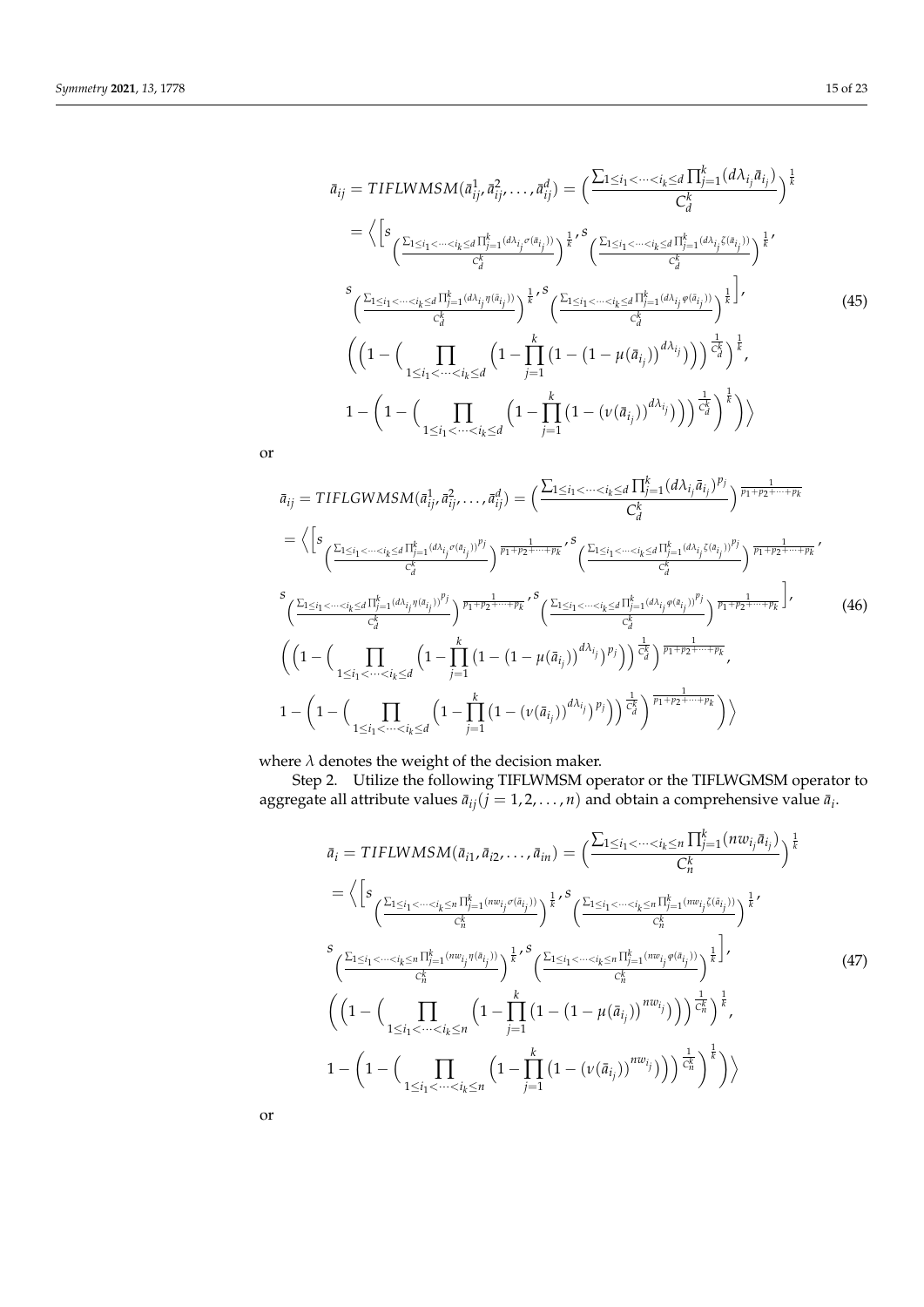$$
\bar{a}_{i} = TIFLWSMSM(\bar{a}_{i1}, \bar{a}_{i2}, ..., \bar{a}_{in}) = \left(\frac{\sum_{1 \leq i_{1} < ... < i_{k} \leq n} \prod_{j=1}^{k} (nv_{i_{j}} \bar{a}_{i_{j}})^{p_{j}}}{C_{n}^{k}}\right)^{\frac{1}{p_{1} + p_{2} + ... + p_{k}}}
$$
\n
$$
= \left\langle \left[s_{\frac{\sum_{1 \leq i_{1} < ... < i_{k} \leq n} \prod_{j=1}^{k} (nv_{i_{j}} \sigma(\bar{a}_{i_{j}}))^{p_{j}}}{C_{n}^{k}}}\right)^{\frac{1}{p_{1} + p_{2} + ... + p_{k}}}, s_{\frac{\sum_{1 \leq i_{1} < ... < i_{k} \leq n} \prod_{j=1}^{k} (nv_{i_{j}} \sigma(\bar{a}_{i_{j}}))^{p_{j}}}{C_{n}^{k}}}\right)^{\frac{1}{p_{1} + p_{2} + ... + p_{k}}},
$$
\n
$$
\left(\frac{\sum_{1 \leq i_{1} < ... < i_{k} \leq n} \prod_{j=1}^{k} (vw_{i_{j}} \sigma(\bar{a}_{i_{j}}))^{p_{j}}}{C_{n}^{k}}}\right)^{\frac{1}{p_{1} + p_{2} + ... + p_{k}}}, s_{\frac{\sum_{1 \leq i_{1} < ... < i_{k} \leq n} \prod_{j=1}^{k} (vw_{i_{j}} \sigma(\bar{a}_{i_{j}}))^{p_{j}}}{C_{n}^{k}}}\right)^{\frac{1}{p_{1} + p_{2} + ... + p_{k}}},
$$
\n
$$
\left(\left(1 - \left(\prod_{1 \leq i_{1} < ... < i_{k} \leq n} \left(1 - \prod_{j=1}^{k} \left(1 - (1 - \mu(\bar{a}_{i_{j}}))^{nv_{i_{j}}}\right)^{p_{j}}\right)\right)^{\frac{1}{k}}\right)^{\frac{1}{p_{1} + p_{2} + ... + p_{k}}},
$$
\n
$$
1 - \left(1 - \left(\prod_{1 \leq i_{1} < ... < i_{k} \leq n} \left(1 - \prod_{j=1}^{k} \left(1 - (\nu(\bar{a}_{i_{j}}))^{nv_{i_{j}}}\right)^{p_{j}}\right)\right)^{\frac{1}{k
$$

where *w* denotes the weight of the attribute.

- Step 3. Calculate the expected value  $S(\bar{a}_i)$  of  $\bar{a}_i$  with Equation(21).
- Step 4. Rank  $\bar{a}_i$  ( $i = 1, 2, ..., m$ ) according to the size of the expected value. Step 5. End.

## <span id="page-15-0"></span>**5. A Numerical Example**

In this section, we will illustrate the application of the proposed method with an instance adapted from [\[20\]](#page-22-3). An investment company wishes to invest in one of the following five alternative companies  $A_i(i = 1, 2, 3, 4, 5)$ , including (1)  $A_1$  is a insurance company; (2)  $A_2$  is a beverage company; (3)  $A_3$  is an airline company; (4)  $A_4$  is a motor company; (5) *A*<sup>5</sup> is an advertisement company. The investment company needs to make decisions based on the following four attributes (whose weight vector is  $w = (0.3, 0.4, 0.2, 0.1)$ ): (1)  $C_1$  denotes the risk index; (2)  $C_2$  denotes the growth index; (3)  $C_3$  denotes the social– political impact index; (4) *C*<sup>4</sup> denotes the environmental impact index. The decision makers  $D_d(d = 1, 2, 3, 4)$  (assume that their weight vector is  $\lambda = (0.25, 0.20, 0.3, 0.25)$ ) evaluate the five companies  $A_i(i = 1, 2, 3, 4, 5)$  according to the attributes  $C_i(j = 1, 2, 3, 4)$  mentioned above. The decision makers can evaluate through LTS *S* = (*s*0,*s*1,*s*2,*s*3,*s*4,*s*5,*s*6), and the following Tables [1–](#page-15-1)[4](#page-16-0) represent decision matrices  $A^e = [\bar{a}^e_{ij}]_{(5\times4)} (e = 1, 2, 3, 4)$ , respectively.

<span id="page-15-1"></span>

|       |                                                     | $\mathcal{C}_{2}$                                                                                     | <b>C</b> <sub>3</sub>                                                                        | $C_4$                                                                                                 |
|-------|-----------------------------------------------------|-------------------------------------------------------------------------------------------------------|----------------------------------------------------------------------------------------------|-------------------------------------------------------------------------------------------------------|
| $A_1$ | $\langle c[s_2, s_3, s_4, s_5], (0.6, 0.3) \rangle$ | $\langle c[s_2, s_4, s_5, s_6], (0.7, 0.3) \rangle$                                                   | $\langle c[s_1,s_3,s_4,s_5], (0.5,0.4) \rangle$                                              | $\langle c[s_2,s_3,s_5,s_6], (0.7,0.2) \rangle$                                                       |
| $A_2$ | $\langle c[s_1,s_2,s_4,s_5], (0.7,0.3) \rangle$     | $\langle c[s_2,s_3,s_5,s_6], (0.6, 0.3) \rangle$                                                      | $\langle c[s_0,s_1,s_4,s_5], (0.7,0.1) \rangle$                                              | $\langle c[s_2,s_3,s_4,s_5], (0.6,0.3) \rangle$                                                       |
| $A_3$ | $\langle c[s_0,s_2,s_4,s_5], (0.7,0.2) \rangle$     | $\langle c[s_1,s_2,s_4,s_5], (0.5,0.3) \rangle$                                                       | $\langle c[s_1,s_2,s_3,s_5], (0.8, 0.1) \rangle$                                             | $\langle$ c[s <sub>2</sub> , s <sub>4</sub> , s <sub>5</sub> , s <sub>6</sub> ], (0.7, 0.2) $\rangle$ |
| $A_4$ | $\langle c[s_1,s_2,s_3,s_5], (0.5,0.2) \rangle$     | $\langle c[s_1,s_3,s_4,s_5], (0.7,0.1) \rangle$                                                       | $\langle$ c[s <sub>2</sub> , s <sub>3</sub> , s <sub>4</sub> , s <sub>5</sub> ], (0.6, 0.3)) | $\langle$ c[s3, s <sub>4</sub> , s <sub>5</sub> , s <sub>6</sub> ], (0.5, 0.4)}                       |
| $A_5$ | $\langle c[s_2,s_3,s_5,s_6], (0.6,0.2) \rangle$     | $\langle$ c[s <sub>2</sub> , s <sub>3</sub> , s <sub>4</sub> , s <sub>5</sub> ], (0.7, 0.3) $\rangle$ | $\langle$ c[ $s_0,s_1,s_5,s_6\vert$ , (0.5, 0.4) $\rangle$                                   | $\langle$ c[s <sub>1</sub> , s <sub>2</sub> , s <sub>4</sub> , s <sub>5</sub> ], (0.7, 0.1) $\rangle$ |

**Table 1.** Decision matrices *A* 1 .

**Table 2.** Decision matrices *A* 2 .

|                |                                                                                                                                                                                                                | $\mathcal{C}_{2}$                                                                                                                                        | $\mathcal{C}_3$ and $\mathcal{C}_4$                                                                                                                       | $C_4$                                                                                                        |
|----------------|----------------------------------------------------------------------------------------------------------------------------------------------------------------------------------------------------------------|----------------------------------------------------------------------------------------------------------------------------------------------------------|-----------------------------------------------------------------------------------------------------------------------------------------------------------|--------------------------------------------------------------------------------------------------------------|
| $A_1$          | $\langle c[s_0,s_1,s_5,s_6], (0.7,0.2) \rangle$                                                                                                                                                                | $\langle c[s_1,s_2,s_4,s_5], (0.6, 0.4) \rangle$                                                                                                         | $\langle c[s_2,s_3,s_4,s_5], (0.5,0.5) \rangle$                                                                                                           | $\langle c[s_3,s_4,s_5,s_6], (0.4,0.2) \rangle$                                                              |
| $A_2$          | $\langle$ c[s <sub>2</sub> , s <sub>3</sub> , s <sub>5</sub> , s <sub>6</sub> ], (0.5, 0.3) $\rangle$                                                                                                          | $\langle c[s_3,s_4,s_5,s_6], (0.5,0.4) \rangle$                                                                                                          | $\langle$ c[ $s_1$ , $s_2$ , $s_3$ , $s_5$ ], (0.8, 0.1))                                                                                                 | $\langle c[s_1,s_3,s_4,s_5], (0.5,0.5) \rangle$                                                              |
| $A_3$<br>$A_4$ | $\langle$ c[s <sub>0</sub> , s <sub>1</sub> , s <sub>4</sub> , s <sub>5</sub> ], (0.6, 0.2) $\rangle$<br>$\langle$ c[s <sub>1</sub> , s <sub>3</sub> , s <sub>4</sub> , s <sub>5</sub> ], (0.6, 0.4) $\rangle$ | $\langle c[s_0,s_1,s_5,s_6], (0.7,0.2) \rangle$<br>$\langle$ c[s <sub>2</sub> , s <sub>4</sub> , s <sub>5</sub> , s <sub>6</sub> ], (0.8, 0.2) $\rangle$ | $\langle c[s_3,s_4,s_5,s_6], (0.6, 0.3) \rangle$<br>$\langle$ C[s <sub>2</sub> , s <sub>3</sub> , s <sub>5</sub> , s <sub>6</sub> ], (0.6, 0.2) $\rangle$ | $\langle c[s_1,s_2,s_4,s_5], (0.7,0.2) \rangle$<br>$\langle$ c[ $s_0$ , $s_2$ , $s_4$ , $s_5$ ], (0.6, 0.3)) |
| $A_5$          | $\langle$ c[s <sub>2</sub> , s <sub>4</sub> , s <sub>5</sub> , s <sub>6</sub> ], (0.7, 0.3) $\rangle$                                                                                                          | $\langle$ c[s <sub>2</sub> , s <sub>3</sub> , s <sub>4</sub> , s <sub>5</sub> ], (0.6, 0.3) $\rangle$                                                    | $\langle c[s_1,s_2,s_4,s_5], (0.7, 0.1) \rangle$                                                                                                          | $\langle c[s_2,s_3,s_4,s_5], (0.6, 0.4) \rangle$                                                             |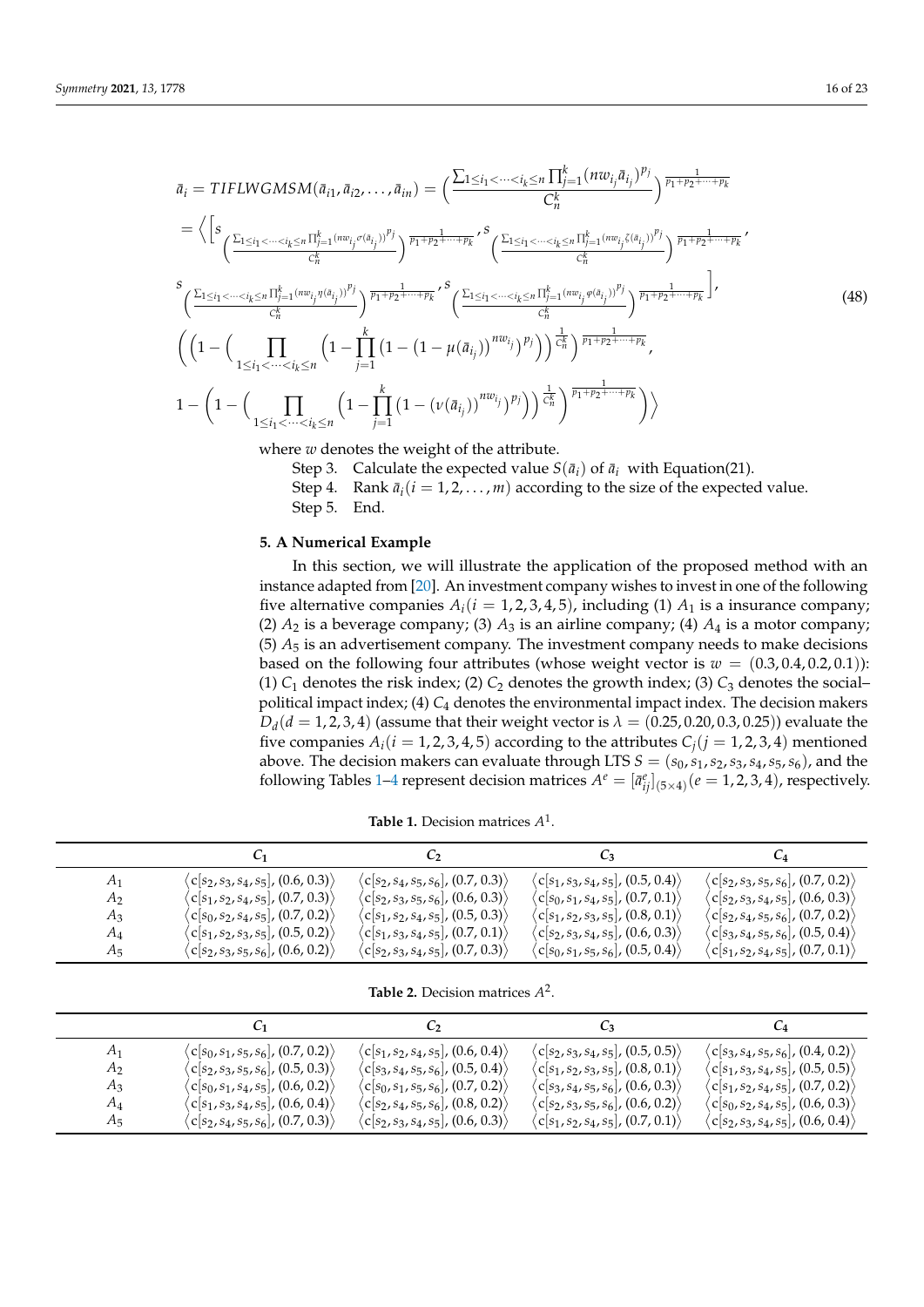**Table 3.** Decision matrices *A* 3 .

|                | U1                                                                                                    | U2                                                  | C٩                                                  | $C_4$                                               |
|----------------|-------------------------------------------------------------------------------------------------------|-----------------------------------------------------|-----------------------------------------------------|-----------------------------------------------------|
| A <sub>1</sub> | $\langle c[s_0,s_1,s_4,s_6], (0.7,0.1) \rangle$                                                       | $\langle c[s_3, s_4, s_5, s_6], (0.6, 0.1) \rangle$ | $\langle c[s_1,s_2,s_4,s_5], (0.7,0.2) \rangle$     | $\langle c[s_0,s_1,s_4,s_5], (0.6,0.2) \rangle$     |
| A <sub>2</sub> | $\langle$ C[s <sub>2</sub> , s <sub>4</sub> , s <sub>5</sub> , s <sub>6</sub> ], (0.8, 0.2) $\rangle$ | $\langle c[s_2,s_3,s_5,s_6], (0.6, 0.2) \rangle$    | $\langle c[s_0,s_2,s_4,s_6], (0.6, 0.3) \rangle$    | $\langle c[s_1,s_3,s_4,s_5], (0.6, 0.1) \rangle$    |
| $A_3$          | $\langle c[s_2, s_3, s_4, s_5], (0.6, 0.3) \rangle$                                                   | $\langle c[s_1,s_2,s_4,s_6], (0.7,0.1) \rangle$     | $\langle c[s_2, s_3, s_4, s_5], (0.6, 0.4) \rangle$ | $\langle c[s_2, s_4, s_5, s_6], (0.7, 0.3) \rangle$ |
| A4             | $\langle c[s_1,s_2,s_4,s_5], (0.6, 0.2) \rangle$                                                      | $\langle c[s_2,s_3,s_4,s_5], (0.5,0.5) \rangle$     | $\langle c[s_3,s_4,s_5,s_6], (0.5,0.2) \rangle$     | $\langle c[s_0,s_1,s_3,s_4], (0.7,0.2) \rangle$     |
| $A_5$          | $\langle c[s_3,s_4,s_5,s_6], (0.5,0.4) \rangle$                                                       | $\langle c[s_1,s_2,s_3,s_5], (0.8,0.1) \rangle$     | $\langle c[s_1,s_3,s_4,s_5], (0.5,0.5) \rangle$     | $\langle c[s_2,s_3,s_5,s_6], (0.5,0.3) \rangle$     |

**Table 4.** Decision matrices *A* 4 .

<span id="page-16-0"></span>

|       | U1                                                                    | C2                                               | Uз.                                             |                                                                                                       |
|-------|-----------------------------------------------------------------------|--------------------------------------------------|-------------------------------------------------|-------------------------------------------------------------------------------------------------------|
| $A_1$ | $\langle c[s_1,s_2,s_4,s_5], (0.7,0.2) \rangle$                       | $\langle c[s_3,s_4,s_5,s_6], (0.6,0.3) \rangle$  | $\langle c[s_0,s_1,s_4,s_5], (0.6,0.2) \rangle$ | $\langle c[s_0,s_1,s_5,s_6], (0.7,0.2) \rangle$                                                       |
| $A_2$ | $\langle c[s_2,s_3,s_4,s_6], (0.6,0.2) \rangle$                       | $\langle c[s_1,s_2,s_4,s_5], (0.7,0.1) \rangle$  | $\langle c[s_2,s_4,s_5,s_6], (0.7,0.3) \rangle$ | $\langle$ c[s <sub>2</sub> , s <sub>3</sub> , s <sub>4</sub> , s <sub>5</sub> ], (0.6, 0.3) $\rangle$ |
| $A_3$ | $\langle$ c[s $_0$ , s $_2$ , s $_4$ , s $_5$ ], (0.6, 0.3) $\rangle$ | $\langle c[s_2,s_3,s_5,s_6], (0.6, 0.2) \rangle$ | $\langle c[s_1,s_3,s_4,s_5], (0.5,0.4) \rangle$ | $\langle c[s_2,s_4,s_5,s_6], (0.8,0.2) \rangle$                                                       |
| $A_4$ | $\langle c[s_3,s_4,s_5,s_6], (0.7,0.2) \rangle$                       | $\langle c[s_2,s_3,s_4,s_5], (0.5,0.5) \rangle$  | $\langle c[s_0,s_1,s_5,s_6], (0.7,0.2) \rangle$ | $\langle c[s_1,s_2,s_3,s_5], (0.6, 0.4) \rangle$                                                      |
| A5    | $\langle c[s_1,s_3,s_4,s_5], (0.5,0.5) \rangle$                       | $\langle c[s_1,s_2,s_3,s_5], (0.8,0.1) \rangle$  | $\langle c[s_2,s_3,s_5,s_6], (0.5,0.3) \rangle$ | $\langle c[s_3,s_4,s_5,s_6], (0.5,0.4) \rangle$                                                       |

*5.1. The Evaluation Steps by the TIFLWMSM Operator*

The following specific steps are shown:

1. Firstly, we can aggregate all decision matrices  $A^e(e = 1, 2, 3, 4)$  into one decision matrix using the TIFLWMSM operator (let  $k = 2$ ) and the calculation process of  $\bar{a}_{11}$ as follows:

$$
\begin{split} \bar{a}_{11} = &TIFLWMSM(\bar{a}_{11}^1, \bar{a}_{11}^2, \bar{a}_{11}^3, \bar{a}_{11}^4) \\ = & \bigg\langle \bigg[s\frac{\sum_{1\leq i_1< i_2\leq 4}\prod_{j=1}^2(4\lambda_{i_j}\sigma(a_{i_j}))}{c_4^2}\bigg)^{\frac{1}{2}} \bigg.^S \bigg( \frac{\sum_{1\leq i_1< i_2\leq 4}\prod_{j=1}^2(4\lambda_{i_j}\xi(a_{i_j}))}{c_4^2}\bigg)^{\frac{1}{2}} \bigg.^S \\ & \bigg( \frac{\sum_{1\leq i_1< i_2\leq 4}\prod_{j=1}^2(4\lambda_{i_j}\eta(a_{i_j}))}{c_4^2}\bigg)^{\frac{1}{2}} \bigg.^S \bigg( \frac{\sum_{1\leq i_1< i_2\leq 4}\prod_{j=1}^2(4\lambda_{i_j}\varphi(a_{i_j}))}{c_4^2}\bigg)^{\frac{1}{2}} \bigg]^J \\ & \bigg( \bigg(1-\bigg(\prod_{1\leq i_1< i_2\leq 4}\bigg(1-\prod_{j=1}^2\big(1-\big(1-\mu(\bar{a}_{i_j})\big)^{4\lambda_{i_j}}\big)\bigg)\bigg)^{\frac{1}{c_4^2}}\bigg)^{\frac{1}{2}} , \\ & 1-\bigg(1-\bigg(\prod_{1\leq i_1< i_2\leq n}\bigg(1-\prod_{j=1}^2\big(1-(\nu(\bar{a}_{i_j}))^{4\lambda_{i_j}}\big)\bigg)\bigg)^{\frac{1}{c_4^2}}\bigg)^{\frac{1}{2}} \bigg)\bigg\rangle \end{split}
$$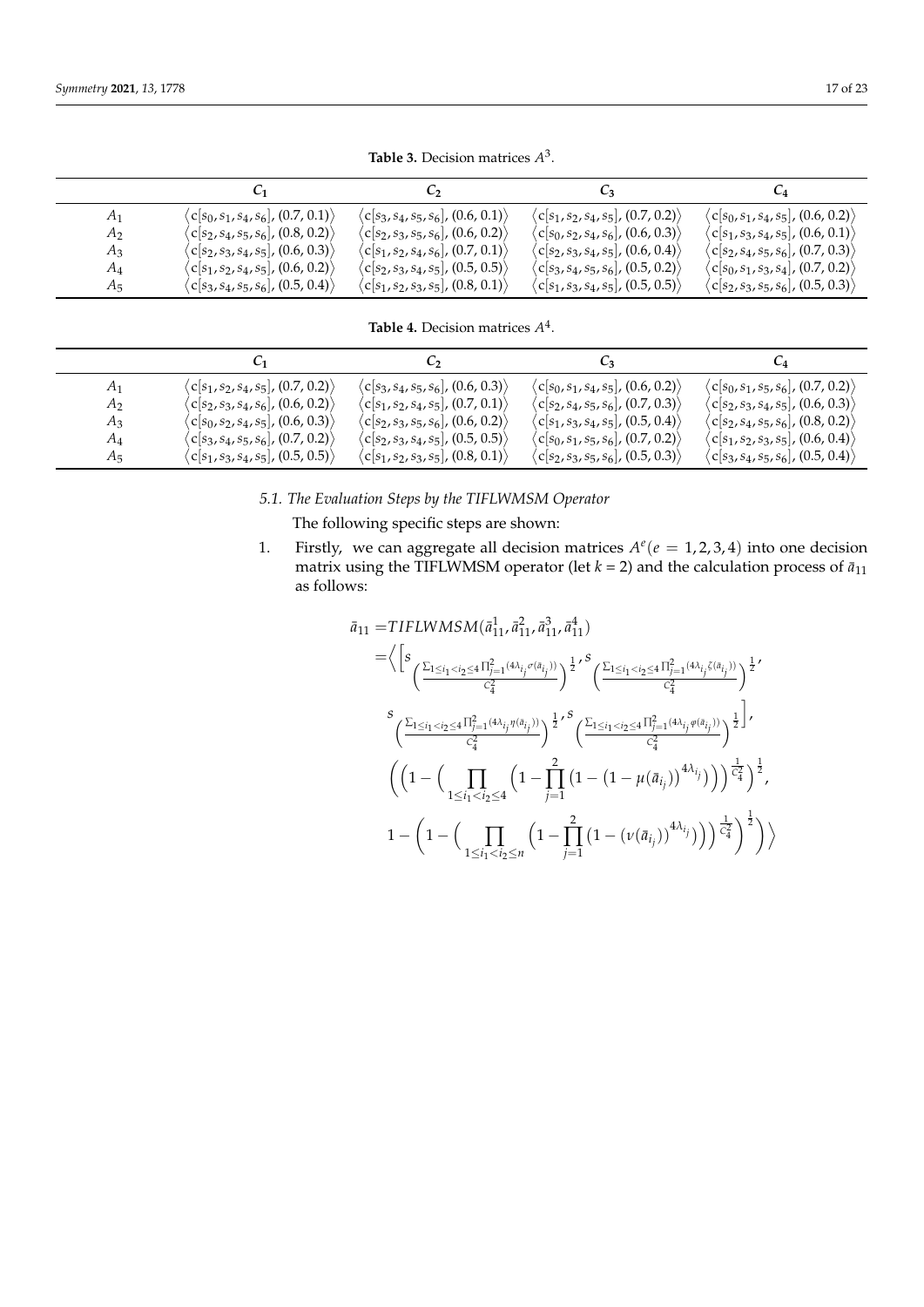

According to the above calculation method, we can aggregate all the results into the following decision matrix:

|                | C1                                                                                                    | $C_2$                                                        | $C_3$                                                        |                                                                   |
|----------------|-------------------------------------------------------------------------------------------------------|--------------------------------------------------------------|--------------------------------------------------------------|-------------------------------------------------------------------|
| $A_1$          | $\langle c   s_{0.58}, s_{1.68}, s_{4.20}, s_{5.47}  $ ,                                              | $\langle$ C $ s_{2,27}, s_{3,53}, s_{4,76}, s_{5,76}$ ,      | $\langle$ C $ s_{0.89}, s_{2.16}, s_{3.99}, s_{4.98}$ ,      | $\langle c   s_{0.89}, s_{2.02}, s_{4.69}, s_{5.69} \rangle$      |
|                | (0.6713, 0.2058)                                                                                      | (0.6221, 0.2803)                                             | (0.5721, 0.3223)                                             | (0.6037, 0.2041)                                                  |
| A <sub>2</sub> | $\langle c s_{1.72}, s_{2.99}, s_{4.47}, s_{5.72}\rangle$                                             | $\langle c[s_{1.92}, s_{2.93}, s_{4.73}, s_{5.72}],$         | $\langle c   s_{0.52}, s_{2.15}, s_{4.01}, s_{5.51}  $ ,     | $\langle$ C[ $s_{1.47}$ , $s_{2.99}$ , $s_{3.99}$ , $s_{4.98}$ ], |
|                | (0.6488, 0.2536)                                                                                      | (0.5991, 0.2459)                                             | (0.6978, 0.1952)                                             | (0.5734, 0.301)                                                   |
| $A_3$          | $\langle c   s_0, s_{2.02}, s_{3.99}, s_{4.98} \rangle$                                               | $\langle c   s_{0.97}, s_{2.00}, s_{4.44}, s_{5.72} \rangle$ | $\langle c s_{1.65}, s_{2.93}, s_{3.93}, s_{5.19}\rangle$    | $\langle c s_{1.77}, s_{3.53}, s_{4.76}, s_{5.76}\rangle$         |
|                | (0.6221, 0.2524)                                                                                      | (0.6211, 0.2058)                                             | (0.6226, 0.3016)                                             | (0.7221, 0.2275)                                                  |
| $A_4$          | $\langle$ C[ $s$ <sub>1.41</sub> , $s$ <sub>2.66</sub> , $s$ <sub>3.97</sub> , $s$ <sub>5.23</sub> ], | $\langle c[s_{1.72}, s_{3.20}, s_{4.20}, s_{5.19}],$         | $\langle c   s_{1.64}, s_{2.69}, s_{4.73}, s_{5.72} \rangle$ | $\langle c   s_{0.71}, s_{2.11}, s_{3.67}, s_{4.93} \rangle$      |
|                | (0.5970, 0.2487)                                                                                      | (0.6230, 0.3236)                                             | (0.5961, 0.2286)                                             | (0.5959, 0.3307)                                                  |
| $A_5$          | $\langle c s_{1.97}, s_{3.47}, s_{4.73}, s_{5.72}\rangle$                                             | $\langle c[s_{1.43}, s_{2.44}, s_{3.44}, s_{4.98}],$         | $\langle c[s_{0.91}, s_{2.22}, s_{4.48}, s_{5.48}],$         | $\langle c[s_{1.95}, s_{2.96}, s_{4.51}, s_{5.51}],$              |
|                | (0.5708, 0.3523)                                                                                      | (0.7243, 0.1989)                                             | (0.5456, 0.3217)                                             | (0.5708, 0.2986)                                                  |

2. To acquire the collective comprehensive values by the TIFLWMSM operator (let  $k = 2$ ), the calculation process of  $\bar{a}_1$  is as follows:

$$
\begin{split} \bar{a}_1 = &TIFLWMSM(\bar{a}_{11}, \bar{a}_{12}, \bar{a}_{13}, \bar{a}_{14}) \\ = & \Big\langle \Big[ s \frac{\sum_{1 \leq i_1 < i_2 \leq 4} \prod_{j=1}^2 (4w_{i_j} \sigma(a_{i_j}))}{c_4^2} \Big)^{\frac{1}{2}} \Big\langle \frac{\sum_{1 \leq i_1 < i_2 \leq 4} \prod_{j=1}^2 (4w_{i_j} \zeta(a_{i_j}))}{c_4^2} \Big)^{\frac{1}{2}} \Big\langle \\ & \frac{S \Big( \frac{\sum_{1 \leq i_1 < i_2 \leq 4} \prod_{j=1}^2 (4w_{i_j} \eta(a_{i_j}))}{c_4^2} \Big)^{\frac{1}{2}} \Big\rangle^5 \Big( \frac{\sum_{1 \leq i_1 < i_2 \leq 4} \prod_{j=1}^2 (4w_{i_j} \phi(a_{i_j}))}{c_4^2} \Big)^{\frac{1}{2}} \Big\}^{\frac{1}{2}} \\ & \Big( \Big( 1 - \Big( \prod_{1 \leq i_1 < i_2 \leq 4} \Big( 1 - \prod_{j=1}^2 \Big( 1 - \Big( 1 - \mu(\bar{a}_{i_j}) \Big)^{4w_{i_j}} \Big) \Big) \Big)^{\frac{1}{c_4^2}} \Big)^{\frac{1}{2}} , \\ & 1 - \Big( 1 - \Big( \prod_{1 \leq i_1 < i_2 \leq n} \Big( 1 - \prod_{j=1}^2 \Big( 1 - \big( \nu(\bar{a}_{i_j}) \big)^{4w_{i_j}} \Big) \Big) \Big)^{\frac{1}{c_4^2}} \Big)^{\frac{1}{2}} \Big) \Big\} \end{split}
$$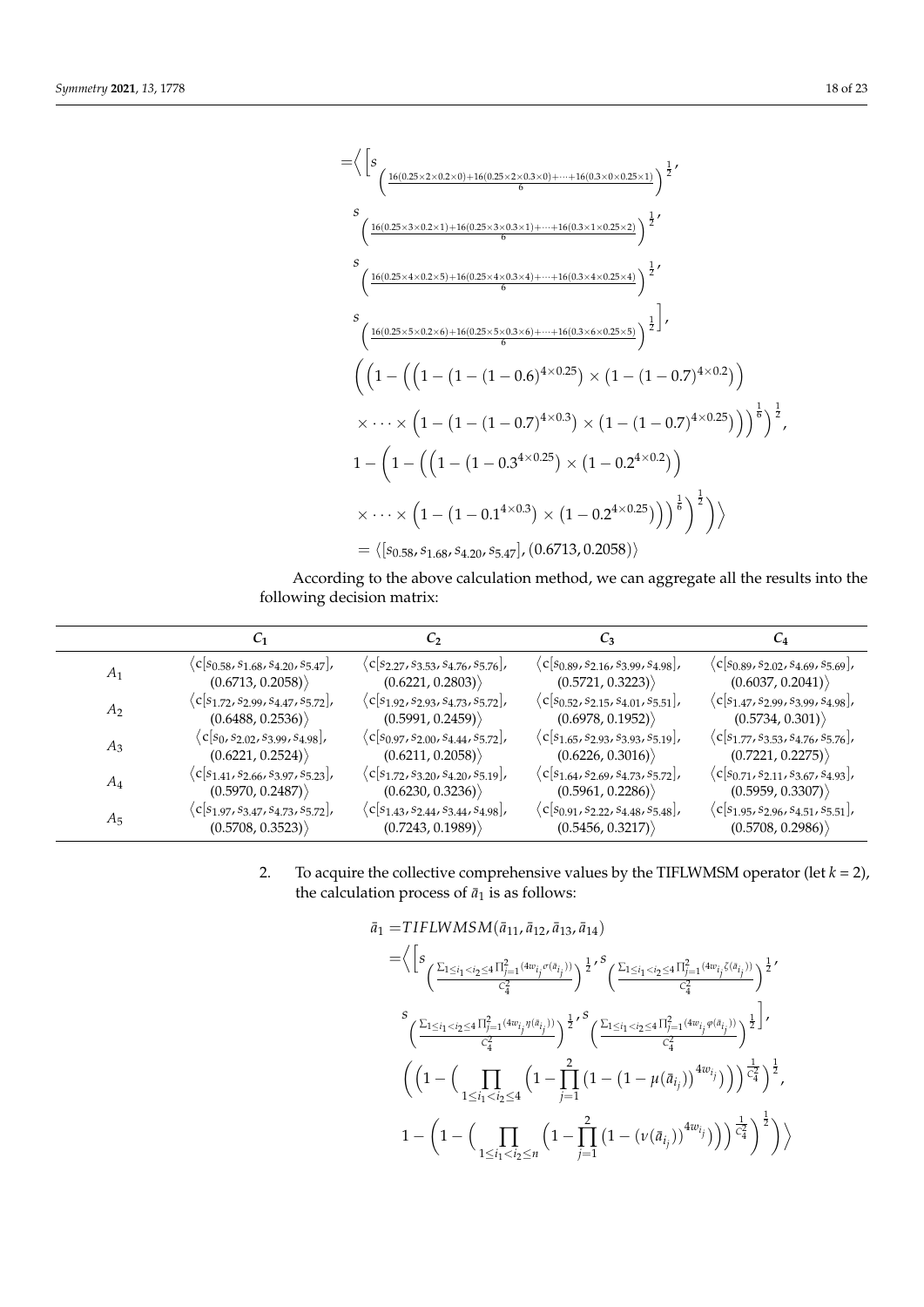$$
= \Big\langle \Big[ s \frac{16(0.3\times0.58\times0.4\times2.27)+16(0.3\times0.58\times0.2\times0.89)+\cdots+16(0.2\times0.89\times0.1\times0.89)}{6} \Big)^{\frac{1}{2}}' \Big\rangle
$$
  
\n
$$
s \frac{16(0.3\times1.68\times0.4\times3.53)+16(0.3\times1.68\times0.2\times2.16)+\cdots+16(0.2\times2.16\times0.1\times2.02)}{6} \Big)^{\frac{1}{2}}'
$$
  
\n
$$
s \frac{16(0.3\times4.20\times0.4\times4.76)+16(0.3\times4.20\times0.2\times3.99)+\cdots+16(0.2\times3.99\times0.1\times4.69)}{6} \Big)^{\frac{1}{2}}'
$$
  
\n
$$
s \left( \frac{16(0.3\times5.47\times0.4\times5.76)+16(0.3\times5.47\times0.2\times4.98)+\cdots+16(0.2\times4.98\times0.1\times5.69)}{6} \Big)^{\frac{1}{2}} \Big\rangle
$$
  
\n
$$
s \left( \left( 1 - \left( \left( 1 - (1 - (1 - 0.6713)^{4\times0.3}) \times (1 - (1 - 0.6221)^{4\times0.4}) \right) \right) \right.\times \cdots \times \left( 1 - (1 - (1 - 0.5721)^{4\times0.2}) \times (1 - (1 - 0.6037)^{4\times0.1}) \right) \Big)^{\frac{1}{6}} \Big)^{\frac{1}{2}}
$$
  
\n
$$
1 - \left( 1 - \left( \left( 1 - (1 - 0.2058^{4\times0.3}) \times (1 - 0.2803^{4\times0.4}) \right) \right. \times \cdots \times \left( 1 - (1 - 0.3223^{4\times0.2}) \times (1 - 0.2041^{4\times0.1}) \right) \Big)^{\frac{1}{6}} \right)^{\frac{1}{2}}
$$
  
\n
$$
= \langle [s_{1
$$

According to the above calculation method, we can obtain the following collective comprehensive values of alternatives *A*2, *A*3, *A*4, *A*5.

- $\bar{a}_2 = \langle [s_{1.40}, s_{2.68}, s_{4.24}, s_{5.39}], (0.6017, 0.2828) \rangle$  $\bar{a}_3 = \langle [s_{0.82}, s_{2.32}, s_{4.08}, s_{5.19}], (0.6067, 0.2910) \rangle$  $\bar{a}_4 = \langle [s_{1.42}, s_{2.68}, s_{4.04}, s_{5.11}], (0.5700, 0.3145) \rangle$  $\bar{a}_5 = \langle [s_{1.47}, s_{2.65}, s_{4.04}, s_{5.20}], (0.5670, 0.3385) \rangle$
- 3. Calculate the value  $S(\bar{a}_i)$  of  $\bar{a}_i$  (*i* = 1, 2, 3, 4) by Equation [\(21\)](#page-3-1). The calculation process of  $S(\bar{a}_1)$  is as follows:

$$
S(\bar{a}_1) = s_{\frac{(\sigma(\bar{\alpha}) + \zeta(\bar{\alpha}) + \eta(\bar{\alpha}) + \varphi(\bar{\alpha})) \times (1 + \mu(\bar{\alpha}) - \nu(\bar{\alpha}))}{8}}
$$
  
=  $s_{\frac{(1.11 + 2.32 + 4.25 + 5.30) \times (1 + 0.5856 - 0.2938)}{8}}$   
=  $s_{2.096}$ 

According to the above calculation method, we can obtain the following expected values of alternatives  $A_2$ ,  $A_3$ ,  $A_4$ ,  $A_5$ .

$$
S(\bar{a}_2) = s_{2.260}
$$
  $S(\bar{a}_3) = s_{2.041}$   $S(\bar{a}_4) = s_{2.079}$   $S(\bar{a}_5) = s_{2.052}$ 

4. We can obtain the following results according to the above expected values.

$$
A_2 > A_1 > A_4 > A_5 > A_3
$$

The best choice is  $A_2$ .

5. End.

# *5.2. The Evaluation Steps by the TIFLWGMSM Operator*

The following specific steps are shown:

1. Firstly, we will utilize the TIFLWGMSM operator (let  $k = 2$ ,  $p_1 = 1$ ,  $p_2 = 2$ ); the calculation process is similar to the step 1 of the TIFLWMSM operator, so it is omitted. Therefore, we can obtain: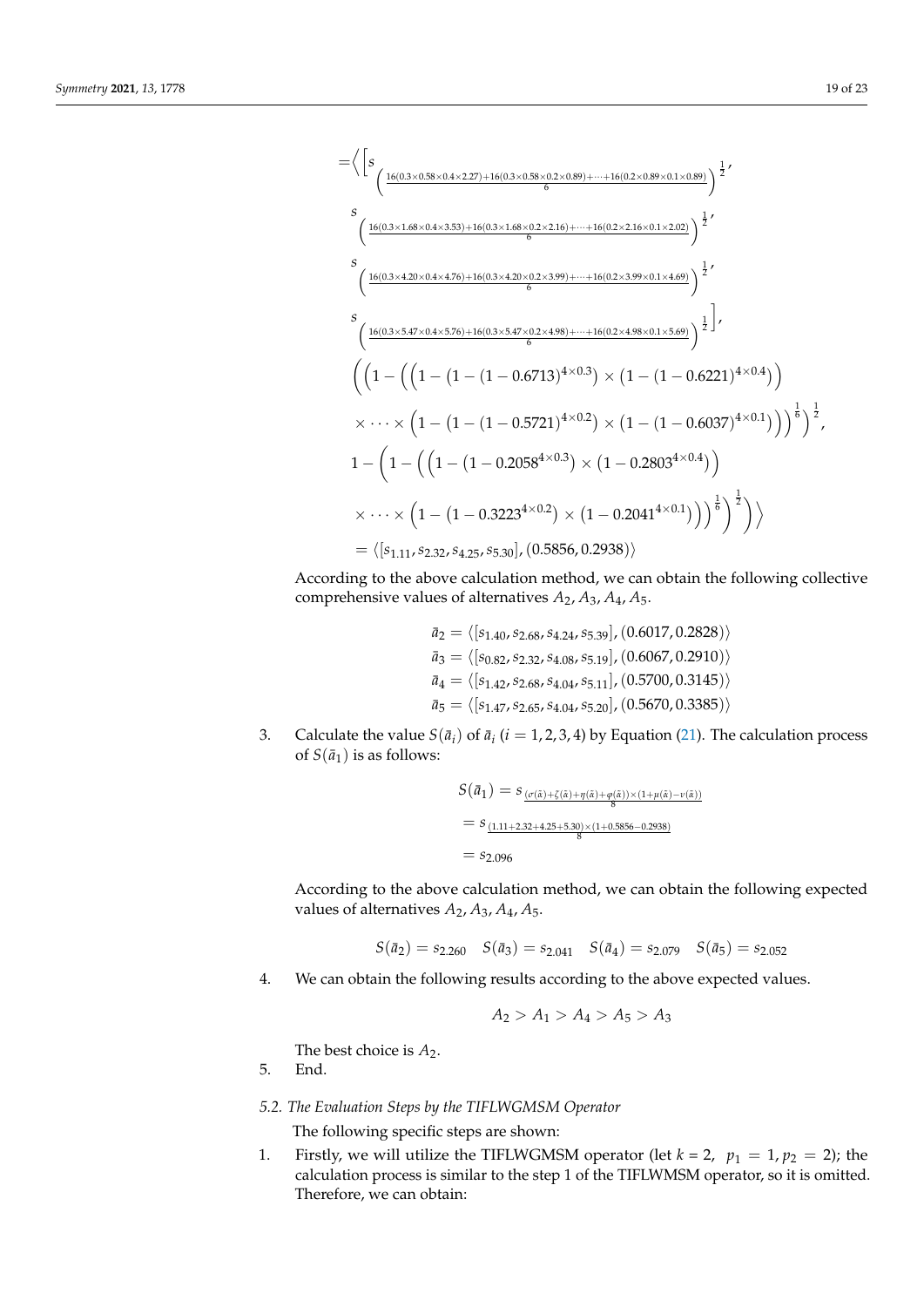|       |                                                          | $\mathcal{C}_2$                                           | $C_3$                                                    |                                                           |
|-------|----------------------------------------------------------|-----------------------------------------------------------|----------------------------------------------------------|-----------------------------------------------------------|
| $A_1$ | $\langle c   s_{0.69}, s_{1.66}, s_{4.23}, s_{5.59}  $ , | $\langle c   s_{2.51}, s_{3.71}, s_{4.89}, s_{5.90}  $ ,  | $\langle c   s_{1.02}, s_{2.11}, s_{4.05}, s_{5.06}  $   | $\langle c s_{1.24}, s_{1.99}, s_{4.72}, s_{5.74}\rangle$ |
|       | (0.6843, 0.1899)                                         | (0.6182, 0.2611)                                          | (0.5942, 0.2899)                                         | (0.6176, 0.1998)                                          |
| $A_2$ | $\langle c   s_{1.84}, s_{3.20}, s_{4.58}, s_{5.90}  $ , | $\langle c   s_{1.94}, s_{2.93}, s_{4.75}, s_{5.76}  $ ,  | $\langle c   s_{0.81}, s_{2.53}, s_{4.22}, s_{5.73}  $ , | $\langle c s_{1.53}, s_{3.04}, s_{4.05}, s_{5.06}\rangle$ |
|       | (0.6615, 0.2372)                                         | (0.6178, 0.2150)                                          | (0.6964, 0.2126)                                         | (0.5823, 0.2785)                                          |
| $A_3$ | $\langle c   s_0, s_{2.19}, s_{4.05}, s_{5.06}  $ ,      | $\langle c   s_{1.20}, s_{2.20}, s_{4.56}, s_{5.90}  $ ,  | $\langle c[s_{1.73}, s_{3.03}, s_{4.05}, s_{5.24}],$     | $\langle c[s_{1.85}, s_{3.71}, s_{4.89}, s_{5.90}],$      |
|       | (0.6182, 0.2594)                                         | (0.6353, 0.1899)                                          | (0.6037, 0.3277)                                         | (0.7362, 0.2262)                                          |
| $A_4$ | $\langle c[s_{1.71}, s_{2.90}, s_{4.21}, s_{5.40}],$     | $\langle c s_{1.84}, s_{3.21}, s_{4.23}, s_{5.24}\rangle$ | $\langle c[s_{2.05}, s_{2.94}, s_{4.89}, s_{5.90}],$     | $\langle c   s_{0.79}, s_{1.96}, s_{3.53}, s_{4.88}  $ ,  |
|       | (0.6196, 0.2375)                                         | (0.6067, 0.3578)                                          | (0.6090, 0.2164)                                         | (0.6139, 0.3169)                                          |
| $A_5$ | $\langle c[s_{2.14}, s_{3.57}, s_{4.75}, s_{5.76}],$     | $\langle c[s_{1.36}, s_{2.37}, s_{3.38}, s_{5.06}],$      | $\langle c[s_{1.15}, s_{2.48}, s_{4.55}, s_{5.56}],$     | $\langle c[s_{2.18}, s_{3.20}, s_{4.72}, s_{5.73}],$      |
|       | (0.5624, 0.3728)                                         | (0.7446, 0.3728)                                          | (0.5449, 0.3186)                                         | (0.5553, 0.3167)                                          |

2. To acquire the collective comprehensive values by TIFLWGMSM (let  $k = 2$ ,  $p_1 = 1$ ,  $p_2 = 2$ ), the calculation process is similar to step 2 of TIFLWMSM operator, so it is omitted. Thus, we can obtain:

> $\bar{a}_1 = \langle [s_{1.44}, s_{2.54}, s_{4.38}, s_{5.45}], (0.5785, 0.2971) \rangle$  $\bar{a}_2 = \langle [s_{1.62}, s_{2.82}.s_{4.40}, s_{5.56}], (0.6, 0.2844) \rangle$  $\bar{a}_3 = \langle [s_{0.97}, s_{2.44}, s_{4.20}, s_{5.36}], (0.5924, 0.3083)\rangle$  $\bar{a}_4 = \langle [s_{1.75}, s_{2.90}, s_{4.20}, s_{5.24}], (0.5652, 0.3303)\rangle$  $\bar{a}_5 = \langle [s_{1.51}, s_{2.64}, s_{3.94}, s_{5.22}], (0.5664, 0.3461) \rangle$

3. Calculate the value  $S(\bar{a}_i)$  of  $\bar{a}_i$  (*i* = 1, 2, 3, 4) by Equation [\(21\)](#page-3-1); the calculation process is similar to the step 3 of TIFLWMSM operator, so it is omitted. Thus, we can obtain:

 $S(\bar{a}_1) = s_{2.212}$   $S(\bar{a}_2) = s_{2.368}$   $S(\bar{a}_3) = s_{2.082}$   $S(\bar{a}_4) = s_{2.175}$   $S(\bar{a}_5) = s_{2.030}$ 

4. We can obtain the following results according to the above expected values.

$$
A_2 > A_1 > A_4 > A_3 > A_5
$$

The best choice is  $A_2$ .

5. End.

### *5.3. Comparative Analysis and Discussion*

In this part, we firstly compare the two methods presented in this paper with other methods, which include Chu et al.'s [\[20\]](#page-22-3) proposed TIFLWBM and TIFLWGBM operators and the ITrFLWA and ITrFLOWA operators developed by Ju et al. [\[15\]](#page-21-14). The results of the comparison are shown in Table [5.](#page-20-0) From Table [5,](#page-20-0) we originally find that the best alternative in all the methods is  $A_2$ , which proves that the methods proposed in this paper are valid and applicable. In addition, the sorting results are slightly different in this paper and other methods because the two methods proposed in [\[20\]](#page-22-3) can only capture the interrelationships between two input arguments, while the two methods from this paper can consider interrelations among multi-input parameters. Additionally, the methods developed by [\[15\]](#page-21-14) ignore the correlations between arguments, which leads to a different sorting result from the two methods in this paper. Moreover, the ranking results of the two methods are slightly different in this paper because different values of  $p_1$  and  $p_2$  in the *T IFLWGMSM* operator result in different sorting.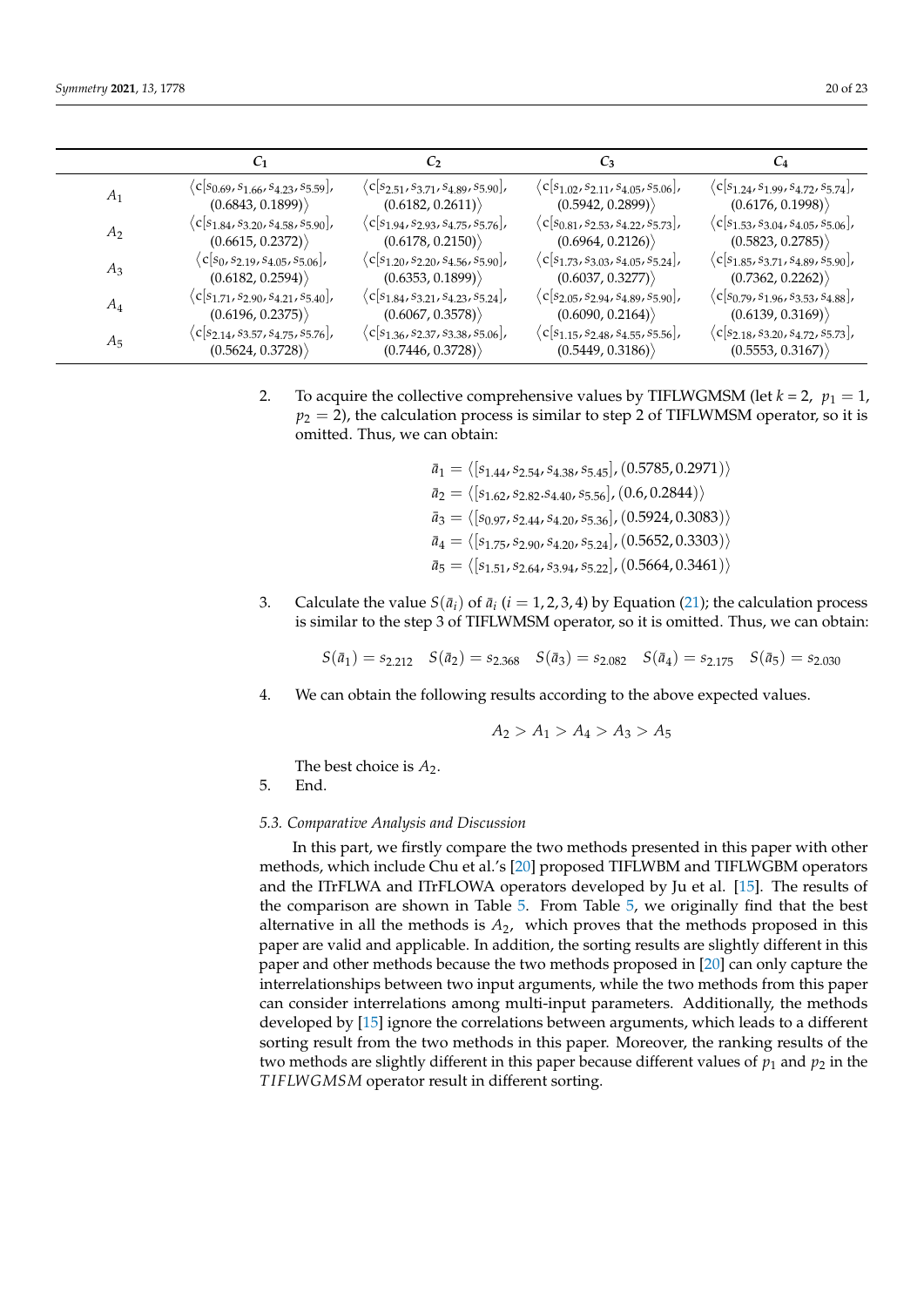<span id="page-20-0"></span>

| <b>Methods</b>        | Operator                                                                          | Ranking                                                        |
|-----------------------|-----------------------------------------------------------------------------------|----------------------------------------------------------------|
| Methods in this paper | $TIFLWMSM^{(k)}$ (k = 2)<br>$TIFLWGMSM^{(k,p_1,p_2)}$ $(k = 2, p_1 = 1, p_2 = 2)$ | $A_2 > A_1 > A_4 > A_5 > A_3$<br>$A_2 > A_1 > A_4 > A_3 > A_5$ |
| Method in [20]        | <b>TIFI WBM</b><br><b>TIFLWGBM</b>                                                | $A_2 > A_1 > A_3 > A_5 > A_4$<br>$A_2 > A_5 > A_4 > A_3 > A_1$ |
| Method in [15]        | <b>ITrFLWA</b><br><b>ITrFLOWA</b>                                                 | $A_2 > A_1 > A_5 > A_4 > A_3$<br>$A_2 > A_1 > A_5 > A_4 > A_3$ |

**Table 5.** Compared with other methods.

Furthermore, we take different values for  $P_1$  and  $P_2$  when  $k = 2$  in the TIFLWGMSM<sup>( $k, p_1, p_2$ )</sup> operator, whose comparison results are shown in Table [6.](#page-20-1) From Table [6,](#page-20-1) we find that the ordering results are obviously different and inconsistent with a practical situation when  $P_1 = 0$  or  $P_2 = 0$ . The reason for the above situation is that the relationship between the input parameters is not considered. Therefore, the value of  $P_1$  or  $P_2$  must be assigned to real numbers in actual applications. Moreover, we can also know the best choice is *A*2, followed by  $A_1$ , and the worst alternative is  $A_3$  or  $A_5$  when  $P_1$  and  $P_2$  are not equal to zero. Finally, alternatives  $A_3$ ,  $A_4$  and  $A_5$  are easily influenced when values of  $P_1$  and  $P_2$  change.

**Table 6.** Comparison results when  $k = 2$  in the *TIFLWGMSM*<sup>( $k, p_1, p_2$ ) operator.</sup>

<span id="page-20-1"></span>

| $P_1$          | P <sub>2</sub> | $S(\bar{a}_i)$                                                                                                           | Ranking                       |
|----------------|----------------|--------------------------------------------------------------------------------------------------------------------------|-------------------------------|
| $\theta$       | 1              | $S(\bar{a}_1) = 1.596$ , $S(\bar{a}_2) = 1.679$ , $S(\bar{a}_3) = 1.698$<br>$S(\bar{a}_4) = 1.394, S(\bar{a}_5) = 1.6$   | $A_3 > A_2 > A_5 > A_1 > A_4$ |
| 1              | $\Omega$       | $S(\bar{a}_1) = 3.323, S(\bar{a}_2) = 3.448, S(\bar{a}_3) = 2.867$<br>$S(\bar{a}_4) = 3.138, S(\bar{a}_5) = 3.487$       | $A_5 > A_2 > A_1 > A_4 > A_3$ |
| 1              | $\mathbf{1}$   | $S(\bar{a}_1) = 2.096$ , $S(\bar{a}_2) = 2.26$ , $S(\bar{a}_3) = 2.041$<br>$S(\bar{a}_4) = 2.079, S(\bar{a}_5) = 2.052$  | $A_2 > A_1 > A_4 > A_5 > A_3$ |
| $\mathbf{1}$   | $\overline{2}$ | $S(\bar{a}_1) = 2.212, S(\bar{a}_2) = 2.368, S(\bar{a}_3) = 2.082$<br>$S(\bar{a}_4) = 2.175, S(\bar{a}_5) = 2.03$        | $A_2 > A_1 > A_4 > A_3 > A_5$ |
| $\mathbf{1}$   | 3              | $S(\bar{a}_1) = 2.554, S(\bar{a}_2) = 2.653, S(\bar{a}_3) = 2.284$<br>$S(\bar{a}_4) = 2.392, S(\bar{a}_5) = 2.194$       | $A_2 > A_1 > A_4 > A_3 > A_5$ |
| $\overline{2}$ | $\mathbf{1}$   | $S(\bar{a}_1) = 2.560, S(\bar{a}_2) = 2.679, S(\bar{a}_3) = 2.378$<br>$S(\bar{a}_4) = 2.428, S(\bar{a}_5) = 2.493$       | $A_2 > A_1 > A_5 > A_4 > A_3$ |
| $\overline{2}$ | $\mathcal{D}$  | $S(\bar{a}_1) = 2.441, S(\bar{a}_2) = 2.631, S(\bar{a}_3) = 2.290$<br>$S(\bar{a}_4) = 2.383, S(\bar{a}_5) = 2.317$       | $A_2 > A_1 > A_4 > A_5 > A_3$ |
| $\overline{2}$ | 3              | $S(\bar{a}_1) = 2.608$ , $S(\bar{a}_2) = 2.816$ , $S(\bar{a}_3) = 2.381$<br>$S(\bar{a}_4) = 2.525, S(\bar{a}_5) = 2.375$ | $A_2 > A_1 > A_4 > A_3 > A_5$ |
| 3              | $\mathbf{1}$   | $S(\bar{a}_1) = 2.954, S(\bar{a}_2) = 2.993, S(\bar{a}_3) = 2.631$<br>$S(\bar{a}_4) = 2.689, S(\bar{a}_5) = 2.813$       | $A_2 > A_1 > A_5 > A_4 > A_3$ |
| 3              | $\mathcal{P}$  | $S(\bar{a}_1) = 2.696, S(\bar{a}_2) = 2.841, S(\bar{a}_3) = 2.475$<br>$S(\bar{a}_4) = 2.555, S(\bar{a}_5) = 2.562$       | $A_2 > A_1 > A_5 > A_4 > A_3$ |
| 3              | 3              | $S(\bar{a}_1) = 2.735, S(\bar{a}_2) = 2.941, S(\bar{a}_3) = 2.496$<br>$S(\bar{a}_4) = 2.623, S(\bar{a}_5) = 2.552$       | $A_2 > A_1 > A_4 > A_5 > A_3$ |

By the above analysis, we can learn that the two methods presented in this paper are adaptable and valid compared to other existing methods for solving the problems. In addition, selecting the suitable arguments is of vital significance in coping with MAGDM problems. Thus, the methods proposed in this paper are more advisable to solve the MAGDM problems.

### **6. Conclusions**

The MSM operator can reflect the interrelationship between input arguments. In addition, TIFLNs can clearly express uncertain information. Therefore, in this paper, we extend the MSM operator to deal with TIFL information and put forward a trapezoid intuitionistic fuzzy linguistic Maclaurin symmetric mean (TIFLMSM) operator and a trapezoid intuition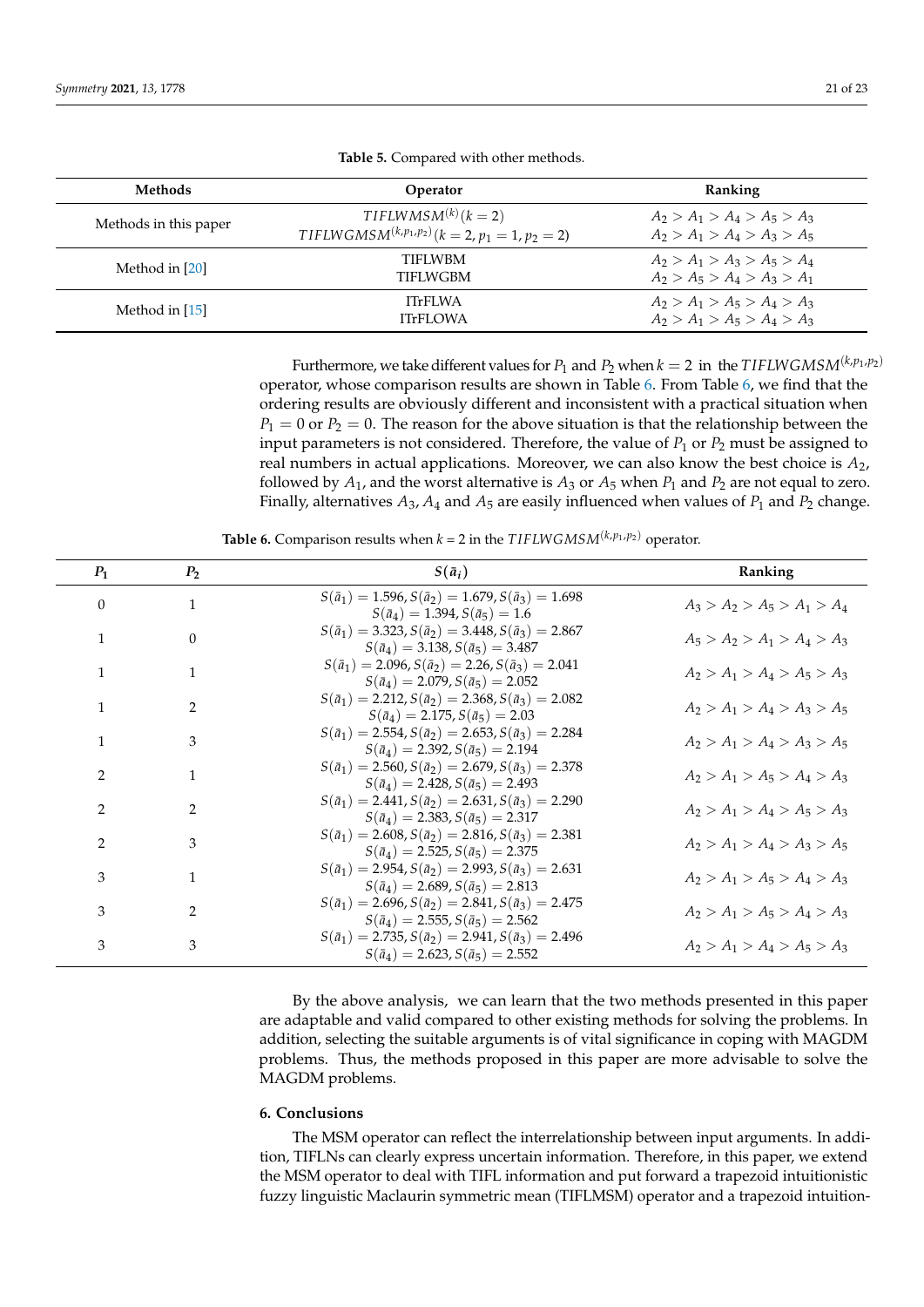istic fuzzy linguistic generalized Maclaurin symmetric mean (TIFLGMSM) operator. In view of the input parameters with different importance, which have a significant impact on the final decision results, the trapezoid intuitionistic fuzzy linguistic weighted Maclaurin symmetric mean (TIFLWMSM) operator and the trapezoid intuitionistic fuzzy linguistic weighted generalized Maclaurin symmetric mean (TIFLWGMSM) operator are proposed. Then, two methods to solve the MAGDM problems in which the attribute values are depicted in a trapezoid intuitionistic fuzzy linguistic environment are proposed. We also verify the practicality and reliability of the proposed methods by an illustrative example. In the end, a comparison with other existing methods proves the effectiveness and usability of our proposed methods.

**Author Contributions:** Conceptualization, Z.D. and Y.G.; methodology, Z.D.; validation, Z.D. and Y.G.; formal analysis, Y.G.; investigation, Z.D.; resources, Y.G.; data curation, Z.D.; writing original draft preparation, Z.D.; writing—review and editing, Y.G.; visualization, Z.D.; supervision, Y.G.; project administration, Y.G. All authors have read and agreed to the published version of the manuscript.

**Funding:** This work was supported by the National Key R&D Program of China (No.2019YFB1404700).

**Institutional Review Board Statement:** Not applicable.

**Informed Consent Statement:** Not applicable.

**Data Availability Statement:** Not applicable.

**Acknowledgments:** We would like to thank the editor and anonymous reviewers for their valuable comments and suggestions for improving the paper.

**Conflicts of Interest:** The authors declare no conflict of interest.

# **References**

- <span id="page-21-0"></span>1. Zadeh, L.A. Fuzzy sets. *Inf. Control* **1965**, *8*, 338–353, http://doi.org/10.1016/S0019-9958(65)90241-X.
- <span id="page-21-1"></span>2. Atanassov, K.T. Intuitionistic fuzzy sets. *Fuzzy Sets Syst*. **1986**, *20*, 87–96, http://doi.org/10.1016/S0165-0114(86)80034-3.
- <span id="page-21-2"></span>3. Atanassov, K.T. More on intuitionistic fuzzy sets. *Fuzzy Sets Syst*. **1989**, *33*, 37–45, http://doi.org/10.1016/0165-0114(89)90215-7.
- <span id="page-21-3"></span>4. Fan, Y.; Xiao, F. Two dimensional intuitionistic fuzzy sets. *Eng. Appl. Artif. Intell.* **2020**, *95*, 103882, http://doi.org/10.1016/ j.engappai.2020.103882.
- <span id="page-21-4"></span>5. Zadeh, L.A. The concept of a linguistic variable and its application to approximate reasoning. *Inf. Sci.* **1975**, *8*, 199–249, http://doi.org/10.1016/0020-0255(75)90036-5.
- <span id="page-21-5"></span>6. Xu, Z.S. Uncertain linguistic aggregation operators based approach to multiple attribute group decision making under uncertain linguistic environment. *Inf. Sci.* **2004**, *168*, 171–184, http://doi.org/10.1016/j.ins.2004.02.003.
- <span id="page-21-6"></span>7. Chai, J.; Xian, S.; Lu, S. Z-uncertain probabilistic linguistic variables and its application in emergency decision making for treatment of COVID-19 patients. *Int. J. Intell. Syst.* **2021**, *36*, 362–402, http://doi.org/10.1002/int.22303.
- <span id="page-21-7"></span>8. Herrera, F.; Martínez, L. A 2-tuple fuzzy linguistic representation model for computing with words. *IEEE Trans. Fuzzy Syst.* **2000**, *8*, 746–752, http://doi.org/10.1109/91.890332.
- <span id="page-21-8"></span>9. Ju, Y.; Liu, X.; Yang, S. Trapezoid fuzzy 2-tuple linguistic aggregation operators and their applications to multiple attribute decision making. *J. Intell. Fuzzy Syst.* **2014**, *27*, 1219–1232, http://doi.org/10.3233/IFS-131087.
- <span id="page-21-9"></span>10. Xu, Z.S. An Approach Based on Similarity Measure to Multiple Attribute Decision Making with trapezoid Fuzzy Linguistic Variables. In Proceedings of the International Conference on Fuzzy Systems and Knowledge Discovery, Changsha, China, 27–29 August 2005; pp. 110–117.
- <span id="page-21-10"></span>11. Wang, J.Q.; Li, J.J. The multi-criteria group decision making method based on multi-granularity intuitionistic two semantics. *Sci. Technol. Inf*. **2009**, *33*, 8–9.
- <span id="page-21-11"></span>12. Liu, P.; Jin, F. Methods for aggregating intuitionistic uncertain linguistic variables and their application to group decision making. *Inf. Sci*. **2012**, *205*, 58–71, http://doi.org/10.1016/j.ins.2012.04.014.
- <span id="page-21-12"></span>13. Liu, P. Some geometric aggregation operators based on interval intuitionistic uncertain linguistic variables and their application to group decision making. *Appl. Math. Model*. **2013**, *37*, 2430–2444, http://doi.org/10.1016/j.apm.2012.05.032.
- <span id="page-21-13"></span>14. Atanassov, K.T.; Gargov, G. Interval-valued intuitionistic fuzzy sets. *Fuzzy Sets Syst*. **1989**, *31*, 343–349, http://doi.org/10.1016/0165- 0114(89)90205-4.
- <span id="page-21-14"></span>15. Ju, Y.B.; Yang, S.H.; Wang, A.H. Some aggregation operators with intuitionistic trapezoid fuzzy linguistic information and their applications to multi-attribute group decision making. *Appl. Math. Inf. Sci.* **2014**, *8*, 2427–2436, http://doi.org/10.12785/amis/080538.
- <span id="page-21-15"></span>16. Bonferroni, C. Sulle medie multiple di potenze. *Boll. Mater. Ital.* **1950**, *5*, 267–270.